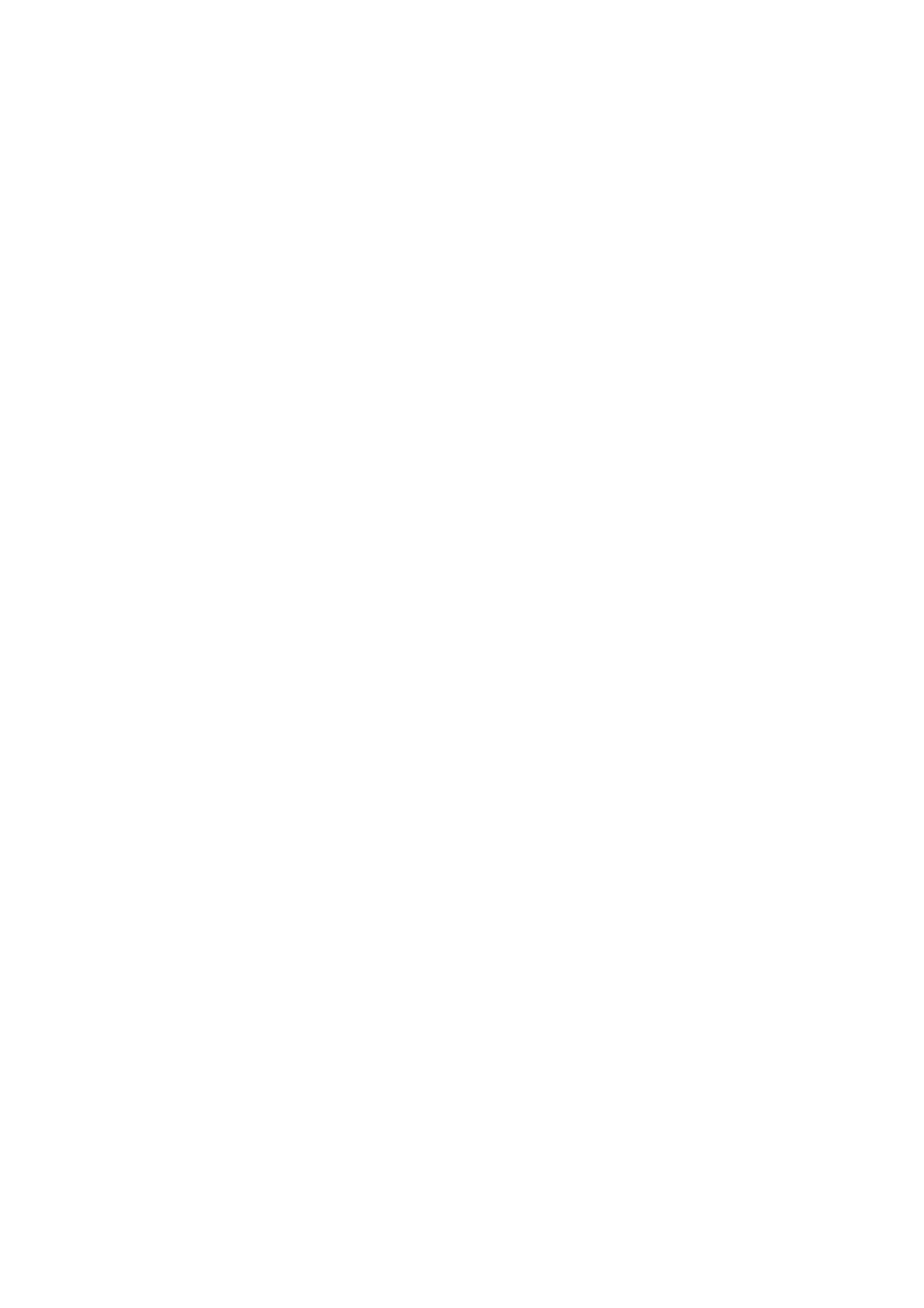Doctor Behaviour Under a Pay for Performance Contract: Evidence from the Quality and Outcomes **Framework** 

Hugh Gravelle<sup>a</sup> Matt Sutton<sup>b</sup> Ada Mab

National Primary Care Research and Development Centre, Centre for Health Economics, University of York<sup>a</sup> Health Economics Research Unit, University of Aberdeen<sup>b</sup>

May 2007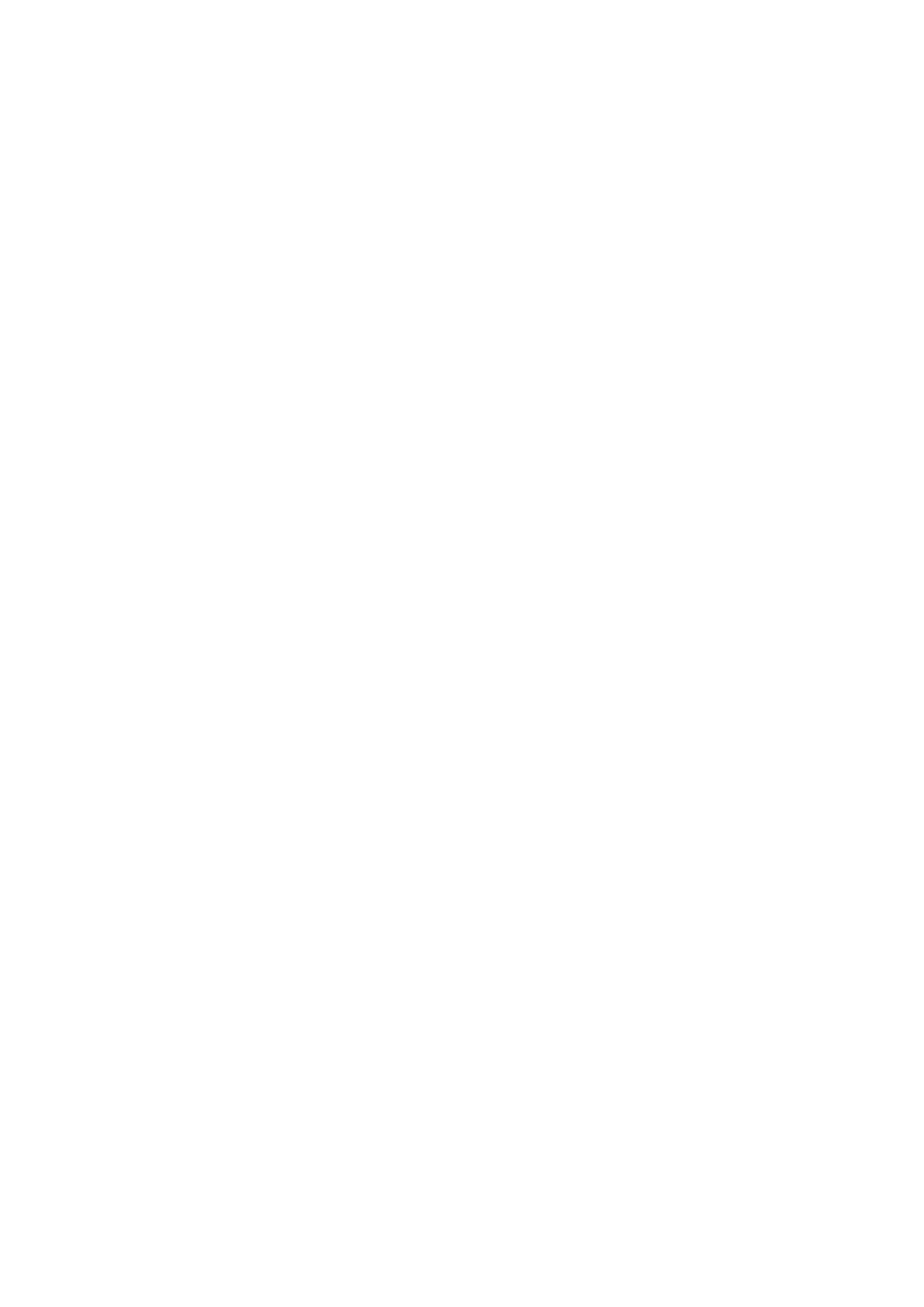## **Background**

CHE Discussion Papers (DPs) began publication in 1983 as a means of making current research material more widely available to health economists and other potential users. So as to speed up the dissemination process, papers were originally published by CHE and distributed by post to a worldwide readership.

The new CHE Research Paper series takes over that function and provides access to current research output via web-based publication, although hard copy will continue to be available (but subject to charge).

## **Acknowledgements**

NPCRDC receives core funding from the Department of Health. HERU receives funding from the Chief Scientist Office of the Scottish Executive Health Department. The views expressed are those of the authors and not necessarily those of the funders. Part of the paper was written whilst HG and MS were visiting the Centre for Market and Public Organisation, University of Bristol. We are grateful for comments made at presentations at CHE, CMPO, the Norwegian School of Economics and Business Administration, and the Royal Economics Society Conference, Warwick; and for discussions with Tim Doran, Bruce Guthrie, David Reeves and Martin Roland about the intricacies of the QOF.

\* Correspondence to Hugh Gravelle: hg8@york.ac.uk

## **Disclaimer**

Papers published in the CHE Research Paper (RP) series are intended as a contribution to current research. Work and ideas reported in RPs may not always represent the final position and as such may sometimes need to be treated as work in progress. The material and views expressed in RPs are solely those of the authors and should not be interpreted as representing the collective views of CHE research staff or their research funders.

## **Further copies**

Copies of this paper are freely available to download from the CHE website www.york.ac.uk/inst/che/pubs. Access to downloaded material is provided on the understanding that it is intended for personal use. Copies of downloaded papers may be distributed to third-parties subject to the proviso that the CHE publication source is properly acknowledged and that such distribution is not subject to any payment.

Printed copies are available on request at a charge of £5.00 per copy. Please contact the CHE Publications Office, email che-pub@york.ac.uk, telephone 01904 321458 for further details.

Centre for Health Economics Alcuin College University of York York, UK www.york.ac.uk/inst/che

© Hugh Gravelle, Matt Sutton, Ada Ma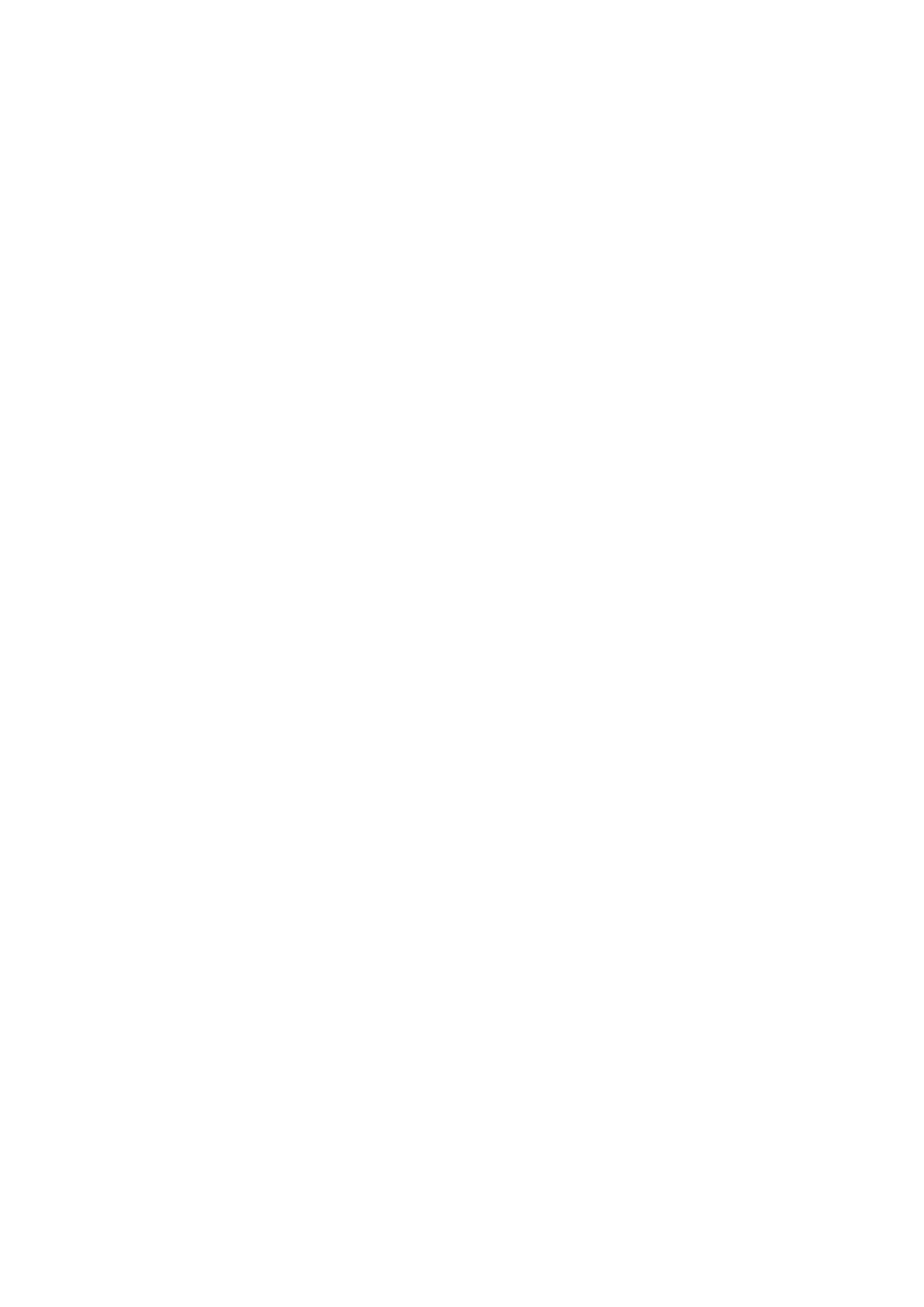## **Abstract**

## *Background*

Since 2003, 25% of UK general practitioners' income has been determined by the quality of their care. The 65 clinical quality indicators in this scheme (the Quality and Outcomes Framework) are in the form of ratios, with financial reward increasing linearly with the ratio between a lower and upper threshold. The numerator is the number of patients for whom an indicator is achieved and the denominator is the number of patients the practices declares are suitable for the indicator. The number declared suitable is the number of patients with the relevant condition less the number exception reported by the practice for a specified range of reasons. Exception reporting is designed to avoid harmful treatment resulting from the application of quality targets to patients for whom they were not intended. However, exception reporting also gives GPs the opportunity to exclude patients who should in fact be treated in order to achieve higher financial rewards. This is inappropriate use of exception reporting or 'gaming'. Practices can also increase income if they are below the upper threshold by reducing the number of patients declared with a condition (prevalence), or by increasing reported prevalence if they were above the upper threshold. This study examines the factors affecting delivered quality (the proportion of prevalent patients for indicators were achieved) and tests for gaming of exceptions and for prevalence reporting being responsive to financial incentives.

## *Data*

We used routinely available data on the Quality and Outcomes Framework from Scottish practices (n=916) for 2004/05 and 2005/06. We also include data on practice characteristics and on sociodemographic and morbidity factors from the 2001 census and the Scottish Index of Multiple Deprivation.

#### *Methods*

Multiple regressions of delivered quality, exception reporting, and prevalence reports on practice and patient characteristics. We test for gaming of exception reporting by comparing the rates of exception reporting in 2005/6 for practices which were above the upper threshold in 2004/5 (which would have had no incentive to increase exception reporting) with practices which were below the threshold in 2004/5 (which would have had a financial incentive to increase exception reporting rates. We also compared prevalence reporting in 2005/6 for practices above the upper threshold in year one (who would gain financially by increasing prevalence) with those below the threshold in year one (who might not).

## *Results*

90.8% of practices reported levels of achievement above the upper thresholds. They could have reduced the number of patients treated by 12.4% without reducing income, indicating a degree of altruistic behaviour. Delivered quality was lower in practices with more income deprived patients and with a higher proportion of ethnic minority patients, though the effects of these variables were quite small.

Practices which were above the upper threshold for an indicator in 2004/05 had higher prevalence in 2005/6 compared to practices that were below the threshold in 2004/05.

For exception reporting, practices which were below the upper threshold for an indicator in 2004/05 had higher exception reporting rates in 2005/6 than practices which were below the upper threshold. From the differences between the two types of practice, we estimate that, in practices which were below indicator thresholds in 2004/05, 0.87% of patients might have been inappropriately exception reported in 2005/06, or 10.9% of the overall number of patients exception reported.

## *Conclusion*

The results suggest that general practitioners are partially altruistic in that the majority produced markedly higher quality than was required to maximise their financial rewards.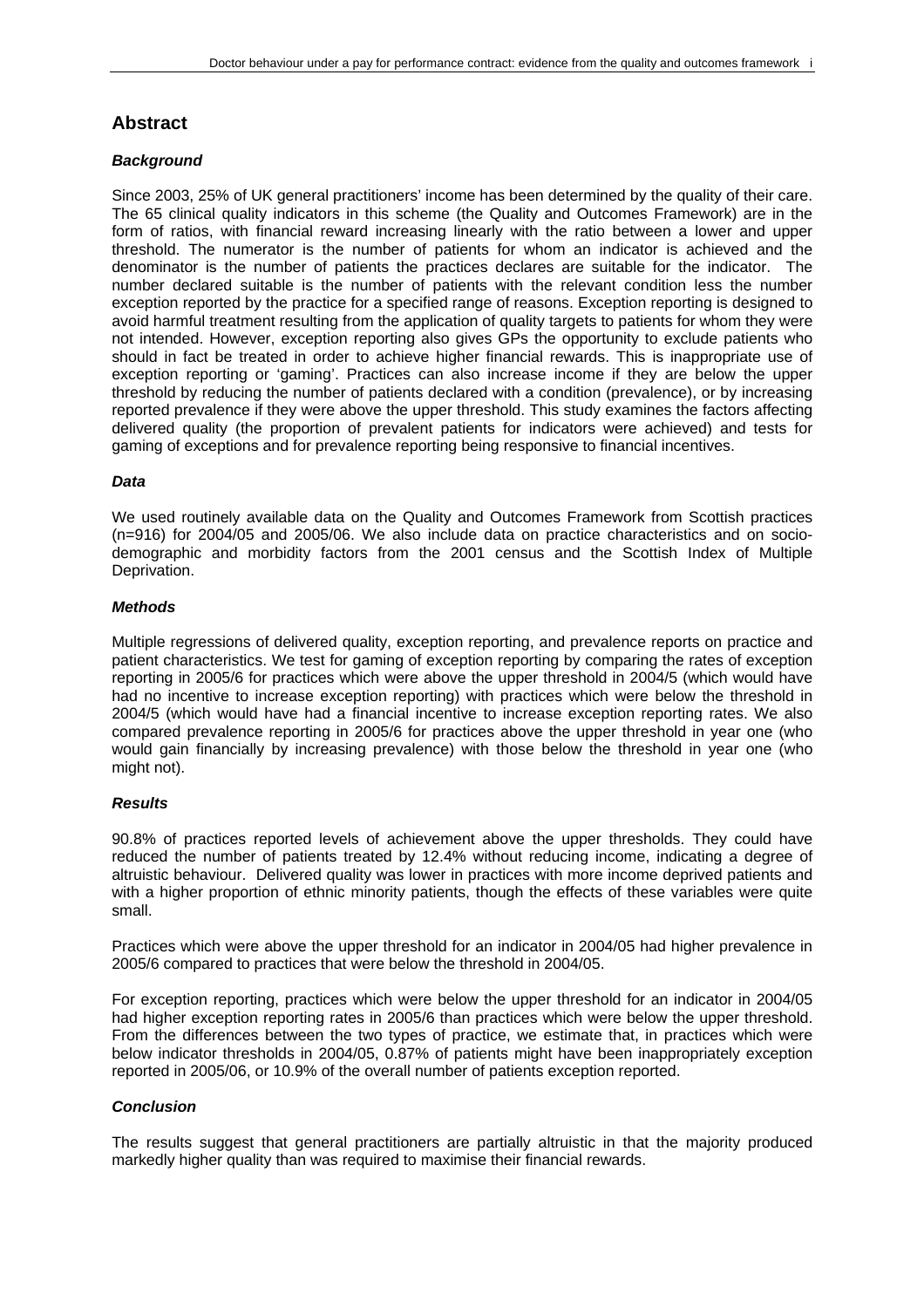Exception reporting removes incentives towards inappropriate or over-treatment of patients. But the QOF provides perverse incentives for gaming of exceptions and we find evidence that practices which performed worse in 2004/5 were more likely to game exceptions in 2005/6.

The incentives in QOF also affect case finding and reporting by practices and we find evidence that practices which performed worse in 2004/5 had lower reported prevalence in 2005/6. We also find that reported prevalence rates are associated with practice characteristics, such as whether the practice was a fundholder, suggesting that the QOF prevalence reports may not be a reliable epidemiological resource.

JEL Nos: H51, I18

Keywords. Quality. Incentives. Gaming. Pay for performance.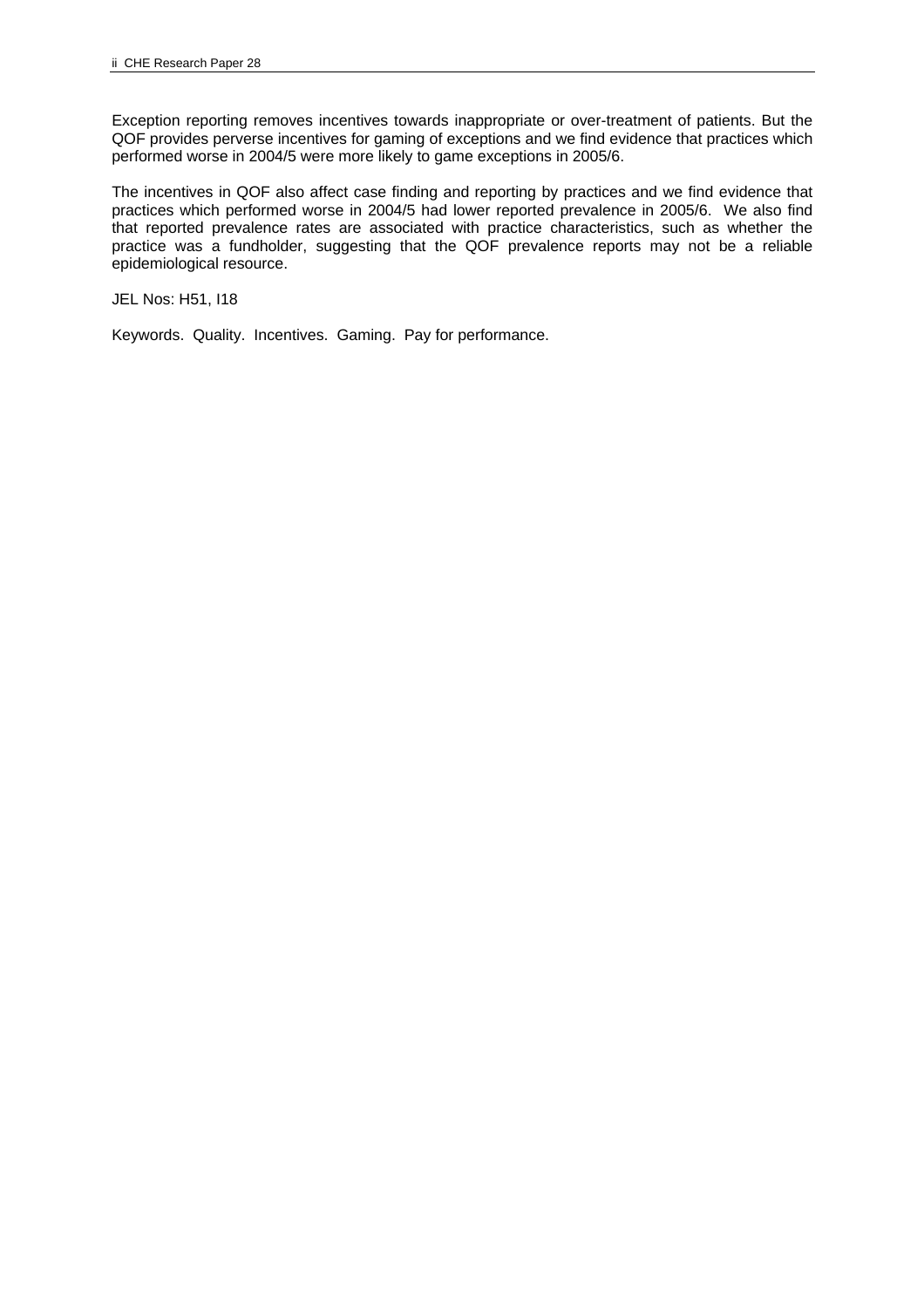## **1. Introduction**

In April 2004 the UK National Health Service (NHS) introduced what is possibly the most elaborate and expensive explicit pay for performance scheme in any health care system, or indeed in any organisation anywhere (Roland, 2004). All 10,000 general practices in the UK were required to report their achievements on 146 quality indicators in the Quality and Outcomes Framework (QOF). The average practice, containing four general practitioners (GPs), stood to gain around £130,000 per year in 2005/6 if it achieved all indicators to the maximum extent, and the amount paid out to practices under the QOF was around £1,000M in 2005/6.<sup>1</sup>

The QOF was not trialled before it was introduced simultaneously in all four parts of the UK. There are no national data on the performance of practices on the QOF indicators before the QOF was introduced. Consequently there is only fragmentary evidence on the effect of the QOF on incentivised and unincentivised activities. The tentative conclusion from studies based on limited sets of indicators in small samples of practices (Gulliford et al, 2006; Campbell et al, 2007), is that the quality of care in general practice had been increasing since the late 1990s, but that the QOF may have led to a further increase above this trend.

In this paper we construct a model of behaviour under the QOF by semi-altruistic GPs who care about their income and about patient welfare. We test the model using data from Scottish practices in 2004/5 and 2005/6.

Around half of potential QOF revenue is attached to indicators of clinical quality measured by the ratio of treated patients to the number of patients reported to be eligible for the indicator. For example, indicator CHD6 is the proportion of eligible patients with coronary heart disease whose blood pressure is controlled. Practices are paid a price per point achieved and the number of points achieved increases linearly with the proportion treated between a lower threshold (0.25) and an upper threshold (0.70) (see Figure 1).



**Figure 1. Achievement and points for a continuous quality indicator (CHD6)** 

Since increasing the number of patients treated is costly for GPs, only GPs willing to trade-off income for improved patient health will have performance above the upper threshold for a clinical indicator. Practice performance under the QOF is consistent with a substantial degree of altruism. In 2005/6 90.8% of practices were above the upper threshold for indicators and could, on average, have reduced the number of patients treated by 12.4% without affecting their QOF revenue.

 $\overline{a}$ 1 2005/6 is the financial year 1 April 2005 to 31 March 2006. Similarly for the financial year 2004/5.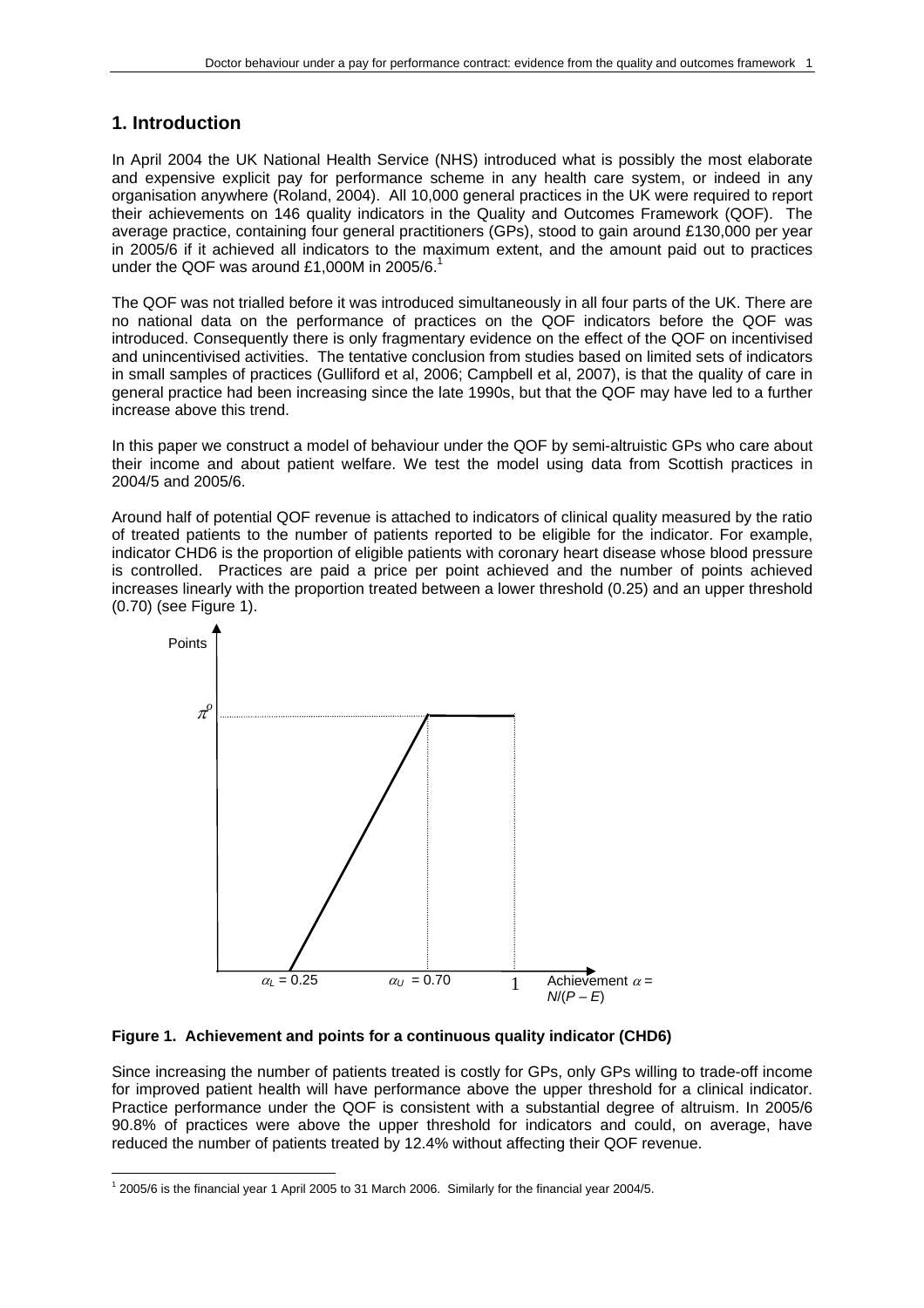Expressing a clinical indicator as a ratio is intended to provide an incentive to GPs to increase the numerator, i.e. to increase the number of treated patients. But it is possible for GPs to change the denominator, i.e. the number they declare as eligible for treatment. The number declared eligible is the number of patients they report as having a condition minus the number they exception report for an indicator. It is possible to exception report patients as unsuitable for an indicator on a variety of grounds (Appendix A). For example, patients may be exception reported because they are terminally ill or because they have refused treatment. Thus practices can increase QOF revenue by gaming their reports of both prevalence and exceptions.

We test for gaming of prevalence and exception reporting in two ways. First, true disease prevalence and exception rates are determined by the characteristics of the population served by the practice population. They should not vary with characteristics of the practice, such as the type of contract it holds or the number of neighbouring practices. We find that prevalence and exception reporting rates vary with population characteristics, such as ethnicity and deprivation, in expected ways. But reporting was also significantly affected by characteristics of the practice. For example, exception reporting rates were higher in practices that had previously held budgets under the fundholding regime. This test for gaming is vulnerable to the omission of population characteristics that affect true prevalence or exceptions and are correlated with the included practice characteristics. We attempt to reduce such omitted variable bias by including measures of practice population morbidity, deprivation, rurality, and ethnicity.

Our second test for gaming uses the structure of the incentive scheme. The marginal rewards for overstating exceptions are positive when the indicator is below its upper threshold and zero when above the upper threshold. Similarly, practice revenue is increased by understating prevalence when it is below the upper threshold. Moreover, because of another feature of the scheme explained below, practice revenue is increased by overstating prevalence when the indicator is above the upper threshold. The price per point was increased by 75% between the first and second years of the QOF. Thus, for practices below the upper threshold for an indicator there was a considerable increase in the marginal financial reward for increasing the proportion of eligible patients treated. For practices above the threshold the marginal financial reward from increasing the proportion treated was zero in both years. We argue that practices which were below the upper threshold in the first year of the scheme would therefore be more likely to increase their reported exception rate and reduce their reported prevalence in the second year. Practices already above the upper threshold would only have to maintain their first year behaviour to maximise their revenue from the QOF. We find that practices that were below the upper threshold in the first year had higher exception rates and lower prevalence rates in the second year than practices that were above the threshold in the first year.

Section 2 sets out the QOF in more detail and provides a model of practice behaviour to guide the empirical work. Section 3 describes the data and the estimation methods. Section 4 has results and section 5 concludes with a discussion of the implications of the results.

## **2. Incentives in the QOF**

## **2.1 GP contracts**

The NHS is financed almost entirely from general taxation. Patients register with general practices, which act as gatekeepers for elective hospital care. Patients face no charges for use of primary care<sup>2</sup> or for the rest of the NHS.

Apart from a small minority (0.8%) who are directly employed by their local primary care organisation, Scottish GPs are independent contractors. They are organised in small partnerships with a mean size of 4.4 GPs and around 5,200 patients.

 $^2$  Apart from a charge for prescription drugs. Because of the wide range of exemptions on grounds of age, income, and health, 92% of drug prescriptions dispensed were free in Scotland in 2005/6.

http://www.isdscotland.org/isd/info3.jsp;jsessionid=A436EB8C9E9ED916E8D06A4DDB99020C?pContentID=2237&p\_applic=C CC&p\_service=Content.show&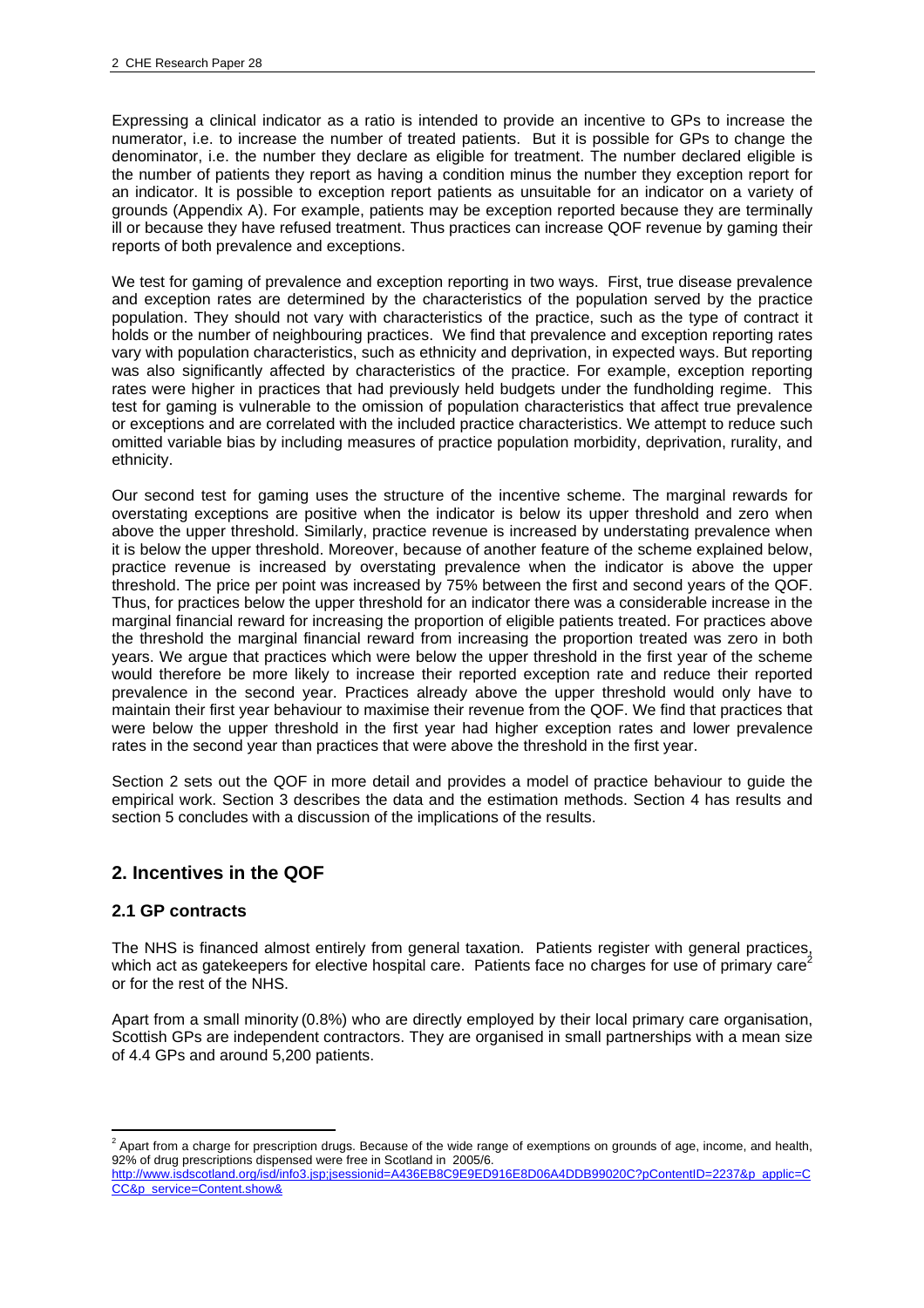GPs are paid under one of two contracts. Most GPs (90% in Scotland) are in practices with a nationally negotiated General Medical Services (GMS) contract under which they are paid by a mixture of capitation, lump sum allowances, items of service, and target incentives including the QOF. The capitation payments vary with the age of patients and with the deprivation level of the area in which they lived. GPs have to meet all their practice expenses from their gross income, except for some specific reimbursements for the costs of practice nurses. Additionally, where there is no local pharmacy, GPs are permitted to dispense the medicines they prescribe. Dispensing practices can make a profit from dispensing since they receive a dispensing fee per item and are reimbursed for the drugs they buy at a rate that often exceeds the price they paid.

Around a tenth of Scottish practices have opted to be paid under a Primary Medical Services (PMS) contract. These contracts are negotiated between the practice and their local primary care organisation (Health Board in Scotland). Under the PMS contract, the practice receives a lump sum in exchange for agreeing to provide the services they would have provided under the GMS contract, plus additional services for particular patient groups. The amount received is typically the amount the practice would have received under GMS, plus an addition intended to cover the cost of the extra services. As under GMS, the practice has to meet its expenses from its gross income. PMS practices were required to take part in the QOF, but, because it was thought that they would already be being paid for some of the services counting towards the QOF, they had points deducted from their QOF score.<sup>3</sup>

## **2.2 Quality indicators and practice revenue**

The QOF rewards practices according to quality indicators for four areas: clinical (covering eleven chronic diseases), organisation (for example whether the practice has an annual review of patient complaints and suggestions), patient experience (for example whether the practice has undertaken an approved patient survey in the past year), and additional services (the practice offers ante natal care and screening). See Table 1. There are additional points for holistic care (determined by the percentage of the available points scored on the third worst disease domain in the clinical quality area), for quality practice (determined by the third worst performance in the domains of the three nonclinical areas), and a bonus based on an access survey.

|                            | <b>Indicators</b> | Maximum points |
|----------------------------|-------------------|----------------|
| Clinical quality           | 76                | 550            |
| Organisation               | 56                | 184            |
| Patient experience         | 4                 | 100            |
| <b>Additional services</b> | 10                | 36             |
|                            |                   |                |
| Holistic care              |                   | 100            |
| Quality practice           |                   | 30             |
| Access bonus               |                   | 50             |
|                            |                   |                |
| Total                      | 146               | 1050           |

#### **Table 1. QOF areas: indicators and points**

There are clinical quality indicators in 11 disease domains (Table 2). We concentrate on the 65 continuous clinical indicators that are measured as the proportion of relevant patients for whom an indicator has been achieved. For example indicator CHD5 is the proportion of patients with Coronary Heart Disease whose notes have a record of blood pressure in the last 15 months (see Table 3). The indicators carry points that have a monetary value which varies with the size of the practice and with the proportion of the practice population in the disease domain.

 $\overline{a}$ <sup>3</sup> PMS practices had a deduction of 168 points in 2004/5 and 109 points in 2005/6 from a maximum possible score of 1050 points

<sup>(</sup>www.bma.org.uk/ap.nsf/Content/pmsagreements0904~pmsnewgms?OpenDocuments&Highlight=2,PMS,QOF)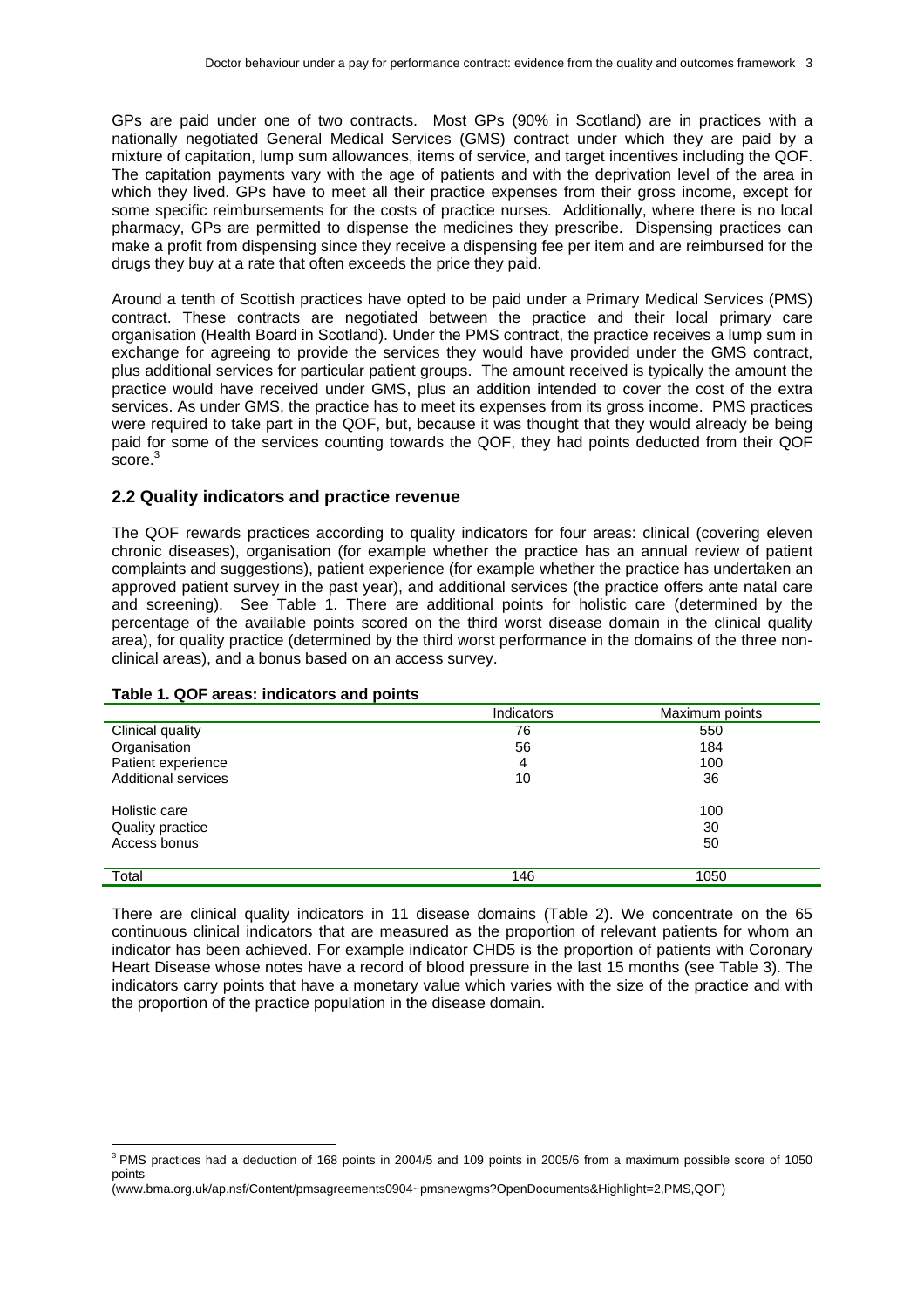| Disease domain  | Number of<br>indicators | Points available | Upper threshold<br>achievement 2004/05* |           | Upper threshold<br>achievement 2005/06* |           | Reported raw prevalence<br>rate (%) 2005/06 |           |
|-----------------|-------------------------|------------------|-----------------------------------------|-----------|-----------------------------------------|-----------|---------------------------------------------|-----------|
|                 |                         |                  | Mean                                    | <b>SD</b> | Mean                                    | <b>SD</b> | Mean                                        | <b>SD</b> |
| Asthma          | 6                       | 65               | 0.78                                    | 0.41      | 0.93                                    | 0.15      | 5.43                                        | 1.09      |
| Cancer          |                         | 6                | 0.69                                    | 0.46      | 0.92                                    | 0.18      | 0.71                                        | 0.23      |
| <b>CHD</b>      | 11                      | 95               | 0.79                                    | 0.40      | 0.95                                    | 0.11      | 4.54                                        | 1.16      |
| <b>COPD</b>     |                         | 40               | 0.66                                    | 0.47      | 0.89                                    | 0.19      | 1.84                                        | 0.93      |
| <b>Diabetes</b> | 17                      | 93               | 0.75                                    | 0.43      | 0.91                                    | 0.13      | 3.40                                        | 0.72      |
| Epilepsy        | 3                       | 14               | 0.65                                    | 0.48      | 0.83                                    | 0.24      | 0.72                                        | 0.21      |
| Hypertension    | 4                       | 96               | 0.75                                    | 0.43      | 0.91                                    | 0.21      | 12.08                                       | 2.81      |
| Hypothyroidism  |                         | 6                | 0.91                                    | 0.28      | 0.98                                    | 0.13      | 2.99                                        | 0.94      |
| LVD             | 2                       | 16               | 0.78                                    | 0.42      | 0.93                                    | 0.16      | 0.63                                        | 0.28      |
| Mental health   | $\overline{4}$          | 34               | 0.76                                    | 0.43      | 0.92                                    | 0.18      | 0.59                                        | 0.32      |
| Stroke and TIA  | 9                       | 27               | 0.75                                    | 0.44      | 0.94                                    | 0.13      | 1.90                                        | 0.57      |
| Total           | 65                      | 492              |                                         |           |                                         |           |                                             |           |

Prevalence rate: List weighted mean of raw prevalence rates. Upper threshold achievement (dom upper): average proportion of indicators in domain for which upper threshold achieved weighted by maximum possible points for domain. Figures are weighted by listsize. CHD: coronary heart disease. COPD: chronic obstructive pulmonary disease. LVD: left ventricular dysfunction. TIA: transient ischaemic attacks.

\* Mean and SD of achievement rates exclude the first indicator of all disease domain, which ask practices whether or not they have a register of patients recorded as having such disease.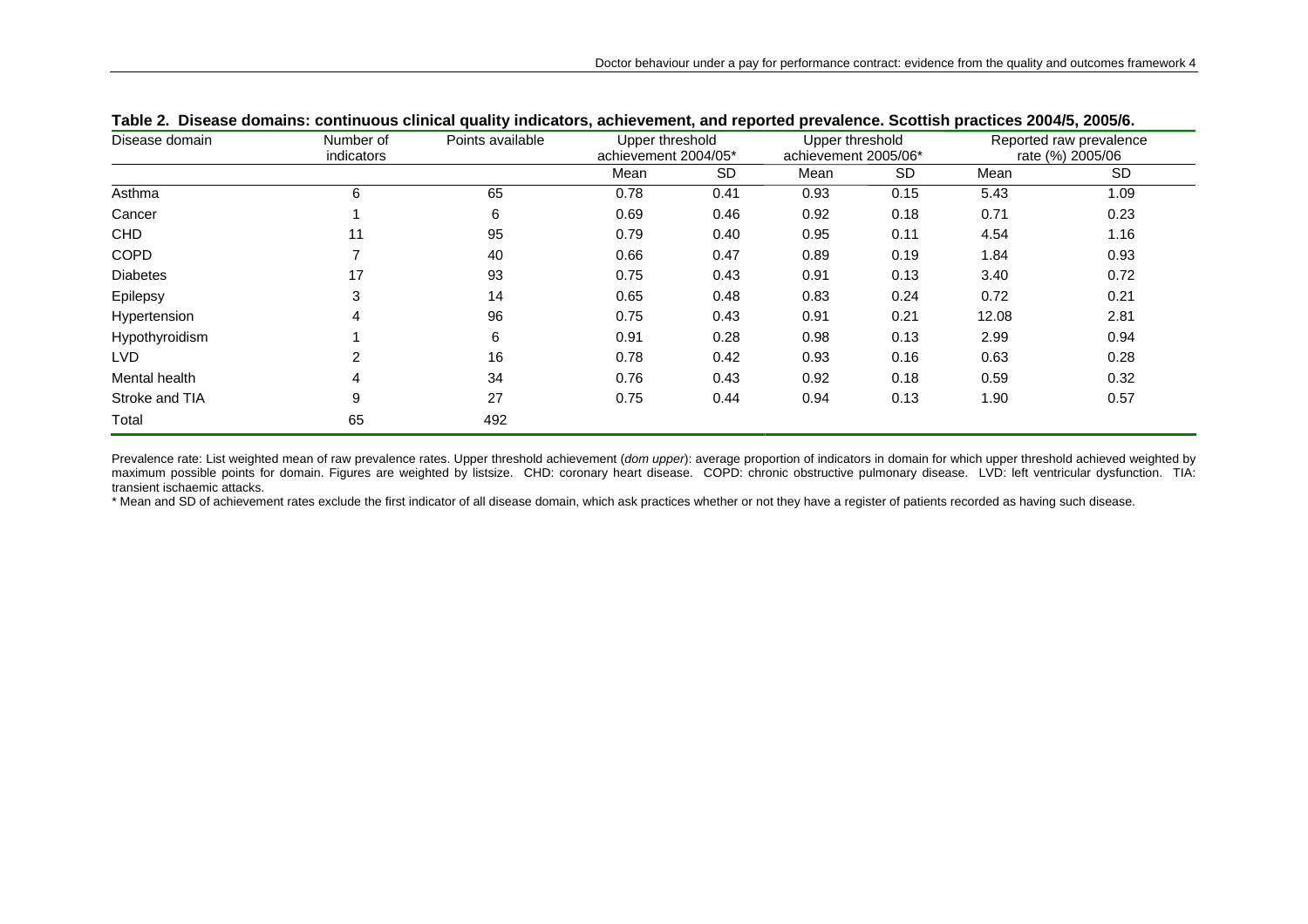| Table 3. Example of indicators from Coronary Heart Disease domain                                                                                       |            |                    |  |  |  |  |  |
|---------------------------------------------------------------------------------------------------------------------------------------------------------|------------|--------------------|--|--|--|--|--|
| Indicator                                                                                                                                               | Max points | Upper<br>threshold |  |  |  |  |  |
| CHD1: Practice has register of patients with CHD (yes/no)                                                                                               | 6          |                    |  |  |  |  |  |
| CHD5: Percentage of CHD patients whose notes record BP in previous 15<br>months                                                                         |            | 90%                |  |  |  |  |  |
| CHD6: Percentage of CHD patients whose BP in previous 15 months is<br>150/90 or less                                                                    | 19         | 70%                |  |  |  |  |  |
| CHD11: Percentage of patients with a history of myocardial infarction<br>(diagnosed after 1 April 2003) who are currently treated with an ACE inhibitor |            | 70%                |  |  |  |  |  |

## **Table 3. Example of indicators from Coronary Heart Disease domain**

All lower thresholds in all disease domains are 25

The achievement by practice *g* on a continuous indicator *i* in disease domain *k* is  $\alpha_{gki} = N_{gki}/D_{gki}$  = *Ngki*/(*Pgk* – *Egki*). (Table 4 summarises the notation.) *Ngki* is the number of patients for whom indicator *i*  in domain *k* for whom the indicator is achieved eg the number with CHD whose blood pressure has been measured in the last 15 months (CHD5).  $D_{gki} = P_{gk} - E_{gki}$  is the number of patients declared as suitable for indicator *i* in domain *k*. Prevalence *Pgk* is the number of patients in disease domain *k*  reported by practice *g*. *Egki* is the number of patients who are exception reported by the practice because the indicator is not appropriate for them. Patients may be exception reported on nine grounds (Appendix). For example, terminal cancer patients with hypertension would be excluded from the hypertension indicators. Patients who have been invited to attend for treatment on three occasions in the preceding twelve months and have failed to attend can also be excluded.

#### **Table 4. Notation**

| $P_{gk}$<br>$D_{gki}$<br>$E_{gki} = P_{gk} - D_{gki}$<br>$N_{\alpha k i}$<br>$\alpha_{gki} = N_{gki}/D_{gki}$                                                                                                                                                                                                                                                   | prevalent patients reported in disease domain k by practice g<br>patients declared suitable for indicator <i>i</i> in domain <i>k</i><br>number of patients exception reported for indicator i<br>number of patients for whom indicator <i>i</i> achieved<br>reported achievement rate for indicator i<br>lower achievement threshold for indicator i |
|-----------------------------------------------------------------------------------------------------------------------------------------------------------------------------------------------------------------------------------------------------------------------------------------------------------------------------------------------------------------|-------------------------------------------------------------------------------------------------------------------------------------------------------------------------------------------------------------------------------------------------------------------------------------------------------------------------------------------------------|
| $\alpha_{\scriptscriptstyle{k\bar{i}L}}$<br>$\alpha_{\rm kill}$<br>$\pi_{gki} = \pi_{ki}(\alpha_{gki})$<br>$\pi_{\scriptscriptstyle{k i}}^{\scriptscriptstyle{o}}$                                                                                                                                                                                              | upper achievement threshold for indicator i<br>points achieved for indicator i<br>maximum points achievable for indicator i                                                                                                                                                                                                                           |
| $M_g$<br>$v_{gk} = vF_{gk} M_{g}/M$                                                                                                                                                                                                                                                                                                                             | practice population<br>national average price (value) per point<br>value per point for indicators in domain $k$ in practice $q$                                                                                                                                                                                                                       |
| $F_{\scriptscriptstyle{gk}}=\hspace{-0.1cm}\left(\frac{P_{\scriptscriptstyle{gk}}}{M_{\scriptscriptstyle{e}}}\right)^{\hspace{-0.15cm}\frac{1}{2}}\div\hspace{-0.15cm}\left(\frac{1}{G}\sum\nolimits_{\scriptscriptstyle{h}}^{G}\hspace{-0.15cm}\left(\frac{P_{\scriptscriptstyle{hk}}}{M_{\scriptscriptstyle{h}}}\right)^{\hspace{-0.15cm}\frac{1}{2}}\right)$ | adjusted disease prevalence factor for domain k for practice g                                                                                                                                                                                                                                                                                        |
| $R_{qki} = \pi_{qki}$ V <sub>gk</sub>                                                                                                                                                                                                                                                                                                                           | revenue from indicator <i>i</i> in domain <i>k</i> .                                                                                                                                                                                                                                                                                                  |

The number of points (and hence revenue) earned on an indicator varies linearly with achievement for  $\alpha_{nk} \in (\alpha_{kH}, \alpha_{kH})$ . See Figure 1. No points are earned if  $\alpha$  is less than or equal to the lower threshold  $\alpha_{kil}$  (25% for all continuous indicators). At the upper threshold  $\alpha_{kil}$  the practice receives the maximum number of points  $\pi_{ki}^o$  available for the indicator and further increases in achievement have no effect on revenue. The upper thresholds vary across indicators (from 50% to 90%) and the maximum points vary from 2 to 56 (Table 5).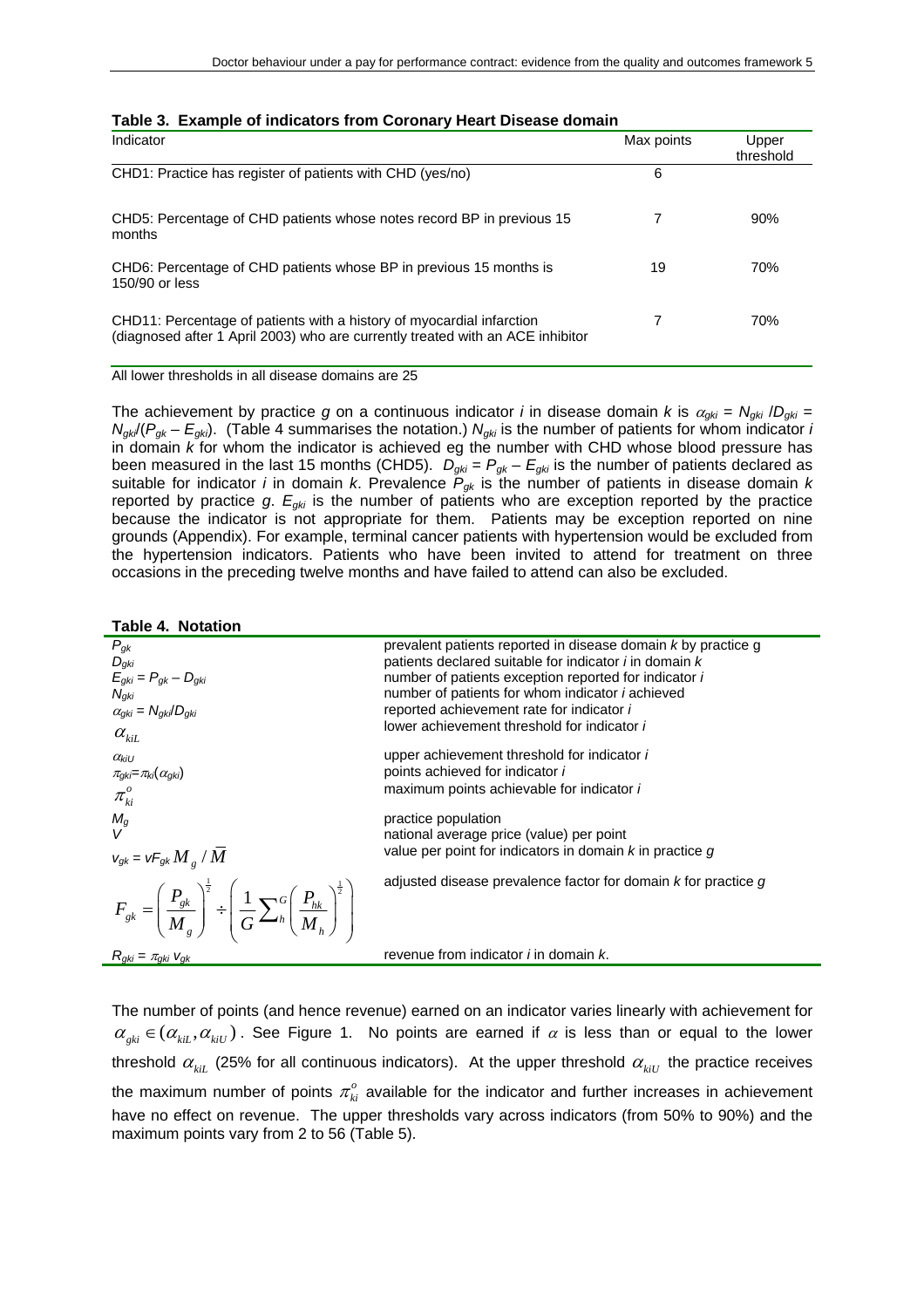| Indicator         | Maximum                 | Upper                | % achieving        | Reported        |           |      |                | Delivered quality Exception reporting |           |
|-------------------|-------------------------|----------------------|--------------------|-----------------|-----------|------|----------------|---------------------------------------|-----------|
|                   | points<br>available     | threshold<br>$(\% )$ | upper<br>threshold | achievement (%) |           |      |                | (% )                                  |           |
|                   |                         |                      |                    | Mean            | <b>SD</b> | Mean | <b>SD</b>      | Mean                                  | <b>SD</b> |
| ASTHMA6           | 20                      | 70                   | 89.7               | 80.9            | 11.0      | 74.1 | 11.1           | 8.8                                   | 8.9       |
| BP <sub>2</sub>   | 10                      | 90                   | 98.9               | 98.2            | 1.8       | 97.1 | 2.2            | 1.2                                   | 1.1       |
| BP4               | 20                      | 90                   | 83.6               | 93.4            | 4.5       | 91.4 | 4.6            | 2.2                                   | 2.5       |
| BP <sub>5</sub>   | 56                      | 70                   | 89.5               | 79.1            | 7.2       | 74.6 | 7.5            | 5.8                                   | 4.0       |
| CHD <sub>3</sub>  | $\overline{7}$          | 90                   | 97.5               | 97.4            | 2.7       | 95.7 | 3.0            | 1.8                                   | 1.7       |
| CHD <sub>5</sub>  | $\overline{7}$          | 90                   | 97.7               | 97.5            | 2.5       | 95.5 | 3.0            | 2.2                                   | 2.1       |
| CHD <sub>6</sub>  | 19                      | 70                   | 99.3               | 89.2            | 5.3       | 85.3 | 5.6            | 4.5                                   | 3.2       |
| CHD7              | $\overline{7}$          | 90                   | 88.4               | 94.3            | 4.8       | 90.4 | 5.2            | 4.3                                   | 3.4       |
| CHD <sub>8</sub>  | 16                      | 60                   | 95.8               | 80.5            | 8.7       | 72.1 | 7.9            | 10.7                                  | 5.5       |
| CHD <sub>9</sub>  | $\overline{7}$          | 90                   | 94.0               | 95.3            | 3.3       | 92.2 | 3.6            | 3.4                                   | 2.6       |
| CHD <sub>10</sub> | $\overline{7}$          | 50                   | 99.2               | 75.5            | 11.6      | 55.0 | 6.4            | 27.5                                  | 11.1      |
| CHD12             | $\overline{7}$          | 85                   | 93.9               | 93.0            | 4.9       | 80.4 | 5.9            | 13.7                                  | 6.0       |
| COPD3             | 5                       | 90                   | 80.7               | 92.6            | 12.2      | 82.8 | 12.9           | 11                                    | 8.8       |
| COPD4             | 6                       | 90                   | 95.6               | 96.9            | 3.7       | 94.0 | 4.8            | 3.2                                   | 3.3       |
| COPD6             | 6                       | 70                   | 90.3               | 88.7            | 14.6      | 77.4 | 14.8           | 13.0                                  | 10.1      |
| COPD8             | 6                       | 85                   | 94.7               | 93.6            | 5.4       | 80.8 | 7.3            | 14.3                                  | 7.0       |
| DM <sub>2</sub>   | 3                       | 90                   | 94.1               | 95.9            | 3.4       | 92.5 | 4.1            | 3.7                                   | 2.8       |
| DM3               | 3                       | 90                   | 99.3               | 98.5            | 1.8       | 97.0 | 2.5            | 1.5                                   | 1.6       |
| DM <sub>5</sub>   | 3                       | 90                   | 98.8               | 97.8            | 2.1       | 94.9 | 3.0            | 3.1                                   | 2.3       |
| DM <sub>6</sub>   | 16                      | 50                   | 85.5               | 59.7            | 10.5      | 51.5 | 9.8            | 13.5                                  | 8.5       |
| DM7               | 11                      | 85                   | 94.4               | 92.2            | 3.8       | 86.4 | 4.8            | 6.4                                   | 3.8       |
| DM8               | 5                       | 90                   | 76.8               | 92.7            | 7.2       | 86.2 | 7.7            | 7.3                                   | 5.4       |
| DM9               | 3                       | 90                   | 69.0               | 90.6            | 7.6       | 84.8 | 8.6            | 6.5                                   | 5.0       |
| <b>DM10</b>       | 3                       | 90                   | 67.0               | 89.8            | 8.2       | 84.1 | 9.0            | 6.7                                   | 5.1       |
| <b>DM11</b>       | 3                       | 90                   | 99.5               | 98.7            | 1.5       | 96.9 | 2.1            | 1.9                                   | 1.7       |
| <b>DM12</b>       | 17                      | 55                   | 98.5               | 78.9            | 8.5       | 73.0 | 9.0            | 7.7                                   | 4.5       |
| <b>DM14</b>       | 3                       | 90                   | 97.2               | 96.9            | 3.3       | 94.0 | 4.7            | 3.0                                   | 2.8       |
| <b>DM16</b>       | 3                       | 90                   | 96.9               | 96.7            | 2.6       | 93.8 | 3.5            | 3.0                                   | 2.4       |
| <b>DM17</b>       | 6                       | 60                   | 98.1               | 81.3            | 7.5       | 72.7 | 7.5            | 10.4                                  | 4.9       |
| <b>DM18</b>       | 3                       | 85                   | 91.3               | 92.0            | 5.5       | 77.1 | 6.6            | 16.3                                  | 6.8       |
| LVD3              | 10                      | 70                   | 95.1               | 86.9            | 8.3       | 57.0 | 12.7           | 20.9                                  | 14.1      |
| EPILEPSY4         | 6                       | 70                   | 66.8               | 72.7            | 13.5      | 78.8 | 9.3            | 9.5                                   | 8.7       |
| MH <sub>2</sub>   | 23                      | 90                   | 91.0               | 96.3            | 4.6       | 90.5 | 10.3           | 6.1                                   | 9.1       |
| MH <sub>5</sub>   | 5                       | 70                   | 80.4               | 87.7            | 21.6      | 69.8 | 31.7           | 10                                    | 4.6       |
| STROKE3           | 3                       | 90                   | 95.1               | 96.3            | 3.4       | 93.5 | 4.4            | 3.1                                   | 3.1       |
| STROKE5           | 2                       | 90                   | 96.8               | 96.9            | 3.0       | 93.6 | 4.4            | 3.5                                   | 3.8       |
| STROKE6           | 5                       | 70                   | 98.1               | 87.8            | 6.0       | 81.9 | $\overline{7}$ | 6.9                                   | 5.1       |
| STROKE7           | $\overline{\mathbf{c}}$ | 90                   | 80.4               | 92.4            | 6.4       | 86.1 | 7.5            | $\overline{7}$                        | 5.8       |
| STROKE8           | 5                       | 60                   | 92.5               | 76.7            | 9.9       | 65.4 | 9.5            | 14.8                                  | 7.9       |
| STROKE10          | 2                       | 85                   | 85.6               | 90.5            | 6.4       | 75.3 | 7.6            | 16.8                                  | 7.6       |
| THYROID2          | 6                       | 90                   | 96.9               | 96.9            | 3.0       | 96.0 | 3.1            | 0.9                                   | 1.3       |

## **Table 5. Summary statistics: rates of achievement, delivered quality, exception reporting for 41 indicators. Scotland 2005/6**

Reported achievement: *N*/*D*; delivered quality: *N*/(*D+E*); Exception reporting: *E*/(*D+E*). Denominator weighted means over Scottish practices.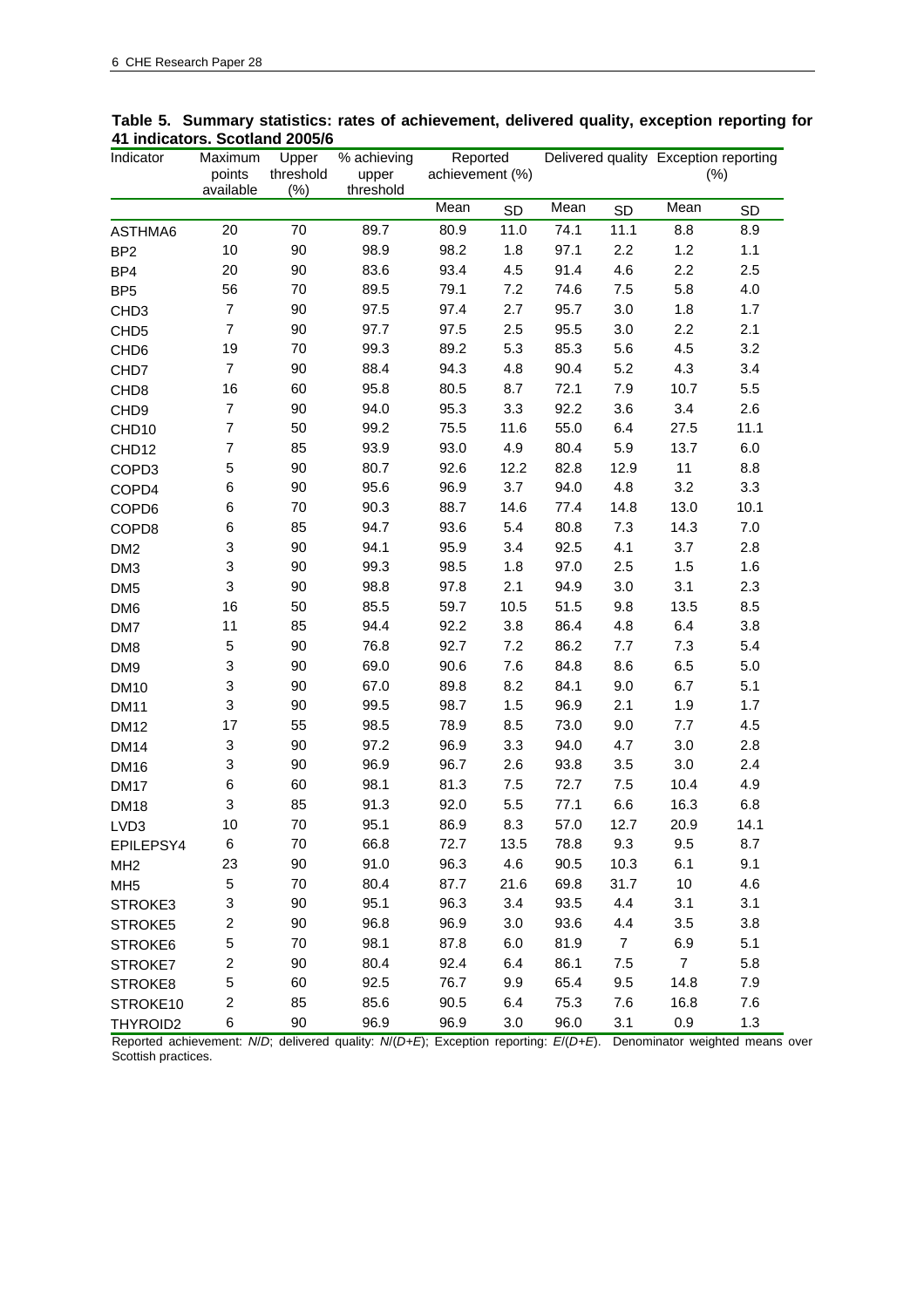Formally, the number of points earned by practice *g* for indicator *i* in disease domain *k* is

$$
\pi_{gki} = \pi_{ki}(\alpha_{gki}) = \pi_{ki}^o \min\{1, \max\{(\alpha_{gki} - \alpha_{kil})/(\alpha_{kil} - \alpha_{kil}), 0\}\}\tag{1}
$$

The revenue from indicator *i* for condition *k* is the price per point times the number of points

$$
R_{gki} = v_{gk} \pi_{ki} (\alpha_{gki})
$$
 (2)

The price per point

 $\overline{a}$ 

$$
v_{gk} = vF_{gk} \frac{M_g}{\overline{M}}
$$
 (3)

is the product of the national average price per point *v*, the adjusted practice disease prevalence factor *Fgk* for disease *k* for practice *g*, and the list size of the practice relative to the national average list size  $M_g/\bar{M}$ , where  $\bar{M} = \sum_{g'} M_{g'} / G$  is average list size and G is the number of practices. The national average price per point *v* was £70 in 2004/5 and £124.60 in 2005/6.

The adjusted disease prevalence factor is the square root of the practice disease prevalence rate divided by the unweighted average of the square roots of the practice prevalence rates in all practices:

$$
F_{gk} = F_{gk}(P_{gk}) = \left(P_{gk} / M_g\right)^{\frac{1}{2}} \left[G^{-1} \sum_{h}^{G} \left(P_{hk} / M_h\right)^{\frac{1}{2}}\right]^{-1}, \qquad F'_{gk}(P_{gk}) > 0 \tag{4}
$$

Thus practice *g* revenue from indicator *i* in disease domain *k* is

$$
R_{gki} = \nu \Big[ M_g / \bar{M} \Big] \pi_{ki} (\alpha_{gki}) \Big[ P_{gk} / M_g \Big]^{\frac{1}{2}} \Big[ G^{-1} \sum_h (P_{hk} / M_h)^{\frac{1}{2}} \Big]^{-1}
$$
  
=  $\overline{\nu}_g \pi_{ki} (\alpha_{gki}) F_{gk} (P_{gk})$  (5)

Notice that, provided  $\alpha_{gki} > \alpha_{kil}$ , practice revenue increases with the square root of the list size  $M_g$ . Guthrie, McLean and Sutton (2006) show that this can lead to large variations in QOF income for practices with the same reported prevalence and the same achievement. Moreover, provided  $\alpha_{gki} \in (\alpha_{kil}, \alpha_{kil})$ , the marginal revenue from increasing achievement  $\alpha_{gki}$  also increases with the square root of the practice list. Hence practices with more patients have a greater incentive to increase *N*, *E* and *P*.

A practice of given size can alter its QOF revenue from a continuous indicator by changing

- the number of patients for whom the indicator is met  $(N_{\alpha k i})$
- the number of patients who are exception reported for that indicator  $(E_{qki})$
- the reported number of patients with the relevant condition  $(P_{gk})$

When  $\alpha_{gki} \in (\alpha_{kil}, \alpha_{kil})$  increasing the number of patients for whom the indicator is met ( $N_{gki}$ ) or increasing exception reporting (*Egki*) will increase revenue.

The effect of reporting a larger number of prevalent patients (*Pgk*) is more complicated. An increase in  $P_{gk}$  reduces achievement  $\alpha_{gki} = N_{gki}/(P_{gk} - E_{gki})$  and increases the adjusted disease prevalence factor  $F_{gk}(P_{gk})$ . If  $\alpha_{gki} < \alpha_{kil}$  then  $\pi'_{ki}(\alpha_{gki}) = 0$  and  $\pi_{ki}(\alpha_{gki}) = 0$ , so that  $\partial R_{gki} / \partial P_{gk} = 0$ . When  $\alpha_{gki} > \alpha_{kil}$  we have  $\pi'_{ki}(\alpha_{gki}) = 0$  and  $\pi_{ki}(\alpha_{gki}) > 0$ , so that  $\partial R_{gki}/\partial P_{gk} > 0$  because of the increase in the adjusted disease prevalence factor. In the intermediate range  $\alpha_{gki} \in (\alpha_{kil}, \alpha_{kil})$  increases in  $P_{gki}$ reduce achievement <sup>α</sup>*gki* but increase the adjusted disease prevalence factor.

<sup>&</sup>lt;sup>4</sup> We ignore the additional complication that the practice prevalence rate is truncated at the  $5<sup>th</sup>$  centile both in calculating the practice rate and the national average rate.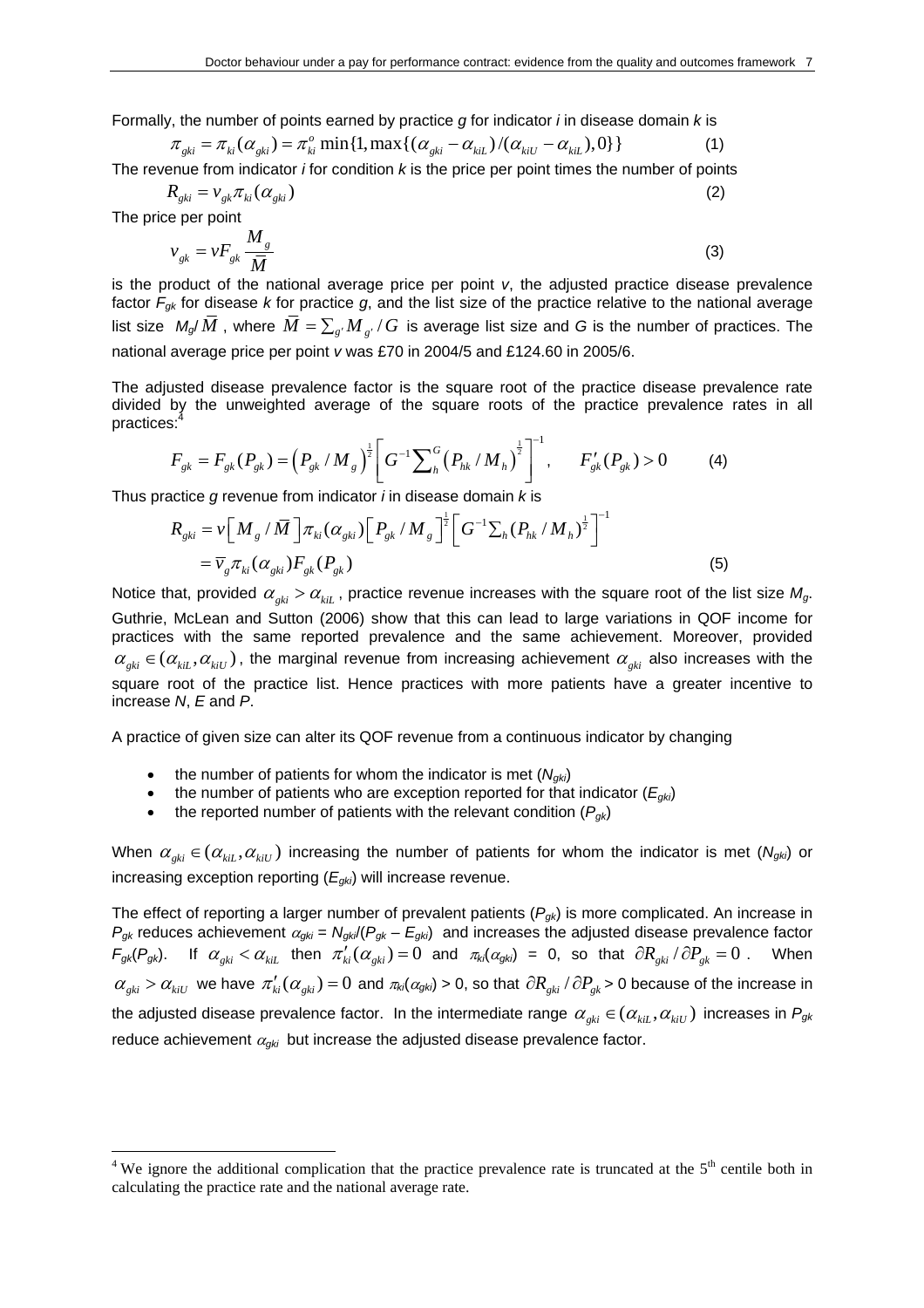We can show (see Appendix) that the overall effect is to reduce revenue from the indicator. Thus

$$
\frac{\partial R_{gki}}{\partial P_{gk}} = \overline{v}_g \pi'_{gk} (\alpha_{gki}) \frac{\partial \alpha_{gki}}{\partial P_{gk}} F_{gk} (P_{gk}) + \overline{v}_g \pi(\alpha) F'_{gk} (P_{gk})
$$
\n
$$
= 0, \qquad \alpha_{gki} < \alpha_{kil}
$$
\n
$$
< 0, \qquad \alpha_{gki} \in (\alpha_{kil}, \alpha_{kil})
$$
\n
$$
> 0, \qquad \alpha_{gki} > \alpha_{kil}
$$
\n(6)

with marginal revenue jumping down from zero at <sup>α</sup>*kiL* and jumping up from negative to positive at <sup>α</sup>*kiU*. A change in reported prevalence *Pgk* affects all the indicators in disease domain *k*, so the effect on practice revenue is  $\sum_i \partial R_{gki} / \partial P_{gk}$  which depends on the mix of indicators in the domain for which the proportion of patients for whom the indicator is achieved is above or below the upper threshold.

Table 6 summarises the properties of the indicator revenue function.

|                                                       |                                                                                                             | Effect on |                                         |                                         |                                         |  |  |
|-------------------------------------------------------|-------------------------------------------------------------------------------------------------------------|-----------|-----------------------------------------|-----------------------------------------|-----------------------------------------|--|--|
|                                                       |                                                                                                             | $R_{gki}$ | $\partial R_{gki}$ / $\partial N_{gki}$ | $\partial R_{gki}$ / $\partial E_{gki}$ | $\partial R_{gki}$ / $\partial P_{gki}$ |  |  |
| Change in                                             | Achievement level                                                                                           | (1)       | (2)                                     | (3)                                     | (4)                                     |  |  |
| $N_{gki}$                                             | $\alpha_{\text{\tiny{gki}}} \in (\alpha_{\text{\tiny{kil}}}, \alpha_{\text{\tiny{kilU}}})$                  | $\ddot{}$ | $\mathbf{0}$                            | $+$                                     |                                         |  |  |
|                                                       | $\alpha_{gki} > \alpha_{kiU}$                                                                               | 0         | $\pmb{0}$                               | $\mathbf 0$                             | 0                                       |  |  |
| $E_{gki}$                                             | $\alpha_{\text{\tiny{gki}}} \in (\alpha_{\text{\tiny{kil}}}, \alpha_{\text{\tiny{kilU}}})$                  | +         | +                                       | $+$                                     |                                         |  |  |
|                                                       | $\alpha_{\text{\tiny{gki}}} > \alpha_{\text{\tiny{kiU}}}$                                                   | $\Omega$  | 0                                       | $\mathbf 0$                             | $\Omega$                                |  |  |
| $P_{gk}$                                              | $\alpha_{\scriptscriptstyle{eki}} \in (\alpha_{\scriptscriptstyle{kil}}, \alpha_{\scriptscriptstyle{kil}})$ |           |                                         |                                         |                                         |  |  |
|                                                       | $\alpha_{gki} > \alpha_{kil}$                                                                               | +         | $\mathbf 0$                             | $\Omega$                                |                                         |  |  |
| $M_{\mathcal{G}}$                                     | $\alpha_{\text{\tiny{gki}}} \in (\alpha_{\text{\tiny{kil}}}, \alpha_{\text{\tiny{kilU}}})$                  | +         | $\ddot{}$                               | $+$                                     |                                         |  |  |
|                                                       | $\alpha_{\scriptscriptstyle{gki}} > \alpha_{\scriptscriptstyle{kil}}$                                       | +         | 0                                       | $\mathbf 0$                             | +                                       |  |  |
| $\alpha_{\mathsf{kiu}}$                               | $\alpha_{\text{\tiny{gki}}} \in (\alpha_{\text{\tiny{kil}}}, \alpha_{\text{\tiny{kilU}}})$                  |           | +                                       | $\ddot{}$                               |                                         |  |  |
|                                                       | $\alpha_{gki} > \alpha_{kiU}$                                                                               | $\Omega$  | $\mathbf 0$                             | $\Omega$                                | $\Omega$                                |  |  |
| $\pi_{\scriptscriptstyle{ki}}^{\scriptscriptstyle o}$ | $\alpha_{\text{\tiny{gki}}} \in (\alpha_{\text{\tiny{kil}}}, \alpha_{\text{\tiny{kilU}}})$                  | $\ddot{}$ | $\ddot{}$                               | $+$                                     |                                         |  |  |
|                                                       | $\alpha_{gki} > \alpha_{kil}$                                                                               | +         | 0                                       | 0                                       | +                                       |  |  |

**Table 6. Indicator revenue function: partials and cross partial derivatives** 

*Rgki* revenue from indicator *i* in disease domain *k*. *Ngki* number patients indicator achieved for. *Egki* number exception reported.  $P_{gk}$  declared prevalence in disease domain.  $\alpha_{gki} = N_{gk}/(P_{gk} - E_{gki})$  achievement ratio.  $\alpha_{kil}$  lower threshold.  $\alpha_{kil}$  upper threshold.  $\pi_{ki}^o$  maximum points for indicator.  $M_g$  practice population. The effect of practice population  $M_g$  is via its effect on the value of a point  $v_{gk}$  and the effects of  $\alpha_{kiu}$  and  $\pi_{ki}^o$  are via the number of points achieved  $\pi_{ki}(\alpha_{gki})$ .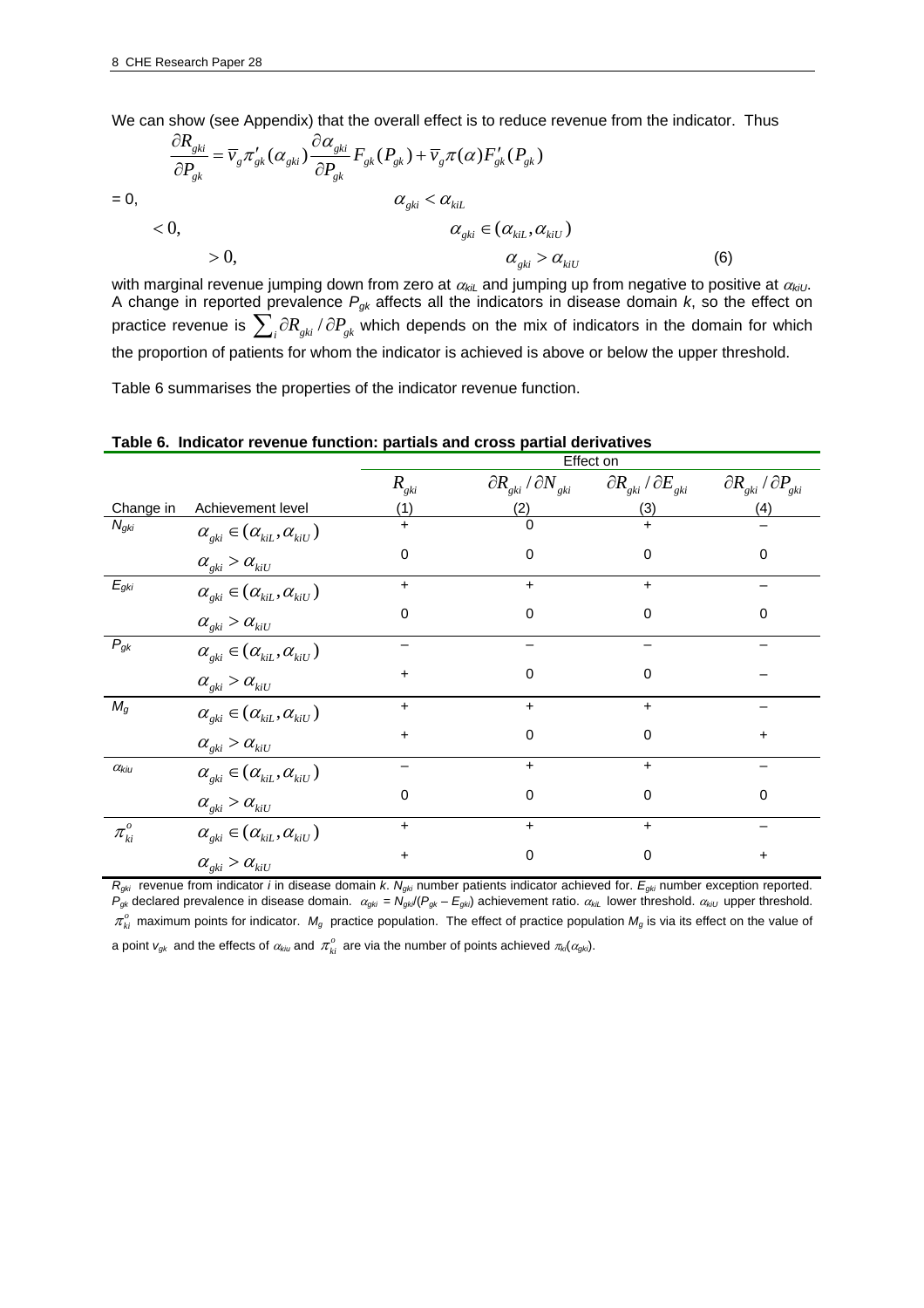## **2.3 A model of the QOF**

 $\overline{a}$ 

#### *2.3.1 Optimal treating and cheating*

To derive hypotheses to structure the empirical analysis we assume that practice utility is linear in patient health and practice income (QOF revenue minus costs) and that there is only one continuous clinical quality indicator:

$$
s(N, E, P) = bN + R(N, E, P) - C(N, E, P)
$$
  
=  $bN + \overline{v}\pi(\alpha)F(P) - c_{N1}N - c_{E1}(|E - E^o|/P^o) - c_{P1}(|P - P^o|/M)$   

$$
- \frac{1}{2}\Big[c_{N2}N^2 + c_{E2}((E - E^o)/P^o)^2 + c_{P2}((P - P^o)/M)^2\Big] (7)
$$

where  $\alpha = N/(P - E)$  is practice achievement and  $\overline{v} = vM/\overline{M}$ . Patient health is proportional to the number treated and the parameter  $b \ge 0$  reflects both technology (the effect of treatment on patient health) and the strength of GP altruism.

 $E^0/P^0$  is the exception rate if the practice used the exception criteria properly and did not game.  $E/P E^0$ / $P^0$  is the rate of exception gaming. Similarly  $P^0$ /*M* is the true prevalence rate and  $P/M - P^0/M$  is the rate of gaming of prevalence reporting. If there was no financial or psychic cost to gaming then all practices would achieve at least the upper thresholds and score maximum points. The inclusion of  $E/P - E^2/P^o$  and *P/M – P<sup>o</sup>/M* in the cost function is means of capturing the idea that gaming has a cost which may be a psychic cost of offending against professional ethics or the certainty equivalent of a financial penalty if caught cheating. The cost parameters  $(c_N, c_{E2}, c_{P2}$  are all positive and  $c_{E1}$ ,  $c_{P1}$  are non-negative. The cost function derivatives with respect to *E* and *P* jump from negative to positive at  $E^{\circ}$  and  $P^{\circ}$ .

The derivatives of *s* with respect to numbers treated, exceptions, and prevalence are <sup>5</sup>

$$
\frac{\partial s}{\partial N} = b + \overline{v}\pi'(\alpha)\frac{1}{P - E}F(P) - c_{N1} - c_{N2}N
$$
\n(8)

$$
\frac{\partial s}{\partial E} = \overline{v}\pi'(\alpha)\frac{N}{(P-E)^2}F(P) - c_{E1}\frac{d|E-E^o|}{dE}\frac{1}{P^o} - c_{E2}\frac{(E-E^o)}{P^{o2}}
$$
(9)  

$$
\frac{\partial s}{\partial P} = -\overline{v}\pi'(\alpha)\frac{N}{(P-E)^2}F(P) + \overline{v}\pi(\alpha)F'(P)
$$

$$
\frac{\partial s}{\partial P} = -\overline{v}\pi'(\alpha)\frac{N}{(P-E)^2}F(P) + \overline{v}\pi(\alpha)F'(P)
$$

$$
-c_{P1}\frac{d|P-P^o|}{dP}\frac{1}{M} - c_{P2}\frac{(P-P^o)}{M^2}
$$
(10)

<sup>&</sup>lt;sup>5</sup> Except at the lower threshold where  $\pi'(\alpha)$  jumps from zero to become positive and at the upper threshold were it jumps down to zero and at  $E = E^{\circ}$  (and  $P = P^{\circ}$ ) where there are upward jumps in the cost function with respect to *E* (and *P*).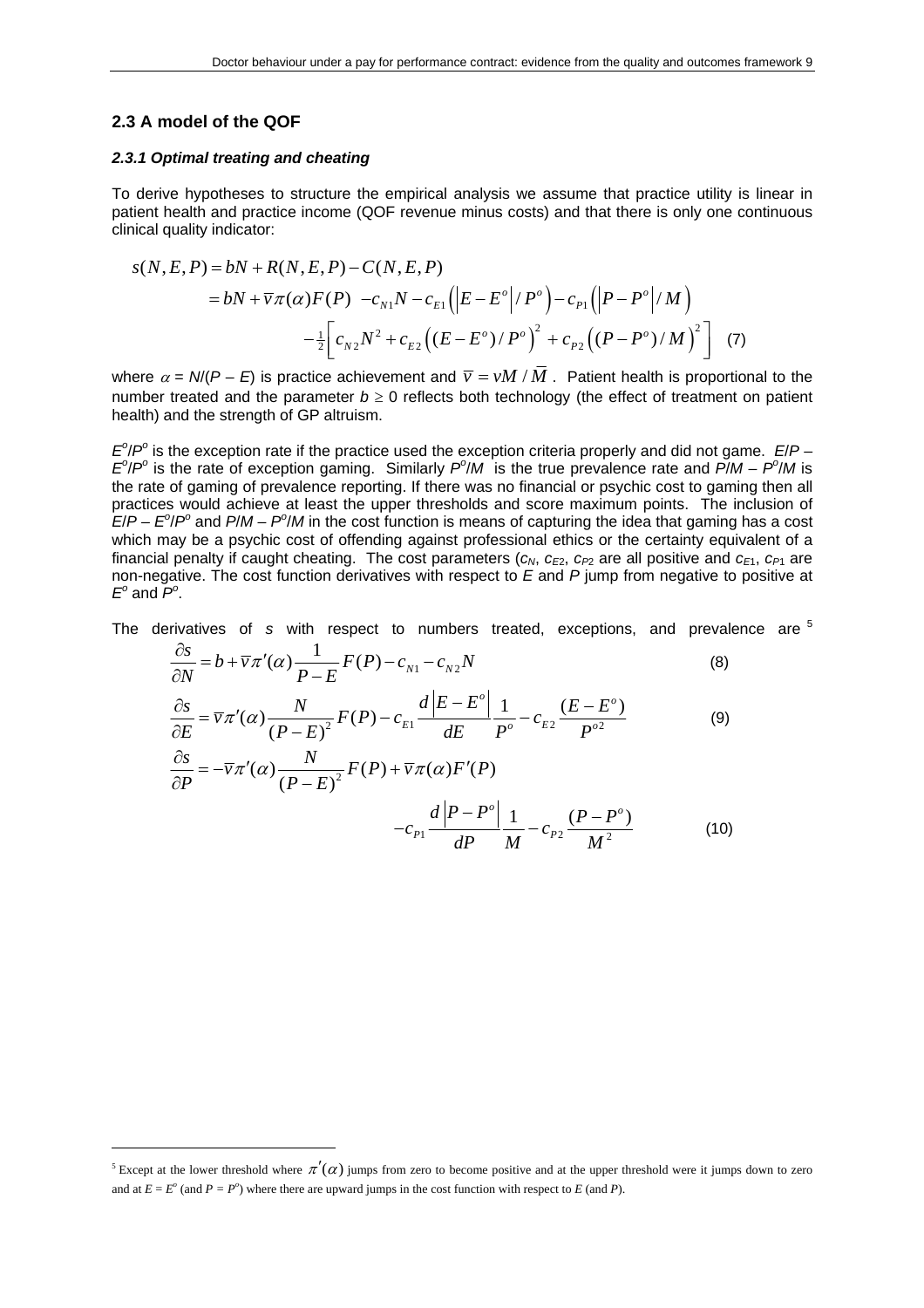The seven possible solutions to the problem of maximising (7) subject to non-negativity constraints on *N*, *E*, and *P* and to  $\alpha = N/(P - E) \in [0,1]$  are illustrated in Figure 2.<sup>6</sup>



#### **Figure 2. Solution types**

 $\overline{a}$ 

(i)  $\alpha$  = 0. With sufficiently low altruism and high marginal costs of treatment and gaming the practice provides no treatment and does not game:  $N = 0$ ,  $E = E^{\circ}$ ,  $P = P^{\circ}$ .

(ii)  $\alpha \in (0, \alpha_{I})$ . The practice's altruism is sufficiently great and marginal cost of treatment sufficiently small to lead it to treat some patients but not enough to achieve the lower threshold. Because it has not achieved the lower threshold there is no income gain from gaming exceptions or prevalence. Hence  $P = P^{\circ}$ ,  $E = E^{\circ}$  and  $\alpha_L (P^{\circ} - E^{\circ}) > N > 0$ .

(iii)  $\alpha = \alpha_L$ . This cannot be a solution. If  $\alpha = \alpha_L$  is the solution it must be true that  $\partial s / \partial N$  is nonnegative for  $\alpha < \alpha$ , and non-positive for  $\alpha > \alpha$ . But the derivative of *u* with respect to *N* jumps upward at  $\alpha = \alpha_L$ .

(iv)  $\alpha \in (\alpha_I, \alpha_I)$ . The practice fails to achieve the upper threshold but it may game by overstating exceptions  $E > E<sup>o</sup>$  and understating prevalence  $P < P<sup>o</sup>$  if  $c_{F1}$  and  $c_{F1}$  are small enough.

(v)  $\alpha = \alpha_U$ . The practice just achieves the upper threshold. It may do so by overstating exceptions and understating prevalence if  $c_{E1}$  and  $c_{P1}$  are small enough.

(vi)  $\alpha \in (\alpha_{\nu},1)$ . The practice has high enough altruism and low enough marginal cost of treatment that it is willing to treat patients even though the marginal treated patient reduces practice income. Since the marginal revenue from increased achievement is zero it does not game exceptions ( $E = E<sup>o</sup>$ ) even if  $c_{E1} = 0$  since this will merely increase its costs. Revenue is increased by higher reported prevalence and the practice will overstate prevalence  $P > P^{\circ}$  if  $c_{P1}$  is sufficiently small.

(vii)  $\alpha$  = 1. If  $N/(P^{\circ} - E^{\circ})$  = 1 marginal revenue from reported prevalence is positive. But if  $c_{P1}$  is sufficiently large there is no incentive to overstate prevalence even at  $P = P^o$ . Thus the solution has  $E$  $= E^{\circ}$ ,  $P \ge P^{\circ}$  and  $N = P - E^{\circ}$ .

<sup>&</sup>lt;sup>6</sup> Preferences in R, N space are given by  $S(R, N; E, P) = R + bN - C(N, E, P)$  with the revenue function  $R = R(N; E, P)$  given by (5). The marginal utility of treatment is  $S_N = b - c_N N$ .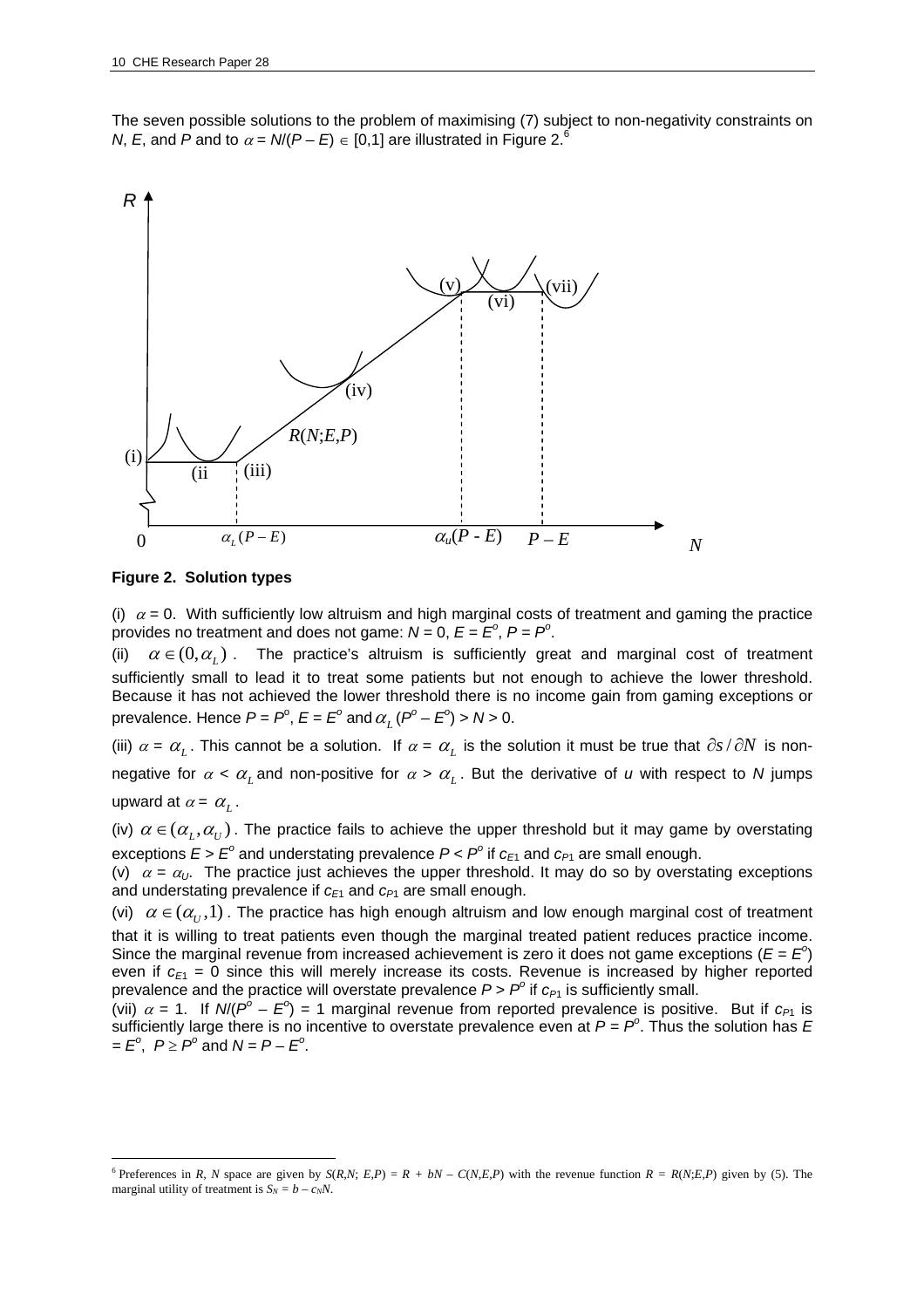The solution types are summarised in Figure 3.



| Figure 3. Solution types and achievement level |
|------------------------------------------------|
|------------------------------------------------|

#### *2.3.2 Testing for gaming*

The utility function *s*(*N*,*E*,*P*) is not concave and has discontinuous derivatives at the upper and lower thresholds. Nevertheless, it is possible to derive some comparative static predictions (see Appendix for details). The optimal values of *N*, *E*, and *P* depend on the practice's altruism parameter *b*, cost parameters, true prevalence  $P^{\circ}$ , true exceptions  $E^{\circ}$ , and list size M. We can establish (see Appendix)

*Proposition 1. For any given vector of cost parameters, true prevalence, true exceptions and list size, there exist b<sub>1</sub>, b<sub>2</sub>, b<sub>3</sub>, b<sub>4</sub> (with b<sub>1</sub> < b<sub>2</sub> < b<sub>3</sub> < b<sub>4</sub>) such that for all b < b<sub>1</sub> the practice optimum has*  $\alpha$  *<*  $\alpha$ *<sub>L</sub> , for*  $b \in (b_2, b_3)$  *the optimum has*  $\alpha \in (\alpha_L, \alpha_U)$  *and for b > b<sub>4</sub> the optimum has*  $\alpha > \alpha_U$ *.* 

It can also be shown that, holding all other parameters constant, changes in the cost function parameters which reduce the marginal cost of treatment will also shift the optimum in the same way as the increase as the altruism parameter. We can use the proposition to derive tests for gaming of prevalence and exceptions.

#### *Prevalence reporting below and above the upper threshold*

Very few practices had  $\alpha < \alpha_L$  for any indicator. We therefore test for gaming by comparing practices with  $\alpha \in (\alpha_L, \alpha_U)$  and  $\alpha > \alpha_U$ . The marginal revenue from an increase in declared prevalence (*P*) is negative for practices with  $\alpha \in (\alpha_L, \alpha_U)$  and positive for practices with  $\alpha > \alpha_U$ . Hence, other things than *b* held constant, practices with  $\alpha \in (\alpha_L, \alpha_U)$  will have declared prevalent prevalence rates P/*M* which are not larger than those with  $\alpha > \alpha_U$ . For some sets of cost parameters, with low marginal costs of gaming, the prevalence rate for practices with  $\alpha \in (\alpha_L, \alpha_U)$  will be less than those with  $\alpha >$ 

 $\alpha$ <sup>U</sup>. Thus a comparison of the declared prevalence rates of practices above and below the upper threshold with similar observable characteristics affecting cost parameters, true prevalence, and true exceptions would enables us to test for gaming of prevalence.

But a test for gaming of prevalence by comparison of practices above and below the upper threshold faces the obvious difficulty that unobservable factors that have directly increase reported prevalence (for example sicker patients) will make it less likely that a practice with given observable characteristics will be above the threshold. Thus the estimated effect of being above the upper threshold would be biased downwards.

Since the new 2004/5 contract embodying the QOF was a radical departure from the previous contract it is plausible that practices in 2004/5 would have been uncertain about the performance they would achieve. It is plausible that they would use their achieved performance in 2004/5 to inform decisions affecting 2005/6 performance. Those below the upper threshold would realise that they needed to increase treatment (N) or reduce reported prevalence (P) or increase exceptions (E) to generate additional income in 2005/6. Those above the upper threshold would know that they could only increase income by increasing prevalence. Hence we test for gaming of prevalence reporting by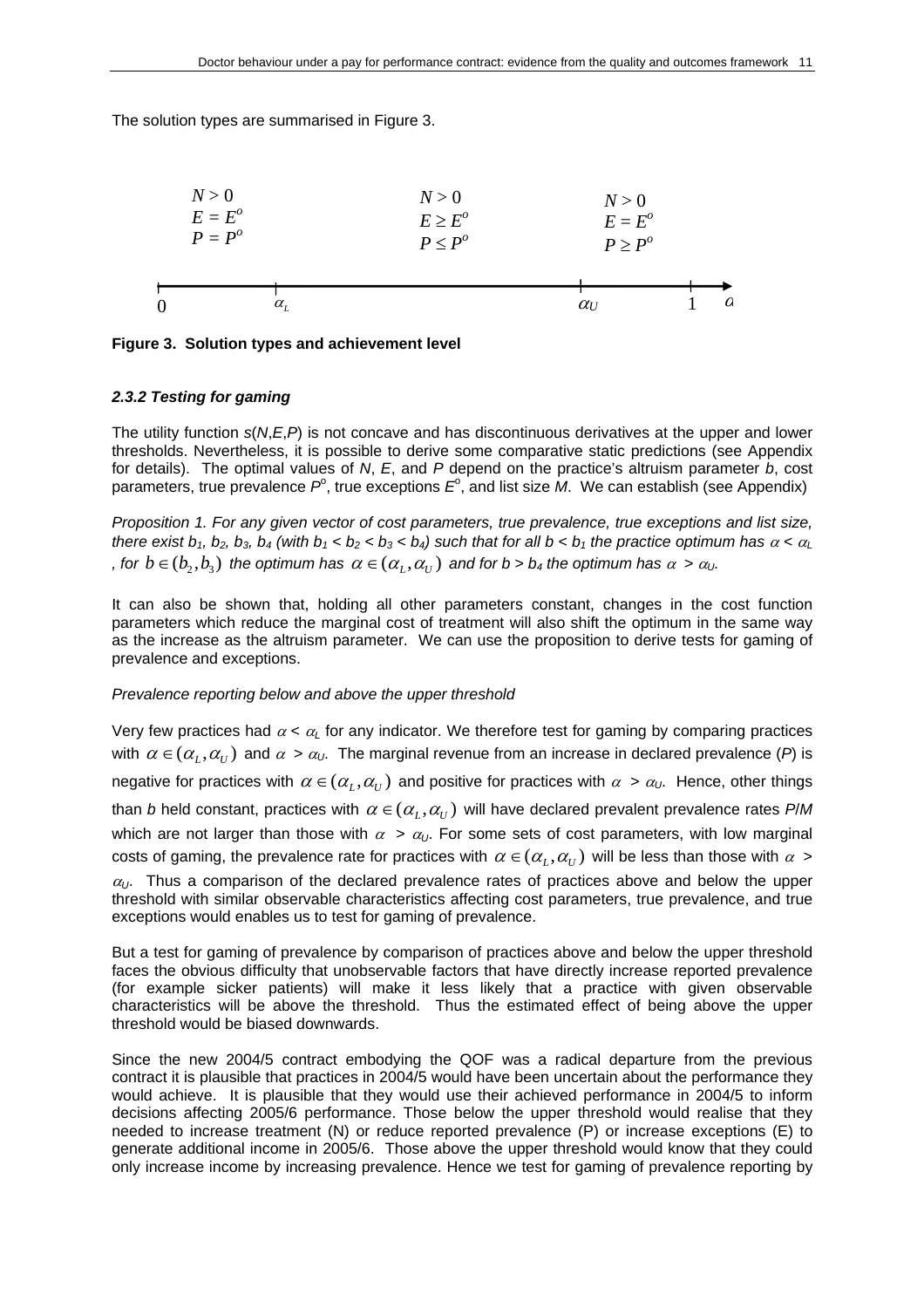examining whether practices which were below the upper threshold in 2004/5 have a lower reported prevalence in 2005/6 than those which were above the upper threshold in 2004/5.

## *Exception reporting above and below the upper threshold*

Since marginal revenue from increased exception reporting is positive when  $\alpha \in (\alpha_I, \alpha_{II})$  and zero when  $\alpha > \alpha_{\mu}$ , practices with low enough costs of gaming exceptions will have more exceptions when their altruism parameter is low enough to ensure that they choose  $\alpha \in (\alpha_{I}, \alpha_{II})$  than when it is high enough that they choose  $\alpha > \alpha_{U}$ . The argument also implies that exceptions as a proportion of true prevalence P<sup>o</sup> will be higher in practices below the threshold. Since such practices will also have a lower declared prevalence, exceptions as a proportion of declared prevalence will also be higher for practices below the upper threshold.

As with prevalence reporting, we cannot test for gaming by a cross sectional comparison of exception reporting of practices above and below the threshold in a year since unobserved factors increasing exceptions will increase the likelihood that a practice is above the upper threshold. Hence the test for gaming is biased towards rejection of gaming. Hence we again use the fact that the practice was above or below the upper threshold in 2004/5 to test for exception gaming in 2005/6. Gaming would lead to higher exception reporting in 2005/6 for practices below the threshold in 2004/5 compared to those above the upper threshold.

## *Effects of patient and practice characteristics on reported prevalence and exceptions*

 $P^{\circ}$  and  $E^{\circ}$  (true prevalence and exceptions) depend on the characteristics of the practice population, not on the characteristics of the practice such as the age of GPs, their country of qualification or whether they hold a GMS or PMS contract. Gamed prevalence and exceptions will vary with practice characteristics that reflect GP cost or preference parameters. Thus if practice characteristics are associated with reported prevalence and exception reporting, this suggests that practices are gaming exceptions, provided there are no omitted practice patient characteristics which affect true prevalence and exceptions and are correlated with included practice characteristics. We include measures of population morbidity, deprivation, rurality, and ethnicity to reduce this omitted variable problem.

## **3. Data and methods**

## **3.1 Data**

We used QOF data on Scottish practices because it was possible to link them to more practice level characteristics than for practices in other parts of the United Kingdom. Data on practice achievement (*N*), numbers declared suitable for an indicator (*D*) and declared prevalence (*P*) for Scottish practices for 2004/5 and 2005/6 are from Information Services Division (ISD) of NHS National Services Scotland.<sup>7</sup> Only practice-level counts are available and, for confidentiality, these are suppressed if they take a value less than 5. We discuss the measurement of prevalence and exception reporting in section 3.2.

Practice characteristics such as the proportion of female GPs, the average age of GPs, the type of contract (GMS or PMS), list size, number of GPs etc were provided from the GP Contractor Database held at ISD and are for 1 April 2005. ISD also provided information on whether the practice had previously held a budget under the fundholding scheme (Dusheiko et al, 2006) which was in operation between 1991/2 and 1998/9.

We calculated a measure of the extent to which each practice faced potential competition from other practices. Scotland contains 6505 small areas (datazones) containing between 500 and 1000 residents. We first calculating the Herfindahl index for each datazone based on the squared shares of the datazone population on the lists of different practices and then took a weighted average of the datazone Herfindahls where the weights were the proportion of the practice population drawn from each datazone.

 $\overline{a}$ <sup>7</sup> www.isdscotland.org/QOF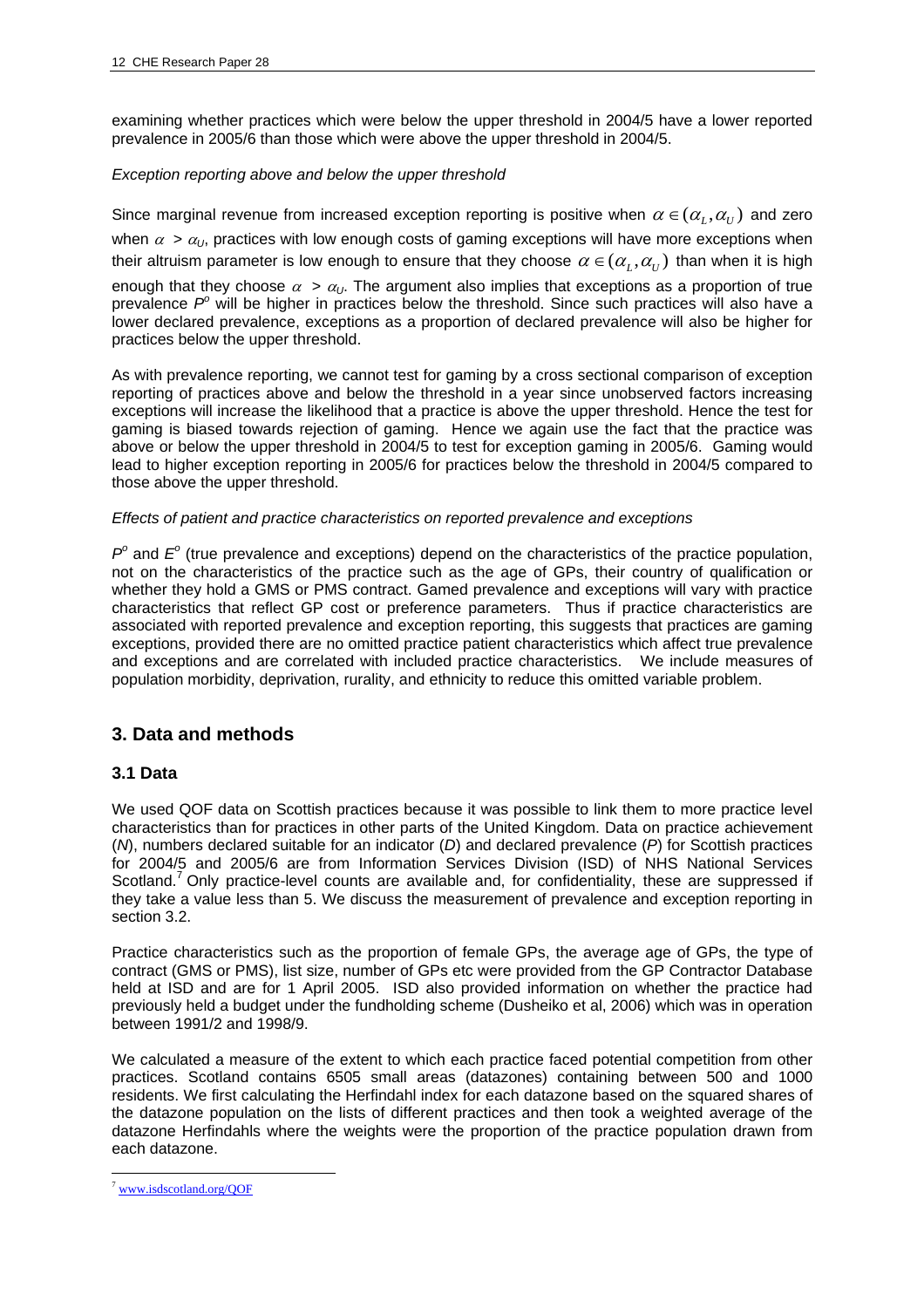Practice population morbidity was measured by the Standardised Illness Ratio (SIR.) This is an indirectly age standardised measure of the proportion of people reporting a limiting long-term illness at the 2001 Census. The Census also provided the proportion of residents in black and ethnic minority groups. Census data are available for each of 42,604 Census Output Areas containing on average 117 individuals in private households.

|                                |                                                                           | Table 7. Summary statistics: explanatory variables |           |          |         |  |  |  |  |  |
|--------------------------------|---------------------------------------------------------------------------|----------------------------------------------------|-----------|----------|---------|--|--|--|--|--|
| Variable                       | Definition                                                                | Mean                                               | <b>SD</b> | Min      | Max     |  |  |  |  |  |
| <b>Patient characteristics</b> |                                                                           |                                                    |           |          |         |  |  |  |  |  |
| <b>SIR</b>                     | Standardised Illness Ratio                                                | 98.446                                             | 22.670    | 50.533   | 186.742 |  |  |  |  |  |
| <b>SMR</b>                     | <b>Standardised Mortality Ratio</b>                                       | 107.457                                            | 25.135    | 44.199   | 329.250 |  |  |  |  |  |
| Prop15less                     | Proportion of patients aged 15 or less                                    | 0.164                                              | 0.029     | 0.016    | 0.270   |  |  |  |  |  |
| Prop75plus                     | Proportion of patients over 75 years                                      | 0.070                                              | 0.021     | 0.001    | 0.159   |  |  |  |  |  |
| Inc                            | Income deprivation score                                                  | 14.962                                             | 7.583     | 2.801    | 43.409  |  |  |  |  |  |
| Educ                           | Education deprivation score                                               | $-0.007$                                           | 0.591     | $-1.583$ | 1.671   |  |  |  |  |  |
| Ethnicity                      | Minority ethnic group proportion<br>Population mode in settlements <3,000 | 0.021                                              | 0.028     | 0.000    | 0.408   |  |  |  |  |  |
| Rural                          | people                                                                    | 0.107                                              | 0.310     | 0.000    | 1.000   |  |  |  |  |  |
| Sparsity                       | Inverse of population density (hectares<br>per person)                    | 1.516                                              | 5.470     | 0.014    | 136.375 |  |  |  |  |  |
| Practice characteristics       |                                                                           |                                                    |           |          |         |  |  |  |  |  |
| Pop1000                        | List size in 000s                                                         | 5.248                                              | 3.259     | 0.118    | 23.097  |  |  |  |  |  |
| Gp1000                         | GPs per 1,000 patients                                                    | 1.039                                              | 0.913     | 0.263    | 13.793  |  |  |  |  |  |
| Pfemale                        | <b>Female GPs</b>                                                         | 0.423                                              | 0.255     | 0.000    | 1.000   |  |  |  |  |  |
| Avgpage                        | Average age of GPs (years)                                                | 44.913                                             | 6.123     | 20,000   | 67.000  |  |  |  |  |  |
| Pcqnonuk                       | GPs not qualified in UK                                                   | 0.099                                              | 0.225     | 0.000    | 1.000   |  |  |  |  |  |
| Pmscont                        | <b>PMS</b> contract                                                       | 0.105                                              | 0.306     | 0.000    | 1.000   |  |  |  |  |  |
| Dispensing                     | Dispensing practice                                                       | 0.136                                              | 0.343     | 0.000    | 1.000   |  |  |  |  |  |
| Exfh                           | Ex fundholding practice                                                   | 0.491                                              | 0.500     | 0.000    | 1.000   |  |  |  |  |  |
| Herf                           | Herfindahl index for areas served                                         | 0.366                                              | 0.251     | 0.078    | 0.998   |  |  |  |  |  |
|                                |                                                                           |                                                    |           |          |         |  |  |  |  |  |

|  | Table 7. Summary statistics: explanatory variables |  |
|--|----------------------------------------------------|--|

Based on 916 practices. One observation per practice. Patient characteristics are weighted by list size. Practice characteristics are unweighted.

We also measured population health with the Standardised Mortality Ratio (SMR) calculated by ISD for each data zone using General Register Office death records for 1999 to 2003 and the 2001 Census population counts.

Socio-economic factors were taken from the Scottish Index of Multiple Deprivation 2004. The Index consists of an overall deprivation score calculated from deprivation scores for six deprivation domains: income; employment; housing; education, skills and training; health and disability; and access to services. The overall deprivation score and the deprivation domain scores are available at data zone level.

The practice values of the measures of health, deprivation, and ethnicity variables were calculated as the average of the variable for each geographical area (output area or data zone) from which the practice draws its population weighted by the share of practice population in each geographical area.

Summary statistics for the population and practice characteristics are given in Table 7.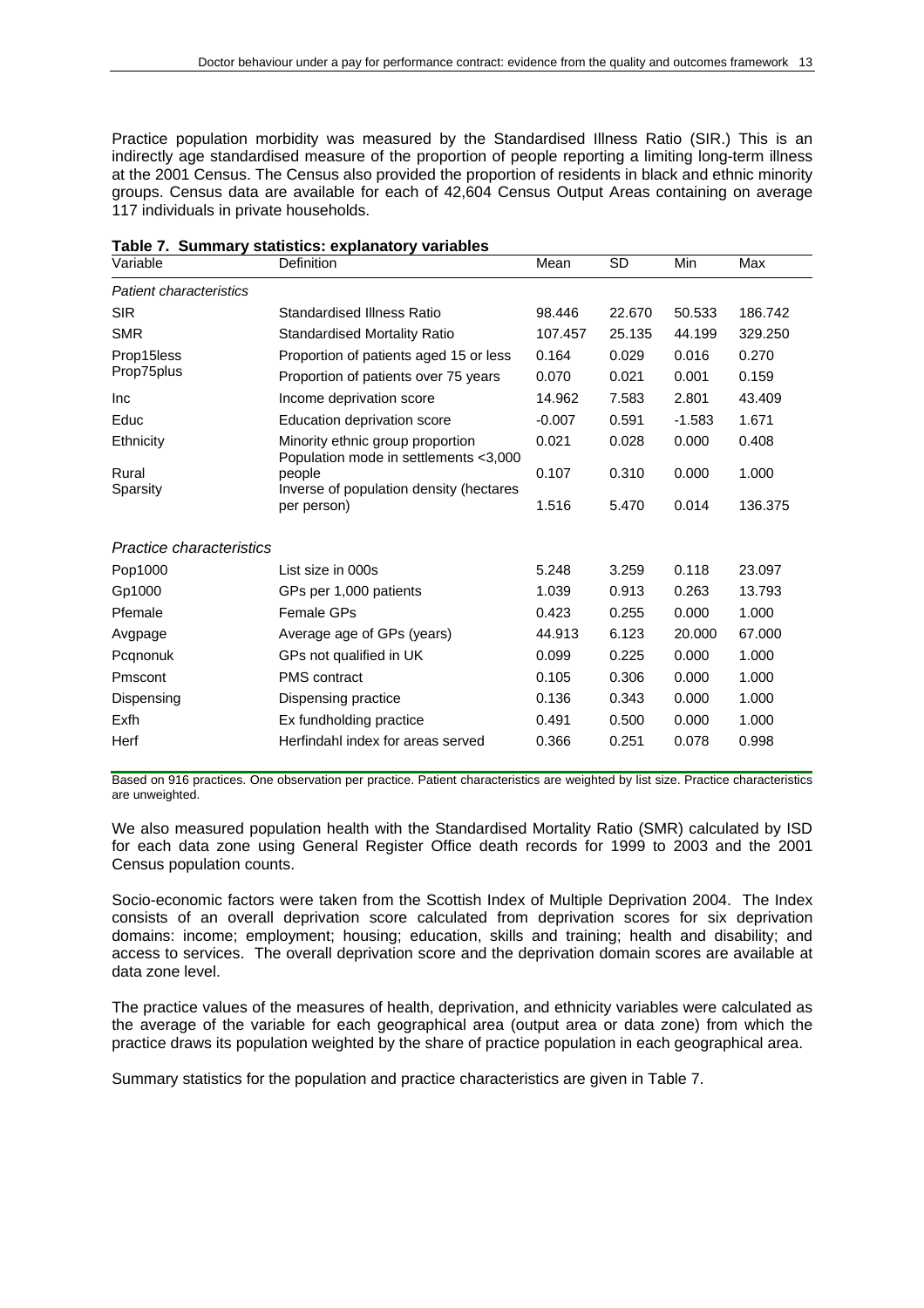## **3.2 Measurement of QOF variables**

We estimate models for achievement and delivered quality, and test for gaming of exceptions and prevalence reporting. For 2005/6 there are data on the numbers achieved for each indicator *i* in each disease domain *k* in each practice (*Ngki*), the numbers declared eligible for the indicator (*Dgki*) and the number exception reported ( $E_{gki}$ ) as at 31 March 2006. But, to speed up the payment of practices, reported prevalence for a disease domain *Pgk* is recorded on 14th February, six weeks before the end of the financial year.

## *Exception and prevalence measures*

The relationship between exceptions and numbers declared for indicator *i* in domain *k* by practice *g* is

$$
D_{gki} + E_{gki} = P_{gk} + A_{gk} = P_{gk}^T
$$
 (11)

where *A*gk is the number of additional patients found by the practice in disease domain *k* between 15th February and 31<sup>st</sup> March. At 31<sup>st</sup> March the total number of patients the practice could potentially declare for the denominator of the indicator is the number of patients in the disease domain declared as prevalent on 14<sup>th</sup> February plus new patients recorded between 15<sup>th</sup> February and 31<sup>st</sup> March as having the disease:  $P_{gk}^T = P_{gk} + A_{gk}$ . Although  $A_{gk}$  is not recorded we do know  $D_{gki}$ ,  $E_{gki}$ , and  $P_{gk}$  for 2005/6 and hence can calculate  $P_{gk}^T = D_{gki} + E_{gki}$  for 2005/6. We measure the exception reporting rate for indicator *i* in disease domain *k* as  $E_{qk}/(D_{qk i} + E_{qk i})$ .

We expect that the age and sex mix of the practice population will affect reported prevalence  $P_{gk}$ since the age and sex mix is the main determinant of true prevalence. We could allow for demographics by including the proportions of the practice population as explanatory variables. This would have a cost in terms of degrees of freedom and we have instead used the indirectly standardised reported prevalence ratio as the dependent variable in the regressions investigating reported prevalence. Expected prevalence figures for each practice were obtained by applying age and sex specific prevalence rates, obtained directly from practice records in a reference sample of 44 practices, to all practice populations.<sup>8</sup> The indirectly standardised reported prevalence ratio was obtained by dividing the observed prevalence reported in QOF by expected prevalence.<sup>9</sup> We report prevalence regressions for 2005/6 in eight of the eleven disease domains because of the lack of information on (similarly defined) age and sex specific prevalence rates in cancer, mental health, and LVD. The correlation between raw reported prevalence rates and indirectly standardised prevalence ratios for 2005/6 across all practices and the eight disease domains was 0.83 (p<0.001).

## *Set of indicators used*

Some of the clinical indicators for a disease domain are applicable only to subsets of the prevalent population with that condition. For example, for asthma, the prevalence report is the number of patients with asthma but indicator ASTHMA7 is the proportion of patients with asthma over the age of 16 who have had influenza immunisation in the preceding 1 September to 31 March. We limit our analysis to 41 indicators where the target population is the whole population with the condition, not a subset of it.

## *Reported and delivered quality*

We investigate the determinants of quality of care provided in practices. Practices are rewarded for reported quality: the number (*N*) for whom an indicator has been achieved divided by the number of patients with the condition who are reported as suitable for the treatment (*D*). Since practices may exception report patients for an indicator we prefer to measure quality by reference to the number of

 $e^9$   $P_{gk}/\sum_a p_{ka}^o\partial_{ag}=\sum_a p_{kag}\partial_{ag}/\sum_a p_{ka}^o\partial_{ga}$  where  $p_{ka}^o$  is the true prevalence rate for disease *k* in age and sex strata *a* in

 $\overline{a}$ 8 http://www.isdscotland.org/isd/servlet/controller?p\_service=Content.show&p\_applic=CCC&pContentID=1044

the reference sample practices, *pkag* is the unobserved reported prevalence rate for disease *k* in age and sex strata *a* in practice *g*, <sup>ω</sup>*a* is the proportion of sample practices' population in age and sex strata *a* and <sup>ω</sup>*ag* is the proportion of the population of practice *g* in age and sex strata *a*.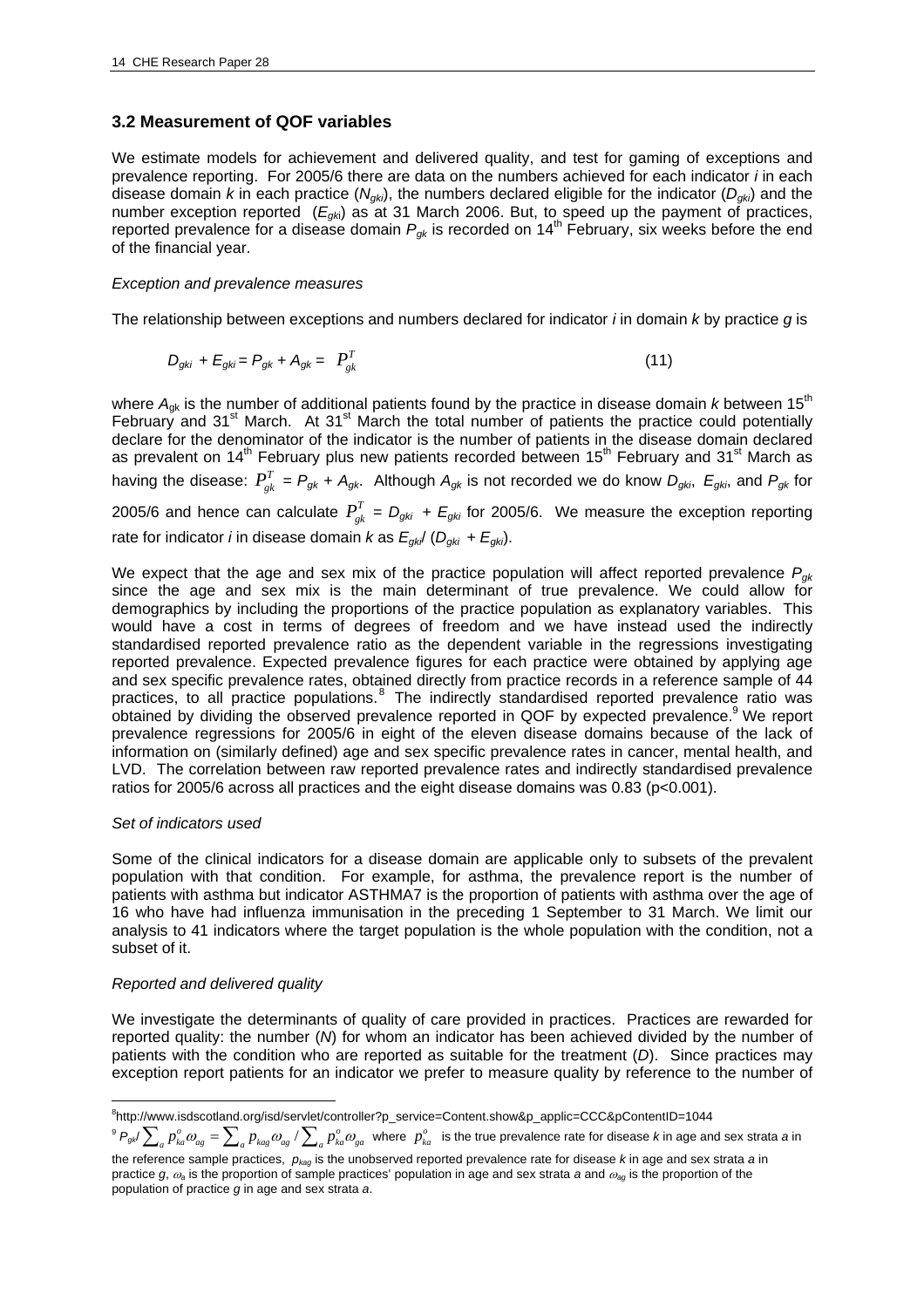patients with the condition who could have benefited from a particular treatment. We therefore define the quality delivered to patients as the ratio of number treated to the number who could have been treated: *N*/(*D*+*E*).

#### *Upper threshold measures*

We test for differences in prevalence reporting and exception reporting between practices that are above and below the upper threshold. For individual indicators we use a dummy variable *Ugki* (*ind upper*) taking the value 1 if practice *g* had reported achievement (*Ngki*/*Dgki*) above the upper threshold  $\alpha_{\text{Lill}}$  for indicator *i* in disease domain *k*.

Prevalence reporting affects points and the value per point for all indicators in a domain. For models of prevalence reporting we include a measure of the average extent to which practice *g* was above the upper threshold in domain *k*: *dom upper<sub>gk</sub>* =  $\sum_i \pi_{ki}^o U_{gki}/\sum_i \pi_{ki}^o$  where  $\pi_{ki}^o$  is the maximum number of points available for indicator *i* in disease domain *k*.

#### **3.3 Estimation methods**

The models of practice performance and reporting of prevalence are estimated by ordinary least squares. We estimated the exception reporting model by both ordinary least squares and by negative binomial regression using *D*+*E* as the exposure term. In all models allowance is made for clustering within practices for prevalence models or within practices and disease domains for models of performance and exception reporting. The models also include 14 Health Board dummy variables to allow for unobserved area effects and local policies affecting the delivery of primary care.

## **4. Results**

 $\overline{a}$ 

Although the Department of Health had forecast that practices would achieve 75% of the maximum points in the first year of the scheme the mean score was over 90% and in 2005/6 it had increased to 97.5%, with 15% of practices achieving maximum points. Table 2 shows the high and increasing proportion of Scottish practices achieving the upper thresholds (and hence maximum points for indicators) for the different disease domains.

Table 5 shows, for 41 clinical indicators, the maximum points available, the upper threshold, the percentage of practices achieving the upper threshold, practices' reported achievement (*N*/*D*), delivered quality (*N*/(*D+E*)) and exception reporting (E/( *D+E*). The percentage achieving the threshold varied from 67.0 (DM10) to 99.3 (DM3). Delivered quality is lower than reported achievement, by virtue of its definition, but is also more variable across practices. Exception reporting ranges from 0.9% (THYROID2) to 27.5% (CHD10).

Many practices treated more patients than necessary to achieve the maximum points on indicators. Some 90.8% had reported achievement above the upper threshold. They could have reduced the number treated by 12.4% without reducing their QOF revenue. We interpret this substantial over achievement as evidence of GP altruism: practices are motivated by patient welfare as well as GP income. 10

## **4.1 Reported achievement and delivered quality**

Table 8 reports the regression models examining the determinants of reported achievement (N/D) and delivered quality (N/(D+E)). Delivered quality is lower in practices with more income deprived patients,

 $10$  The averages are weighted by the maximum points achievable for each indicator. Thus the percentage above the upper threshold is  $100\times\sum_s\Bigl(\sum_i {U}_{si}\pi_i^o\Bigr)\!{\sum_i}\pi_i^o\Bigr) \!{G}^{-1}$  where  $U_{gi}$  = 1 if practice  $g$  is above the upper threshold for indicator *i*,  $\pi_i^o$  is the maximum points achievable for indicator *i* and *G* the number of practices. The average reduction in treatment possible without reducing QOF revenue is  $100\times\sum_s\Bigl( \sum_iU_{_{gi}}( \alpha_{_{gi}}-\alpha_{_{iU}}) \alpha_{_{gi}}^{-1}\pi_i^o\Bigr/ \sum_i\pi_i^o\Bigr)G^{-1}$  where  $\alpha_{gi}$  is achievement by practice  $g$  for indicator  $i$  (number treated divided by number declared eligible for treatment) and  $a_{ij}$  is the upper threshold for indicator  $i$ .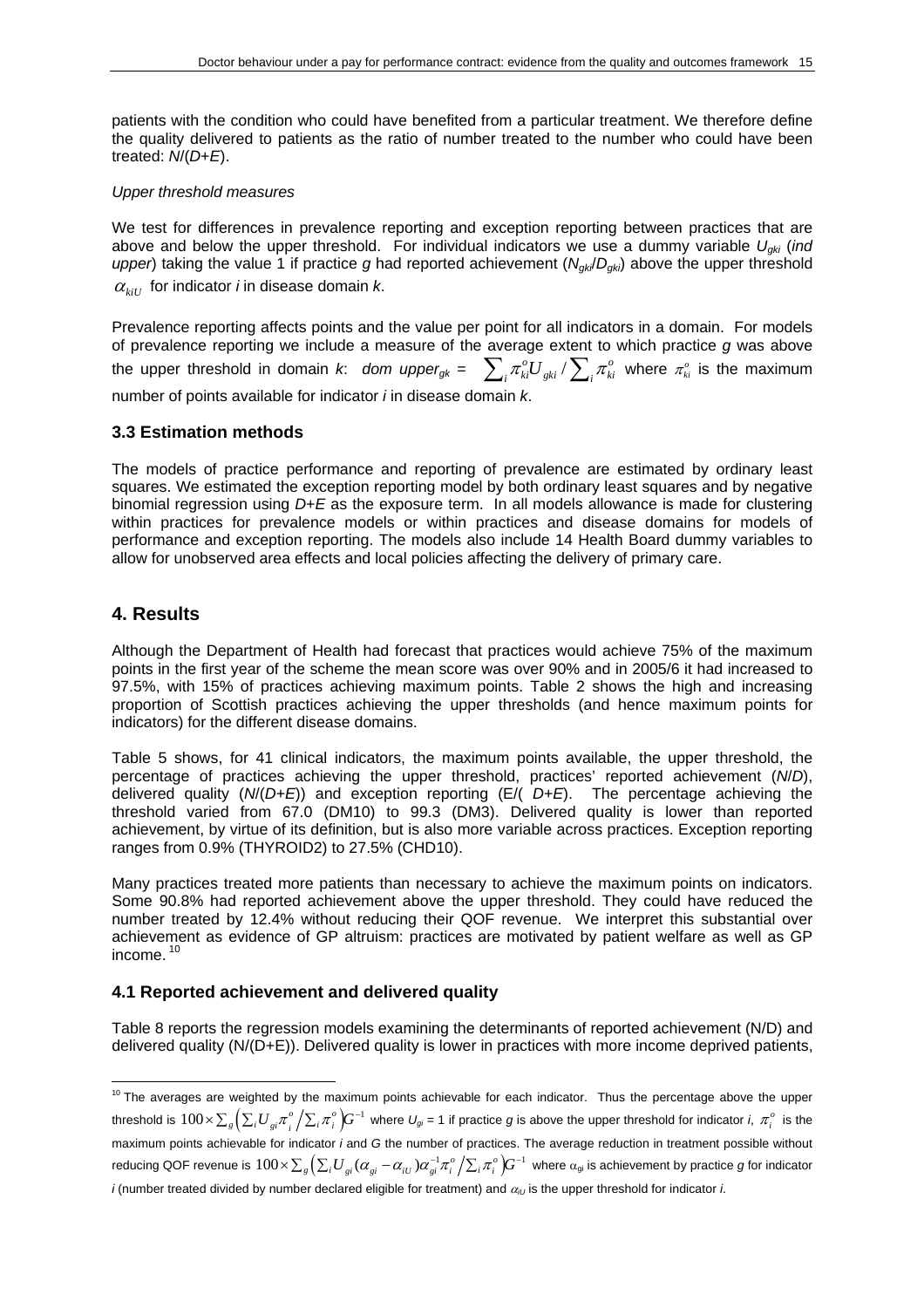more ethnic minority patients, and higher in rural and more sparsely populated areas. This suggests that the quality gains arising from the QOF are delivered inequitably with respect to income and ethnicity.

|                  | Reported achievement |         | Delivered quality |         |  |  |
|------------------|----------------------|---------|-------------------|---------|--|--|
|                  | Coef                 | t       | coef              | t       |  |  |
| <b>SMR</b>       | $-0.004$             | $-1.01$ | $-0.005$          | $-1.13$ |  |  |
| Prop15less       | 4.267                | 1.47    | 2.883             | 0.91    |  |  |
| Prop75plus       | $-12.238$            | $-3.20$ | $-6.188$          | $-1.53$ |  |  |
| Inc              | $-0.041$             | $-1.74$ | $-0.120$          | $-4.55$ |  |  |
| Educ             | $-0.524$             | $-1.88$ | 0.091             | 0.30    |  |  |
| Ethnicity        | $-10.475$            | $-2.01$ | $-21.532$         | $-3.71$ |  |  |
| Rural            | $-0.122$             | $-0.46$ | 0.743             | 2.62    |  |  |
| Sparsity         | 0.014                | 1.12    | 0.028             | 2.18    |  |  |
| Pop1000          | $-0.147$             | $-5.66$ | $-0.111$          | $-4.29$ |  |  |
| Gp1000           | 0.205                | 0.98    | $-0.041$          | $-0.19$ |  |  |
| Pfemale          | 0.756                | 2.23    | 0.905             | 2.56    |  |  |
| Avgpage          | $-0.015$             | $-1.03$ | $-0.042$          | $-2.86$ |  |  |
| Pcqnonuk         | $-0.123$             | $-0.31$ | $-0.085$          | $-0.20$ |  |  |
| Pmscont          | $-0.366$             | $-1.31$ | $-0.939$          | $-3.34$ |  |  |
| Dispensing       | $-0.754$             | $-2.31$ | $-0.447$          | $-1.28$ |  |  |
| Exfh             | 0.594                | 4.39    | 0.114             | 0.80    |  |  |
| Herf             | $-1.446$             | $-3.74$ | $-2.022$          | $-4.75$ |  |  |
| Constant         | 85.095               | 63.56   | 80.005            | 55.96   |  |  |
| $\overline{R}^2$ |                      | 0.6667  |                   | 0.7729  |  |  |
| N                |                      | 35843   |                   | 34705   |  |  |

| Table 8. Determinants of reported achievement and delivered quality in Scottish practices |  |  |  |  |  |
|-------------------------------------------------------------------------------------------|--|--|--|--|--|
| 2005/6: pooled regressions                                                                |  |  |  |  |  |

Achievement: 100\*N/D. Delivered quality: 100\*N/(D+E), where N is number of patients for whom indicator was achieved, D is the number declared suitable by the practice, E is the number exception reported. OLS regressions also include 14 Health Board dummies and 40 indicator dummies. Robust standard errors, adjusted for clustering in practices. \*\*\* p<0.001, \*\* p<0.01,  $*$  p<0.05.

Delivered quality was higher in practices with a higher proportion of female GPs and younger GPs. Larger practices have worse delivered quality as do those exposed to less competition as measured by the practice Herfindahl index. Practices with a PMS contract also have lower QOF quality but this may be due to the fact that they were improving other aspects of care by agreement with their local Health Boards.

The differences between the effect of the explanatory variables on reported achievement and delivered quality are due to the way these variables affect exception reporting. Thus for example, being an ex fundholder improves reported achievement and has no effect on delivered quality, suggesting that ex fundholders exception reported more patients. Our exception reporting models provide more direct evidence of this.

## **4.2 Reported prevalence**

We hypothesised that practices that expect to be below the upper threshold may under report prevalence and those who expected to be above the threshold over report. Table 9 reports two models in which prevalence reporting is pooled across 8 disease domains. The results are very similar for most of the coefficients and generally plausible. Reported prevalence is higher in practices with populations with higher standardised illness ratios and with more education deprivation.

 <sup>11</sup> The standardised illness ratio (SIR), income deprivation and employment deprivation are extremely highly correlated. We used income deprivation, and dropped SIR and employment deprivation in the reported achievement and delivered quality models because of the considerable interest in income related inequity in health care delivery (Wagstaff and van Doorslaer,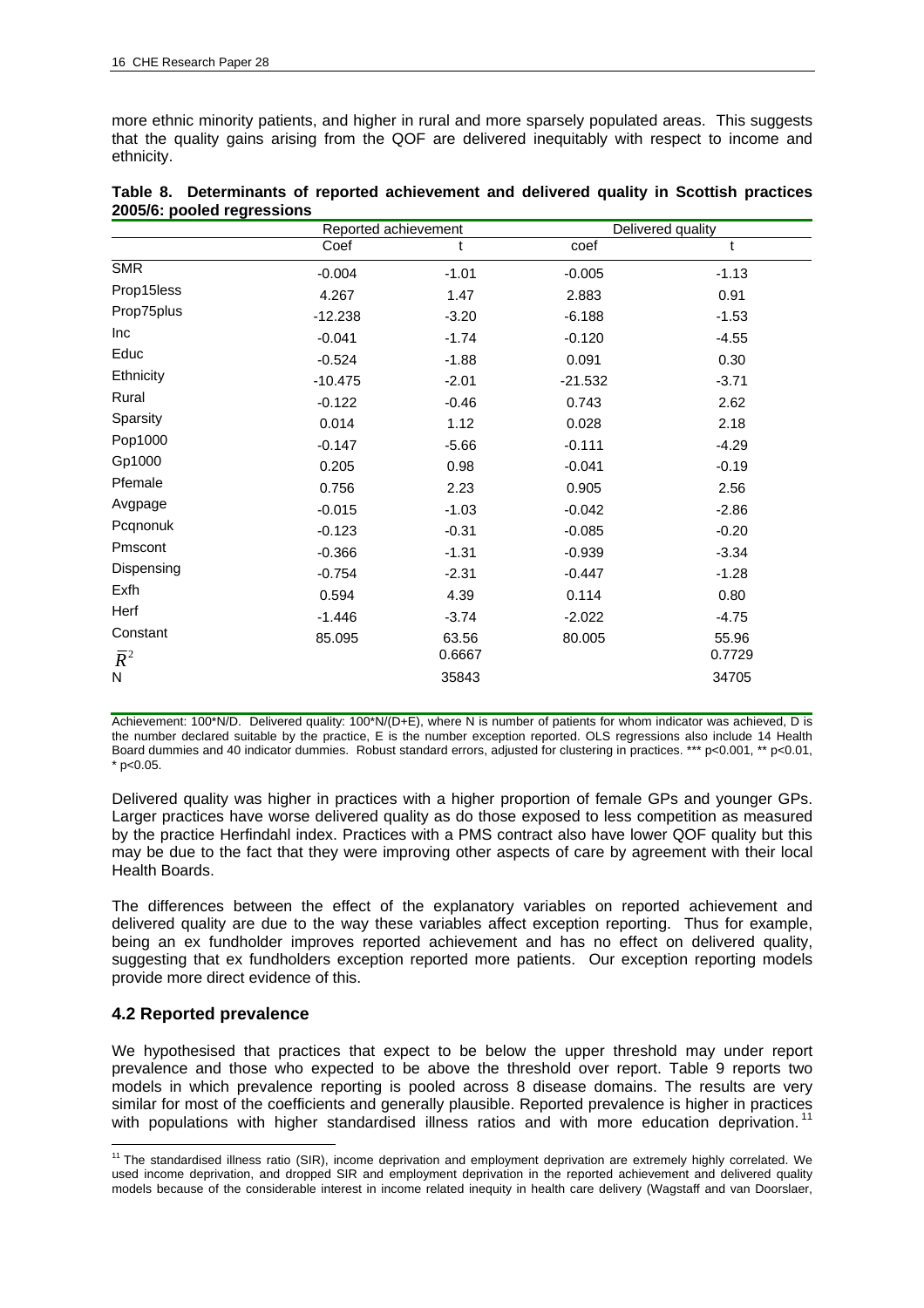Reported prevalence is higher in practices with a higher proportion of female GPs and younger GPs. It is also higher in practices with more GPs per patient, suggesting that such practices have a lower cost of case finding.

| Dependent variable | Standardised reported prevalence rate 2005/6 <sup>1</sup> |         |            |         |  |  |
|--------------------|-----------------------------------------------------------|---------|------------|---------|--|--|
|                    | Coef.                                                     | t       | Coef.      | t       |  |  |
| dom upper          | $-4.418$                                                  | $-1.62$ |            |         |  |  |
| dom upper_lag      |                                                           |         | 4.060      | 3.02    |  |  |
| Sir                | 0.392                                                     | 5.85    | 0.398      | 5.96    |  |  |
| <b>SMR</b>         | 0.011                                                     | 0.43    | 0.014      | 0.56    |  |  |
| Educ               | 8.517                                                     | 4.07    | 8.510      | 4.09    |  |  |
| Ethnicity          | $-90.071$                                                 | $-3.60$ | $-100.854$ | $-3.11$ |  |  |
| Rural              | $-1.743$                                                  | $-0.96$ | $-1.934$   | $-1.07$ |  |  |
| Sparsity           | $-0.318$                                                  | $-4.93$ | $-0.329$   | $-5.14$ |  |  |
| pop1000            | $-0.426$                                                  | $-1.71$ | $-0.414$   | $-1.70$ |  |  |
| gp1000             | 5.677                                                     | 4.41    | 5.581      | 4.32    |  |  |
| Pfemale            | 3.717                                                     | 1.81    | 3.512      | 1.73    |  |  |
| Avgpage            | $-0.291$                                                  | $-3.54$ | $-0.284$   | $-3.50$ |  |  |
| Pcqnonuk           | 1.605                                                     | 0.58    | 1.347      | 0.48    |  |  |
| Pmscont            | $-0.005$                                                  | 0.00    | 1.010      | 0.69    |  |  |
| Dispensing         | $-0.187$                                                  | $-0.11$ | 0.902      | 0.58    |  |  |
| Exfh               | 0.787                                                     | 0.98    | 0.486      | 0.60    |  |  |
| Herf               | 6.604                                                     | 2.71    | 7.131      | 2.97    |  |  |
| Constant           | 73.135                                                    | 7.76    | 64.842     | 7.19    |  |  |
| $\overline{R}^2$   | 0.2325                                                    |         | 0.2354     |         |  |  |
| N                  | 7318                                                      |         | 7214       |         |  |  |

| Table 9 Determinants of prevalence reporting in Scottish practices 2005/6: pooled models |  |  |  |  |
|------------------------------------------------------------------------------------------|--|--|--|--|
|------------------------------------------------------------------------------------------|--|--|--|--|

<sup>1</sup> Age and sex indirectly standardised disease reported prevalence.

t stats are robust and allow for clustering within practices. All models are OLS and include 14 NHS Board dummies.

*dom upper*: proportion of indicators in domain for which practice achieved upper threshold in 2005/6. weighted by max points for indicators

*dom upper\_lag*: proportion of indicators in domain for which practice achieved upper threshold in 2004/5 weighted by max points for indicators.

Model 1 includes a variable measuring the average extent to which the practice was above the upper threshold for the indicators in the disease domain (*dom upper*). It has a negative and insignificant coefficient. But whether the practice is above or below the upper threshold is endogenous, so that the coefficients on our measure of the practice being above or below the upper threshold (*dom upper*) will be biased. If an unobserved factor increases prevalence the practice is more likely, ceteris paribus, to be below the upper threshold. Hence the coefficients on *dom upper* will be biased downwards.

Model 2 uses *lag dom upper*, measuring the extent to which the practice was above the upper threshold in the previous year. The coefficient on the *lag dom upper* is positive and significant, suggesting that practices game prevalence reporting.

The pooled model forces the effects of the covariates to be the same for all disease domains. Given the differences in aetiology this is implausible. We therefore report results from separate models for standardised prevalence reporting in 2005/6 for eight disease domains in Table 10. There are noticeable differences in the effects of explanatory variables across the domains. The most striking is the effect of ethnicity, which is negative in seven of the domains but positive in the case of diabetes, a condition where ethnic minority patients are known to be at higher risk.

 $\overline{a}$ 2000). However, for the models investigating exception and prevalence reporting it is more important to attempt to control for factors directly affecting health and so we include SIR, omitting income and employment deprivation.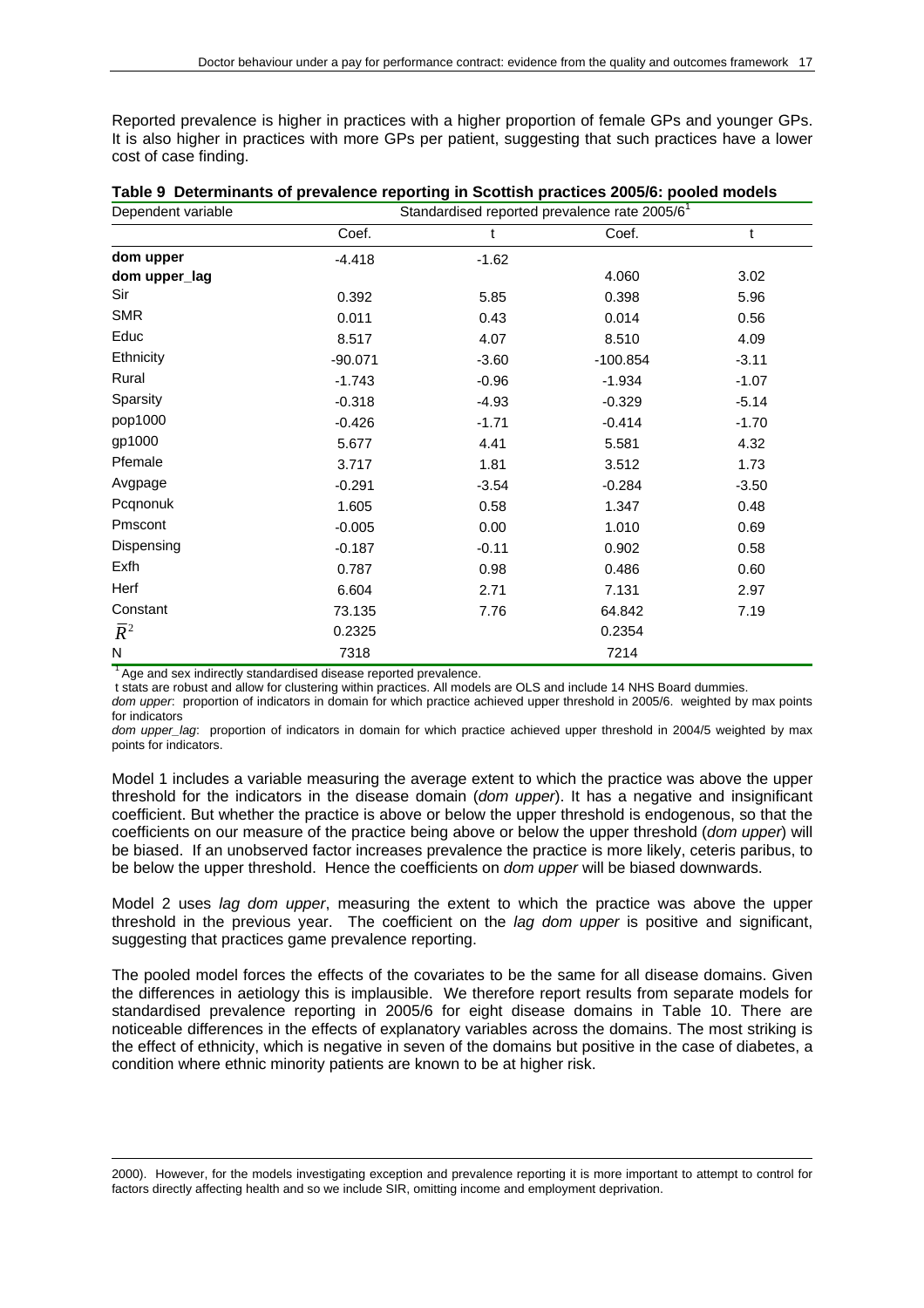|                           | <b>DUNITION</b><br><b>CHD</b> | <b>Diabetes</b> | Asthma   | prevaience reporting in ocottism praetices zoosio<br><b>COPD</b> | Epilepsy   | BP        | Thyroid   | Stroke     |
|---------------------------|-------------------------------|-----------------|----------|------------------------------------------------------------------|------------|-----------|-----------|------------|
| Disease:<br>dom upper lag | 3.007                         | 10.384          | 7.491    |                                                                  | 1.961      |           | 4.793     | 9.182      |
|                           |                               |                 |          | 0.046                                                            |            | 3.643     |           |            |
|                           | 1.164                         | 4.217           | 2.815    | 0.011                                                            | 0.710      | 2.055     | 1.162     | 2.468      |
| Sir                       |                               |                 |          |                                                                  |            |           |           |            |
|                           | 0.451                         | 0.202           | 0.105    | 1.363                                                            | 0.881      | $-0.002$  | $-0.005$  | 0.226      |
| <b>SMR</b>                | 5.191                         | 2.769           | 1.059    | 6.120                                                            | 5.905      | $-0.021$  | $-0.055$  | 2.046      |
|                           | 0.041                         | 0.075           | 0.007    | $-0.029$                                                         | $-0.031$   | 0.006     | 0.018     | 0.026      |
| Educ                      | 1.34                          | 3.029           | 0.239    | $-0.414$                                                         | $-0.773$   | 0.187     | 0.331     | 0.609      |
|                           | 9.209                         | 17.012          | 5.362    | 18.204                                                           | $-4.372$   | 9.656     | 1.464     | 10.336     |
| Ethnicity                 | 3.39                          | 7.06            | 1.692    | 2.56                                                             | $-0.901$   | 3.74      | 0.479     | 2.897      |
|                           | $-108.923$                    | 115.344         | $-83.41$ | $-189.902$                                                       | $-289.743$ | $-68.023$ | $-74.551$ | $-103.521$ |
| Rural                     | $-2.633$                      | 1.529           | $-2.547$ | $-2.512$                                                         | $-5.413$   | $-1.849$  | $-1.564$  | $-3.011$   |
|                           | $-3.108$                      | $-1.73$         | $-3.492$ | 1.531                                                            | $-2.209$   | $-2.844$  | $-2.138$  | $-1.722$   |
| Sparsity                  | $-1.234$                      | $-0.924$        | $-1.347$ | 0.374                                                            | $-0.665$   | $-1.18$   | $-0.651$  | $-0.48$    |
|                           | $-0.179$                      | $-0.154$        | $-0.484$ | $-0.381$                                                         | $-0.673$   | $-0.199$  | $-0.33$   | $-0.231$   |
|                           | $-2.056$                      | $-2.019$        | $-3.68$  | $-2.189$                                                         | $-4.204$   | $-2.316$  | $-2.626$  | $-1.869$   |
| pop1000                   | $-0.054$                      | $-0.511$        | $-0.083$ | $-0.784$                                                         | $-0.202$   | $-0.73$   | $-0.832$  | $-0.08$    |
|                           | $-0.145$                      | $-2.26$         | $-0.304$ | $-1.656$                                                         | $-0.681$   | $-2.419$  | $-2.59$   | $-0.198$   |
| gp1000                    | $-0.368$                      | 0.986           | 7.706    | 10.781                                                           | 15.005     | 2.658     | $-1.145$  | 9.628      |
|                           | $-0.211$                      | 0.668           | 3.254    | 2.674                                                            | 4.517      | 1.465     | $-0.404$  | 3.878      |
| Pfemale                   | 0.294                         | 0.149           | 2.036    | 10.714                                                           | $-0.193$   | 2.858     | 7.646     | 4.255      |
|                           | 0.103                         | 0.06            | 0.578    | 1.475                                                            | $-0.046$   | 0.997     | 1.881     | 1.083      |
| avgpage                   | $-0.239$                      | $-0.218$        | $-0.376$ | $-0.415$                                                         | $-0.276$   | $-0.089$  | $-0.107$  | $-0.514$   |
|                           | $-2.362$                      | $-2.278$        | $-2.712$ | $-1.649$                                                         | $-1.492$   | $-0.739$  | $-0.609$  | $-3.125$   |
| pcqnonuk                  | 2.395                         | 2.813           | 1.624    | 8.811                                                            | $-7.021$   | 5.536     | $-1.676$  | $-1.775$   |
|                           | 0.64                          | 0.809           | 0.417    | 1.089                                                            | $-1.207$   | 1.475     | $-0.332$  | $-0.353$   |
| pmscont                   | 1.634                         | 0.149           | 1.785    | 4.446                                                            | 1.073      | $-0.757$  | $-4.295$  | 4.096      |
|                           | 0.956                         | 0.086           | 0.619    | 0.925                                                            | 0.433      | $-0.328$  | $-2.037$  | 1.329      |
| dispensing                | 3.058                         | 3.996           | 4.809    | $-2.285$                                                         | $-1.323$   | 1.16      | 5.735     | $-7.157$   |
|                           | 1.387                         | 2.349           | 1.692    | $-0.638$                                                         | $-0.28$    | 0.468     | 1.186     | $-2.382$   |
| Exfh                      | 0.345                         | 0.099           | 0.149    | 5.488                                                            | $-1.204$   | $-1.911$  | $-2.091$  | 3.057      |
|                           | 0.311                         | 0.096           | 0.107    | 2.116                                                            | $-0.694$   | $-1.559$  | $-1.346$  | 1.895      |
| Herf                      | 2.558                         | 13.258          | 9.473    | 7.516                                                            | $-9.872$   | 10.822    | 12.19     | 11.138     |
|                           | 0.699                         | 4.09            | 2.455    | 1.118                                                            | $-2.121$   | 3.052     | 2.983     | 2.331      |
| constant                  | 58.535                        | 61.601          | 86.44    | $-9.515$                                                         | 26.992     | 105.239   | 89.728    | 85.911     |
|                           | 5.094                         | 5.311           | 6.272    | $-0.334$                                                         | 1.397      | 8.776     | 5.934     | 5.377      |
| $\overline{R}^2$          | 0.6020                        | 0.5694          | 0.1511   | 0.6218                                                           | 0.4210     | 0.2032    | 0.5190    | 0.3176     |
| Ν                         | 903                           | 902             | 903      | 902                                                              | 895        | 903       | 903       | 903        |

Dependent variables: age and sex indirectly standardised disease reported prevalence 2005/6. All models included 14 NHS Board dummies. OLS coefficient reported above robust t statistic adjusted for clustering within practices.

The effect of *upper dom lag* is positive in all domains and is significant in four of them, suggesting that practices that had been above the upper thresholds in the domain in 2004/5 gamed their reporting of prevalence upward compared with those who were below the upper thresholds.

## **4.3 Exception reporting**

Table 11 reports regressions of exception reporting pooled over 41 indicators. In all models exception reporting is higher in practices with sicker patients and with populations drawn from areas with a higher ethnic minority proportion. Exception rates are lower in rural areas. Practices that were fundholding have higher exception reporting.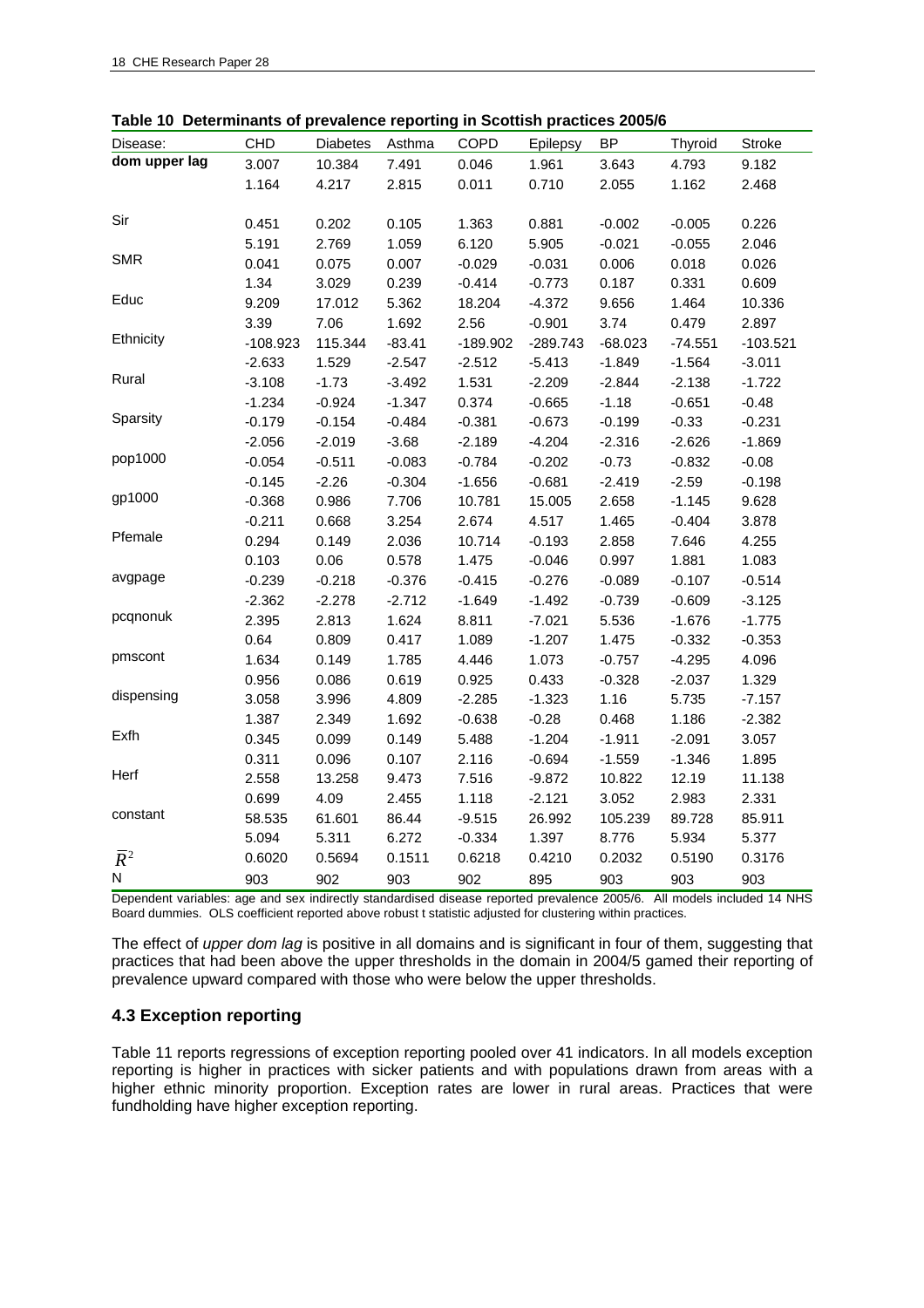|                  | OLS models <sup>1</sup> |         |          |             | Negative binomial models <sup>2</sup> |          |             |              |
|------------------|-------------------------|---------|----------|-------------|---------------------------------------|----------|-------------|--------------|
|                  | Coef                    | t       | Coef     | $\mathbf t$ | Coef                                  | t        | Coef        | $\mathbf{t}$ |
| Ind upper        | 0.786                   | 4.92    |          |             | 0.145                                 | 6.67     |             |              |
| Lag_ind upper    |                         |         | $-0.865$ | $-7.60$     |                                       |          | $-0.151$    | $-9.42$      |
| Sir              | 0.032                   | 3.69    | 0.028    | 3.25        | 0.003                                 | 2.64     | 0.003       | 2.23         |
| <b>SMR</b>       | 0.004                   | 1.27    | 0.005    | 1.34        | 0.001                                 | 2.20     | 0.001       | 2.23         |
| Prop15less       | 1.526                   | 0.59    | 1.751    | 0.68        | $-0.265$                              | $-0.71$  | $-0.171$    | $-0.46$      |
| Prop75plus       | $-4.829$                | $-1.56$ | $-6.054$ | $-1.96$     | $-0.824$                              | $-1.65$  | $-0.912$    | $-1.83$      |
| Educ             | $-0.674$                | $-2.42$ | $-0.636$ | $-2.31$     | $-0.105$                              | $-2.41$  | $-0.102$    | $-2.36$      |
| Ethnicity        | 15.925                  | 4.99    | 15.298   | 4.88        | 1.892                                 | 5.02     | 1.817       | 4.79         |
| Rural            | $-1.063$                | $-5.61$ | $-1.031$ | $-5.48$     | $-0.194$                              | $-5.49$  | $-0.185$    | $-5.25$      |
| Sparsity         | $-0.012$                | $-1.38$ | $-0.012$ | $-1.39$     | $-0.002$                              | $-1.19$  | $-0.002$    | $-1.25$      |
| Pop1000          | $-0.026$                | $-1.26$ | $-0.028$ | $-1.34$     | 0.000                                 | 0.00     | 0.000       | 0.02         |
| Gp1000           | 0.298                   | 1.80    | 0.328    | 1.98        | 0.048                                 | 2.08     | 0.052       | 2.24         |
| Pfemale          | $-0.175$                | $-0.61$ | $-0.070$ | $-0.25$     | 0.026                                 | 0.62     | 0.045       | 1.10         |
| Avgpage          | 0.015                   | 1.27    | 0.012    | 1.05        | 0.002                                 | 1.12     | 0.002       | 0.87         |
| Pcqnonuk         | 0.146                   | 0.41    | 0.116    | 0.32        | 0.024                                 | 0.46     | 0.027       | 0.52         |
| Pmscont          | 0.585                   | 3.02    | 0.569    | 2.94        | 0.045                                 | 1.56     | 0.037       | 1.26         |
| Dispensing       | $-0.440$                | $-1.72$ | $-0.500$ | $-1.95$     | $-0.045$                              | $-0.94$  | $-0.060$    | $-1.27$      |
| Exfh             | 0.413                   | 3.49    | 0.473    | 4.00        | 0.065                                 | 3.42     | 0.074       | 3.91         |
| Herf             | 0.747                   | 2.35    | 0.640    | 2.03        | 0.057                                 | 1.07     | 0.043       | 0.80         |
| Constant         | 3.892                   | 3.10    | 5.793    | 4.65        | $-3.072$                              | $-16.52$ | $-2.765$    | $-14.99$     |
| $\overline{R}^2$ | 0.5907                  |         | 0.5919   |             |                                       |          |             |              |
| Initial Log L    |                         |         |          |             | $-117311.5$                           |          | $-117311.5$ |              |
| Model Log L      |                         |         |          |             | $-102843.9$                           |          | $-102773.0$ |              |
| N                | 34705                   |         | 34705    |             | 34705                                 |          | 34705       |              |

| Table 11. Determinants of exception reporting in Scottish practices 2005/6: pooled regressions |  |  |  |  |
|------------------------------------------------------------------------------------------------|--|--|--|--|
|                                                                                                |  |  |  |  |

<sup>1</sup> OLS models: dependent variable is the exception reporting rate  $[100*E/(D+E)]$ <br> $^2$  Negative binamial regressions of  $E$  vaing  $(D+E)$  as the expect to term

<sup>2</sup> Negative binomial regressions of E using (D+E) as the exposure term

All models also contain 14 NHS Board dummies and 40 indicator dummies. Robust t statistics allow for clustering of indicators in practices.

*ind upper* = 1 if practice above upper threshold in 2005/6 for indicator, 0 otherwise.

*lag ind upper:*  $= 1$  if practice above upper threshold in 2004/5 for indicator, 0 otherwise.

In model 1 the coefficient on the dummy *ind upper* (which equals 1 if the practice is above the upper threshold for the indicator in 2005/6) is positive. *ind upper* is positively correlated with unobserved factors which increase exception reporting and thus increase achievement and so may fail to reflect the incentives for practices expecting to be under the upper threshold to increase exceptions.

Model 2 uses *ind upper lag*, a dummy equalling 1 if the practice was above the upper threshold in the previous year. The coefficient on *ind upper lag* is negative and highly significant. It suggests that practices that were above the upper threshold in 2004/5 had exception reporting rates that were about 0.87% lower in 2005/6 than practices which were below the lower threshold in 2004/5. Given that the average exception rate in 2005/6 was 7.92%, the proportionate effect on exception reporting is large.

## **5. Conclusions**

The fact that practices could have treated substantially fewer patients (12.5%) without falling below the upper thresholds for indicators and thereby reducing practice revenue is compatible with altruistic motivation.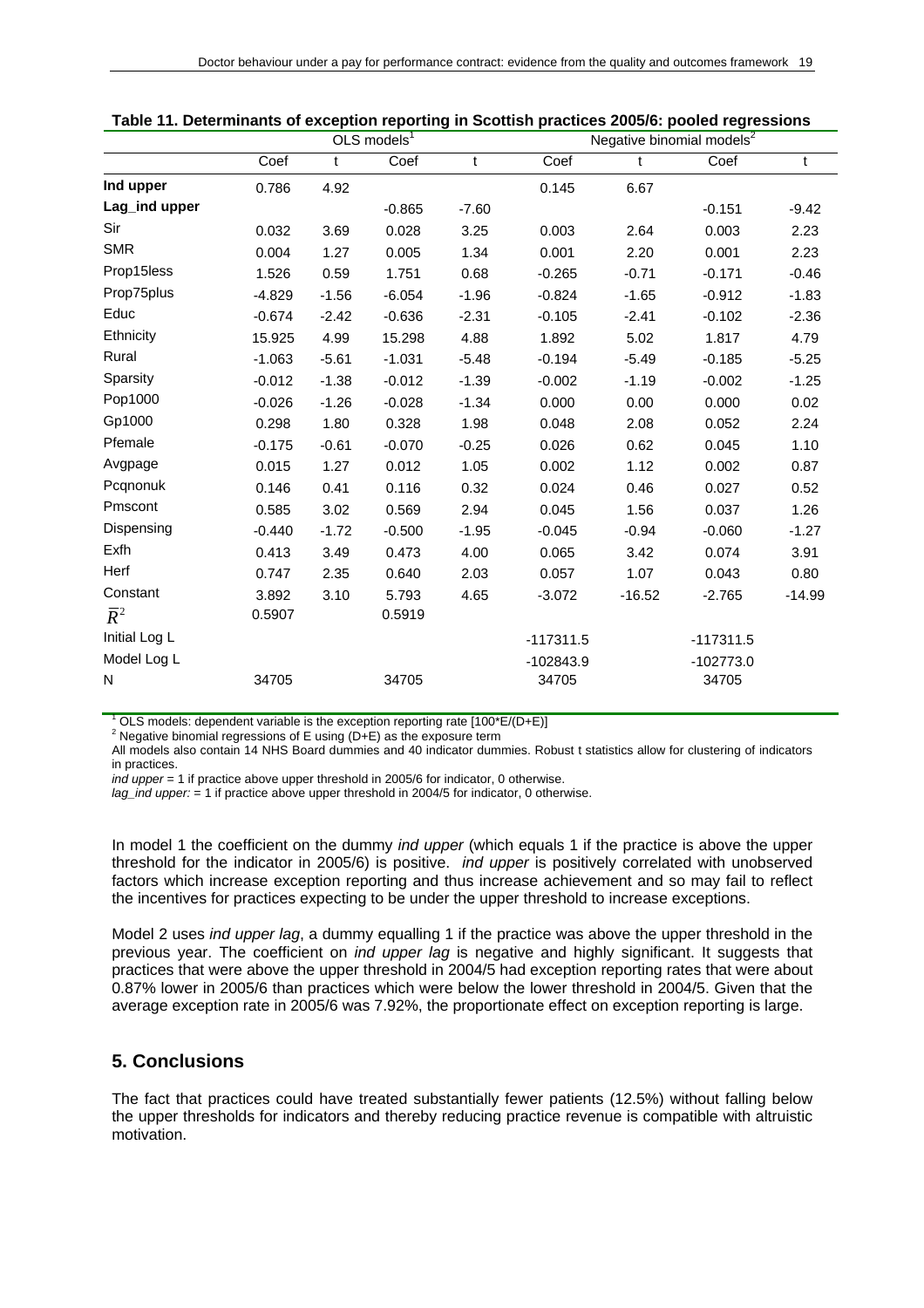Although the median practice achieved 99.2% of the available points, the percentage of patients with a particular condition who received the appropriate care was rather lower at 80.2%.

Delivered quality was inequitable with respect to the income and ethnicity of the populations in the areas from which practices drew their lists. This is in contrast with consultations with general practitioners: allowing for morbidity, income has no effect on consultations, and some ethnic minority groups have more than expected numbers of consultations (Morris, Sutton and Gravelle, 2005). Similar results were obtained in earlier studies of the first year of the QOF in Scotland (McLean et al, 2006) and England (Doran et al, 2006). Practices with more female GPs and with younger GPs deliver higher quality.

Reported prevalence was strongly positively correlated with other measures of morbidity and with educational deprivation. Reported prevalence thus appears, unsurprisingly to be strongly affected by genuine prevalence.

Practices with a higher proportion of female GPs or with younger GPs had higher reported prevalence. Since such practices also had higher delivered quality this suggests that female and younger GPs are perhaps more conscientious in delivering care to their patients. The fact that reported prevalence was associated with practice characteristics implies that extreme caution should be exercised in using QOF reported prevalence rates to measure population prevalence of disease.

Our tests show evidence of gaming of prevalence reporting. The lagged measure of the extent to which the practice was above the upper threshold, and hence had an incentive to increase reported prevalence, was positive and statistically significant in models where we pooled observations across disease domains. In the models estimated separately for the eight disease domains, it is positive in all cases and significant in four cases.

Exception reporting is higher in practices in areas with higher rates of population morbidity and with a higher proportion from an ethnic minority. Exception reporting is lower by practices in areas with higher education deprivation and in rural areas. These are factors that plausibly ought to affect exception reporting in the absence of gaming. However, we found that exception reporting was also correlated with practice characteristics, such as whether the practice was an ex-fundholder. Since the permitted grounds for exception reporting relate to patient rather than practice characteristics, this suggests that practices were over reporting exceptions.

Our more direct tests for gaming of exceptions also suggested that there was gaming of exceptions upward for 2005/6 by practices that were below the upper threshold for indicators in 2004/5 and so expected to be otherwise below the upper threshold in 2005/6.

If there are persistent unobserved factors which affect exception reporting then our test for gaming will still be subject to endogeneity bias. However the bias is to increase the coefficient on the lagged dummy variable recording whether the practice was above the upper threshold in 2004/5. The fact that we find negative coefficients that are statistically and quantitatively significant on the lagged upper threshold dummies is strong evidence for gaming of exception reporting.

The introduction of the QOF may have had its intended consequence: the first year of the QOF seems to have show above trend performance against some clinical indicators. However, it also appears to have had unintended consequences in GPs' gaming of reported prevalence and exception rates.

 $\overline{a}$  $12$  Average over the 41 indicators in Table 5 weighted by the maximum available points.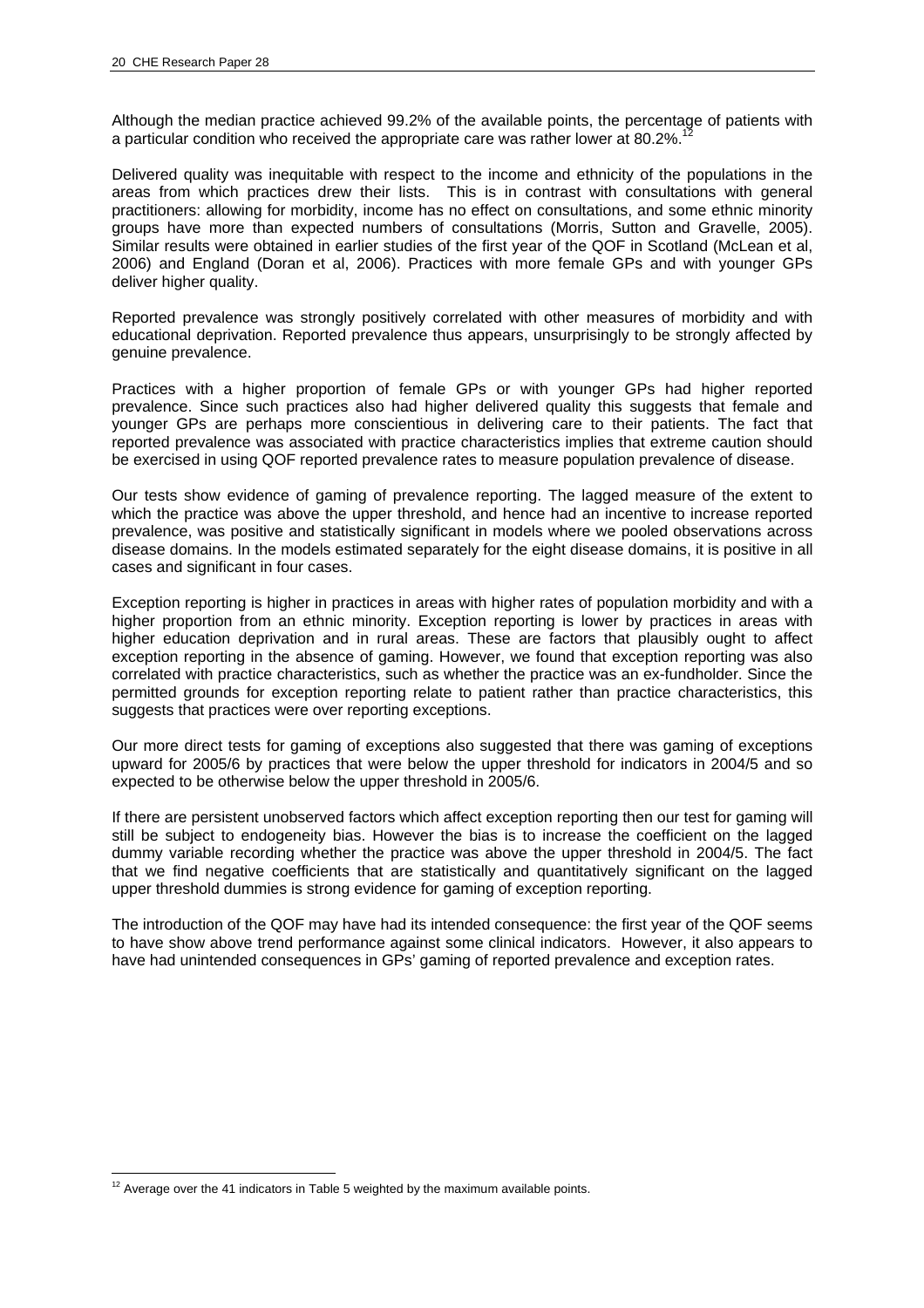## **References**

Campbell S, Reeves D, Kontopantelis E, Sibbald B, Roland M. Improvements in clinical quality in English primary care before and after the introduction of a pay for performance scheme: longitudinal cohort study. *New England Journal of Medicine* 2007, in press.

Doran T, Fullwood C, Gravelle H, Reeves D, Kontopantelis E, Hiroeh U, Roland M, Family practice performance in the first year of the UK's new 'pay for performance' scheme: good clinical practice or gaming? *New England Journal of Medicine* 2006; 355: 375-384.

Dusheiko M, Gravelle H, Jacobs R, Smith PC, 2006. The effect of budgets on doctor behaviour: evidence from a natural experiment. *Journal of Health Economics* 2006; 25: 449-478.

Gulliford M, Ashworth M, Robotham D, Mohiddin A. Achievement of metabolic targets for diabetes in English general practice, 2000 to 2005. *Diabetic Medicine* 2006; in press.

Guthrie B, McLean G, Sutton M. Workload and reward in the Quality and Outcomes Framework of the 2004 general practice contract. *British Journal of General Practice* 2006; in press.

McLean G, Sutton M, Guthrie B. Deprivation and quality of primary care services. Evidence for persistence of the inverse care law from the UK quality and outcomes framework. *Journal of Epidemiology and Community Health* 2006; 60: 917-922.

Morris S, Sutton M, Gravelle H. Inequity and inequality in the use of health care in England: an empirical investigation. *Social Science and Medicine* 2005; 60: 1251-1266.

Roland M. Linking physicians' pay to the quality of care – a major experiment in the United Kingdom. *New England Journal of Medicine* 2004; 351: 1448-1454.

Wagstaff A, van Doorslaer E. Equity in health care finance and delivery. In Culyer, A. and Newhouse, J. (eds.), Handbook of Health Economics 2000, Elsevier, Amsterdam.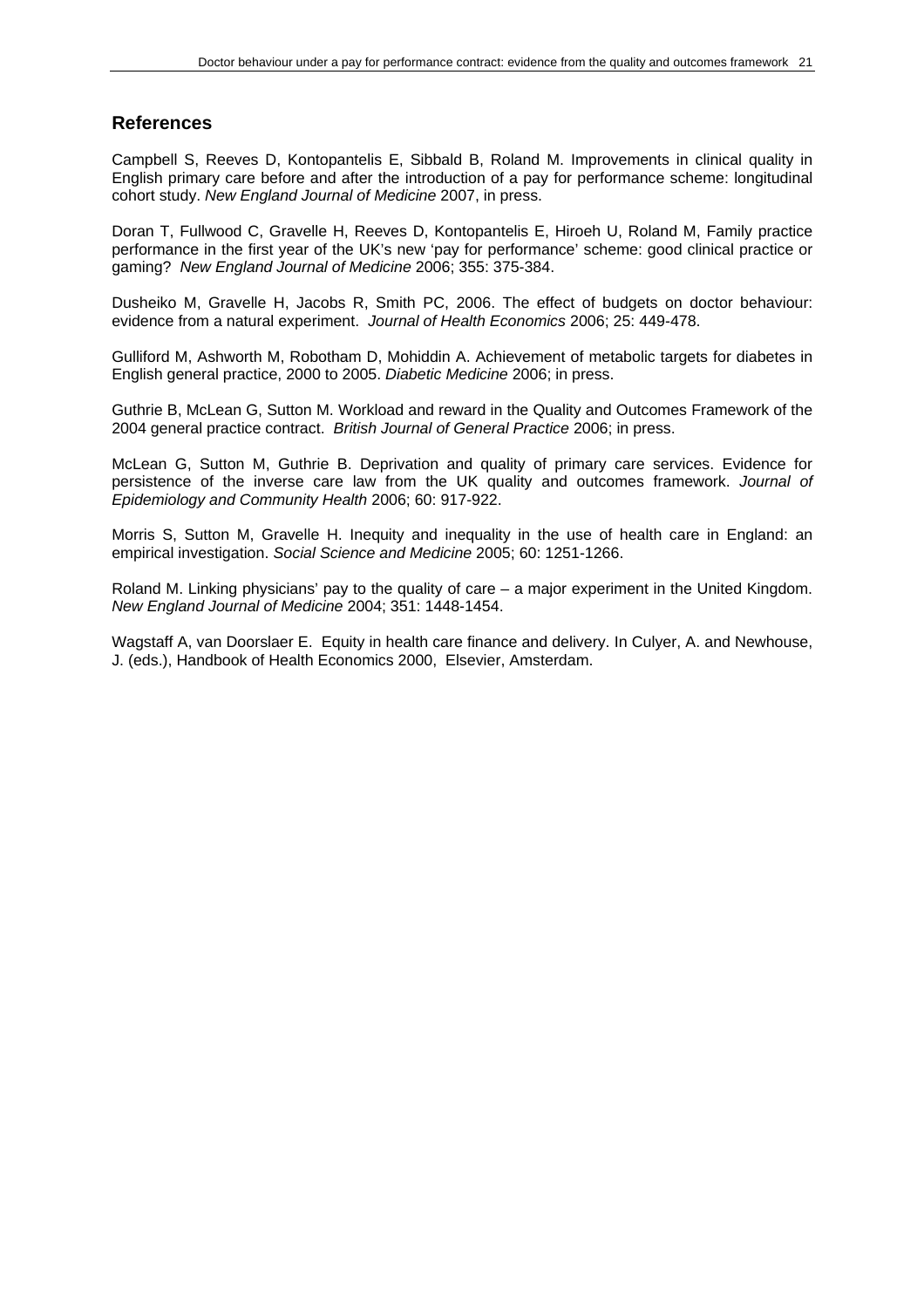## **Appendices**

## **A. Grounds for exception reporting**

A) patients who have been recorded as refusing to attend review who have been invited on at least three occasions during the preceding twelve months.

B) patients for whom it is not appropriate to review the chronic disease parameters due to particular circumstances eg terminal illness, extreme frailty.

C) patients newly diagnosed within the practice or who have recently registered with the practice, who should have measurements made within three months and delivery of clinical standards within nine months eg blood pressure or cholesterol measurements within target levels.

D) patients who are on maximum tolerated doses of medication whose levels remain sub-optimal.

E) patients for whom prescribing a medication is not clinically appropriate eg those who have an allergy, another contraindication or have experienced an adverse reaction.

F) where a patient has not tolerated medication.

G) where a patient does not agree to investigation or treatment (informed dissent), and this has been recorded in their medical records.

H) where the patient has a supervening condition which makes treatment of their condition inappropriate eg cholesterol reduction where the patient has liver disease.

I) where an investigative service or secondary care service is unavailable.

Source: GMS Statement of Financial Entitlements, 30 March 2005.

## **B. Reported prevalence and revenue**

Practice *g* revenue from indicator *i* in disease domain *k* is

$$
R_{gki} = \nu \Big[ M_g / \bar{M} \Big] \pi_{ki} (\alpha_{gki}) \Big[ P_{gk} / M_g \Big]^{\frac{1}{2}} \Big[ G^{-1} \sum_h (P_{hk} / M_h)^{\frac{1}{2}} \Big]^{-1}
$$
  
=  $\overline{\nu}_g \pi_{ki} (\alpha_{gki}) F_{gk} (P_{gk})$  (A1)

where  $\pi_{gki} = \pi_{ki}(\alpha_{gki}) = \pi_{ki}^o \min\{1, \max\{(\alpha_{gki} - \alpha_{kil})/(\alpha_{kil} - \alpha_{kil}), 0\}\}\$  and  $\alpha_{gki} = N_{gki}/(P_{gki} - E_{gki})$ . For  $\alpha_{gki} \in (\alpha_{kiL}, \alpha_{kiU})$  ,  $\partial R_{gki} / \partial P_{gk}$  has the same sign as

$$
-\frac{\alpha_{gki}}{(P_{gk} - E_{gki})} P_{gk}^{\frac{1}{2}} \Big[ \sum_{h} (P_{hk} / M_{h})^{\frac{1}{2}} \Big]^{-1} + (\alpha_{gki} - \alpha_{kil}) \Big\{ \frac{1}{2} P_{gk}^{-\frac{1}{2}} \Big[ \sum_{h} (P_{hk} / M_{h})^{\frac{1}{2}} \Big]^{-1} - P_{gk}^{\frac{1}{2}} \Big[ \sum_{h} (P_{hk} / M_{h})^{\frac{1}{2}} \Big]^{-2} \frac{1}{2} P_{gk}^{-\frac{1}{2}} M_{g}^{-\frac{1}{2}} \Big\} < -\frac{\alpha_{gki}}{(P_{gk} - E_{gki})} P_{gk}^{\frac{1}{2}} \Big[ \sum_{h} (P_{hk} / M_{h})^{\frac{1}{2}} \Big]^{-1} + (\alpha_{gki} - \alpha_{kil}) \frac{1}{2} P_{gk}^{-\frac{1}{2}} \Big[ \sum_{h} (P_{hk} / M_{h})^{\frac{1}{2}} \Big]^{-1} = \Big[ -\frac{\alpha_{gki}}{(P_{gk} - E_{gki})} + (\alpha_{gki} - \alpha_{kil}) \frac{1}{2P_{gk}} \Big[ P_{gk}^{\frac{1}{2}} \Big[ \sum_{h} (P_{hk} / M_{h}) \Big]^{-1} < 0 \tag{A13}
$$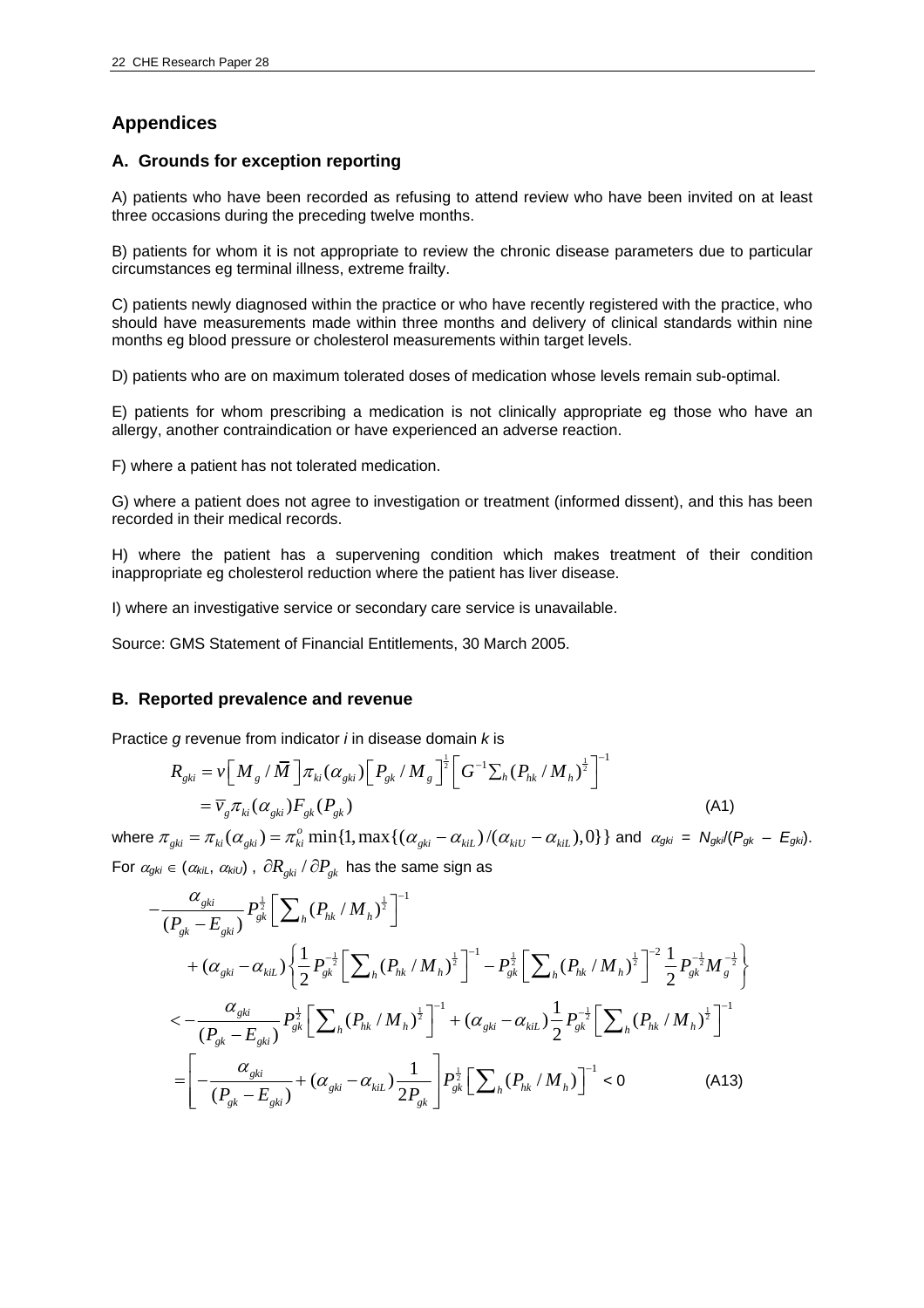#### **C. Comparative statics**

The practice objective function is

$$
s(N, E, P) = bN + R(N, E, P) - C(N, E, P)
$$
  
=  $bN + \overline{v}\pi(\alpha)F(P) - c_{N1}N - c_{E1}(|E - E^o|/P^o) - c_{P1}(|P - P^o|/M)$   

$$
-\frac{1}{2}\Big[c_{N2}N^2 + c_{E2}((E - E^o)/P^o)^2 + c_{P2}((P - P^o)/M)^2\Big]
$$
 (A14)

*R* is twice differentiable except at  $\alpha_l$  where the derivative of points  $\pi(\alpha)$  with respect to achievement  $\pi'$ jumps from zero to positive and at  $\alpha_U$  where it jumps down to zero. *C* is also twice differentiable except at  $E^{\circ}$  (and  $P^{\circ}$ ) where the derivative with respect to E (and P) jumps from negative to positive.

*Proposition 1. For any given vector of cost parameters, true prevalence, true exceptions and list size, there exist b<sub>1</sub>, b<sub>2</sub>, b<sub>3</sub>, b<sub>4</sub> (with b<sub>1</sub> < b<sub>2</sub> < b<sub>3</sub> < b<sub>4</sub>) such that for all b < b<sub>1</sub> the practice optimum has*  $\alpha$  *<*  $\alpha$ *<sub>l</sub> , for*  $b \in (b_1, b_2)$  *the optimum has*  $\alpha \in (\alpha_1, \alpha_1)$  *and for b > b<sub>4</sub> the optimum has*  $\alpha > \alpha_0$ *.* 

#### *Solutions with* α *<* <sup>α</sup>*<sup>L</sup>*

The first order conditions are

$$
s_N = b - C_N \le 0, \quad N \ge 0, \quad s_N N = 0 \tag{A15}
$$

$$
s_E^+ = -C_E^+ > 0 > s_E^- = -C_E^- \tag{A16}
$$

$$
s_P^+ = -C_P^+ > 0 > -C_P^- \tag{A17}
$$

where superscripts +,  $-$  indicate left and right sided derivatives with respect to *E* evaluated at  $E^{\perp} = E^{\circ}$ and similarly for P at  $P^{\dagger} = P^{\circ}$ . The solution has  $E^{\dagger} = E^{\circ}$ ,  $P^{\dagger} = P^{\circ}$  since gaming generates no additional revenue when  $\alpha < \alpha_U$ . Since  $s_N(0, E^0, P^0) = b - C_N(0, E^0, P^0) = b - c_{P1}$  and  $c_{P1}$  is finite there always exists a sufficiently high *b* (*b*<sub>1</sub>) (or small  $c_{P1}$ ) such that  $N^{t}(b) > 0$  for  $b > b_1$ . It is also obvious that  $N^{t}(b)$  (and hence  $\alpha^{t} = N^{t}/(P^{t} - E^{t})$ ) is increasing in *b*.

## *Solutions with*  $\alpha \in (\alpha_L, \alpha_U)$

Consider first solutions with  $\alpha \in (\alpha_L, \alpha_U)$  and where the cost parameters  $c_{E1}$  and  $c_{P1}$  are small enough that the optimal  $E^{\text{t/L}} \neq E^{\text{o}}$  and  $P^{\text{t/L}} \neq P^{\text{o}}$ . The first order conditions are

$$
s_N = b + R_N - C_N = b + \overline{v}\pi'\alpha_N F - C_N = 0
$$
\n(A18)

$$
s_E = R_E - C_E = \overline{v}\pi'\alpha_E F - C_E = 0
$$
\n
$$
s_P = R_P - C_P = \overline{v}\pi'\alpha_P F + \overline{v}\pi(\alpha)F' - C_P = 0
$$
\n(A19)

Recall that when  $\alpha \in (\alpha_L, \alpha_U)$ ,  $R_E > 0$  and  $R_P < 0$ , so that the solution has  $C_E > 0$  and  $C_P < 0$  which requires  $E^{\text{UL}} > E^{\text{o}}$  and  $P^{\text{UL}} < P^{\text{o}}$ .

The second order partials of *s*(*N*,*E*,*P*) are

$$
S_{NN} = -C_{NN} < 0 \tag{A21}
$$

$$
S_{EE} = \overline{v}\pi'\alpha_{EE}F - C_{EE} < 0\tag{A22}
$$

$$
S_{PP} = \overline{v}\pi'\alpha_{PP}F + 2\overline{v}\pi'\alpha_{P}F' + \overline{v}\pi F'' - C_{PP} < 0 \tag{A23}
$$

$$
S_{NE} = \overline{v} \pi' \alpha_{NE} F > 0 \tag{A24}
$$

$$
S_{NP} = \overline{v} \pi' \alpha_{NP} F + \overline{v} \pi' \alpha_N F'
$$

$$
= N^{-1} \left[ \overline{v} \frac{\pi^{\circ}}{\alpha_{U} - \alpha_{L}} \alpha_{P} F + \overline{v} \frac{\pi^{\circ} (\alpha - \alpha_{L})}{\alpha_{U} - \alpha_{L}} F' + \overline{v} \frac{\pi^{\circ} \alpha_{L}}{\alpha_{U} - \alpha_{L}} F' \right]
$$
  

$$
= N^{-1} \left[ R_{P} + \overline{v} \frac{\pi^{\circ} \alpha_{L}}{\alpha_{U} - \alpha_{L}} F' \right] < 0
$$
 (A25)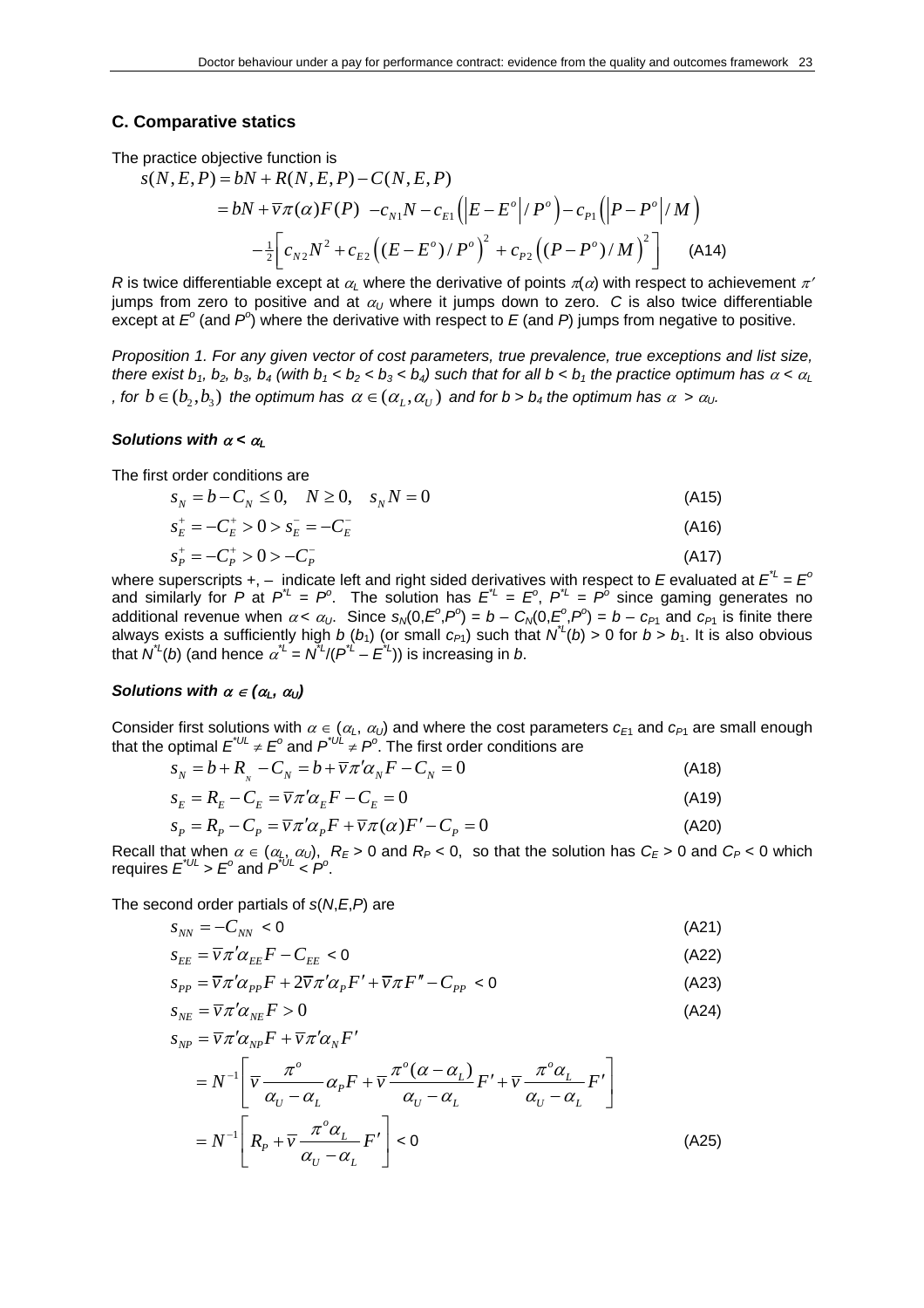$$
S_{EP} = \overline{v}\pi'\alpha_{EP}F + \overline{v}\pi'\alpha_E F' = \overline{v}\pi'2\alpha_{NP}\alpha F + \overline{v}\pi'\alpha_N\alpha F'
$$
  
=  $\alpha \left[ s_{NP} + \overline{v}\pi'2\alpha_{NP}\alpha F \right] < 0$  (A26)

The sign of  $s_{NN}$  follows from the convexity of the cost function. Since  $\alpha_{EE} = \alpha_{PP} > 0$ , the signs of  $s_{EE}$ and *s<sub>PP</sub>* require the stronger restrictions that marginal costs of *E* and *P* are increasing faster than the marginal revenue from *E* and *P*.  $s_{NE} > 0$  follows from  $\alpha_{NE} > 0$ .  $s_{NP} < 0$  since adding the term

 $\sqrt[m]{\pi}^o \alpha_{L} (\alpha_{U} - \alpha_{L})^{-1} F'$  to  $R_\rho$  changes the square bracketed term in (A13) to  $-\frac{\alpha_{gki}}{(P_{\text{e}k} - E_{\text{e}ki})} + \frac{\alpha_{gki}}{2P_{\text{e}k}}$  $P_{gk} - E_{gki}$ ) 2 $P_{gk}$  $-\frac{\alpha_{gki}}{(P_{ol} - E_{oli})} + \frac{\alpha_{gki}}{2P_{ol}} < 0.$ 

Finally  $s_{EP}$  < 0 because  $s_{NP}$  < 0 and  $\alpha_{NP}$  < 0.

The signs of the cross partials are not sufficient to ensure that *s*(*N*,*E*,*P*) is strictly concave but they do ensure some definite comparative static results. Since  $s_{Nb} = 1$ ,  $s_{Eb} = 0$ ,  $s_{Pb} = 0$  we have

$$
\frac{\partial N^{*UL}}{\partial b} = -\Big[ s_{EE} s_{PP} - (s_{PE})^2 \Big] \Delta^{-1} > 0 \tag{A27}
$$

$$
\frac{\partial E^{*UL}}{\partial b} = \left[ s_{EN} s_{PP} - s_{PN} s_{EP} \right] \Delta^{-1} > 0 \tag{A28}
$$

$$
\frac{\partial P^{*UL}}{\partial b} = -\Big[s_{EN}s_{PE} - s_{PN}s_{EE}\Big]\Delta^{-1} < 0\tag{A29}
$$

where the Hessian ∆ < 0 since *s*(*N*,*E*,*P*) is locally concave in the neighbourhood of the solution. Local concavity also implies that the principal minor  $s_{EE}^2S_{PP}-(S_{PE})^2>0$ , hence establishing the sign of (A27). The signs (A28) and (A29) follow from  $\Delta < 0$  and the signs of the cross partials previously established.

Since 
$$
\partial N^{*UL}/\partial b > 0
$$
 and  $\frac{\partial P^{*UL}}{\partial b} - \frac{\partial E^{*UL}}{\partial b} < 0$  we also have  $\partial \alpha^{*UL}/\partial b > 0$ .

Given the separability of cost function in *N*, *E*, and *P* similar arguments establish that an increase in  $c_{M1}$  or  $c_{M2}$  reduces  $N^{UL}$  and  $E^{UL}$ , increases  $P^{UL}$ , and hence reduces  $\alpha^{UL}$ .

Now consider solutions with  $\alpha \in (\alpha_L, \alpha_U)$  and the cost parameter  $c_{E1}$  large enough that the optimal  $E^{\text{UL}} = E^{\text{o}}$  so that the first order conditions are

$$
s_N = b + R_{N} - C_N = b + \overline{v}\pi' \alpha_N F - C_N = 0
$$
\n(A30)

$$
s_E^+ = R_E - C_E^+ > 0 > s_E^- = R_E - C_E^- \tag{A31}
$$

$$
s_p = R_p - C_p = \overline{v}\pi'\alpha_p F + \overline{v}\pi(\alpha)F' - C_p = 0
$$
\n(A32)

where  $s_E^+, s_E^-$  are the left and right sided derivatives of *s* with respect to *E* evaluated at  $E^o$ . Then we can use the local concavity of *s* in *N* and *P* and the signs of  $s_{NN}$  and  $s_{NP}$  to establish that  $\partial N^{UL}/\partial b > 0$ , ∂*P\*UL*/∂*b* < 0 and ∂<sup>α</sup> *\*UL*/∂*b* > 0. If the first order condition (A31) on *E* is replaced by

$$
s_E^+ = R_E - C_E^+ > 0 = s_E^- = R_E - C_E^- \tag{A33}
$$

Then an increase in *b* will also increase  $E^{^*UL}$  from  $E^o$ . (Suppose not. But then the increase in  $\alpha^{^*UL}$  via the increase in  $N^{'UL}$  and the reduction in  $P^{'UL}$  will increase  $R_E$  =  $\overline{v}\pi^o(\alpha_{_U}-\alpha_{_L})^{-1}N(P-E^o)^{-2}$  and

$$
s_{\scriptscriptstyle E}^->0\;.)
$$

Similar arguments apply to cases where  $\alpha \in (\alpha_L, \alpha_U)$  with  $P^{\dagger UL} = P^{\circ}$  and where  $\alpha \in (\alpha_L, \alpha_U)$  with  $E^{\dagger UL} =$  $E^0$ ,  $P^{^*UL} = P^0$ . Thus for all solutions with  $\alpha \in (\alpha_L, \alpha_U)$  we have established that  $\partial N^{^*UL}/\partial b > 0$ ,  $\partial E^{^*UL}/\partial b$ 2 0, ∂P<sup>\*∪L</sup>/∂*b* ≤ 0 and ∂a<sup>\*∪L</sup>/∂*b* > 0, with strict inequalities holding for low enough marginal costs of gaming.

#### *Existence of solutions with*  $\alpha \in (\alpha_L, \alpha_U)$

The first order condition (A15) for solutions with  $\alpha < \alpha_L$  implies that  $N^L(b) = (b - c_{N1})/c_{N2}$  for  $b \ge b_1 =$ *c<sub>P1</sub>*. Now consider *b'* defined by  $N^{\dagger}(b') = \alpha_L(P^{\circ} - E^{\circ})$ . We have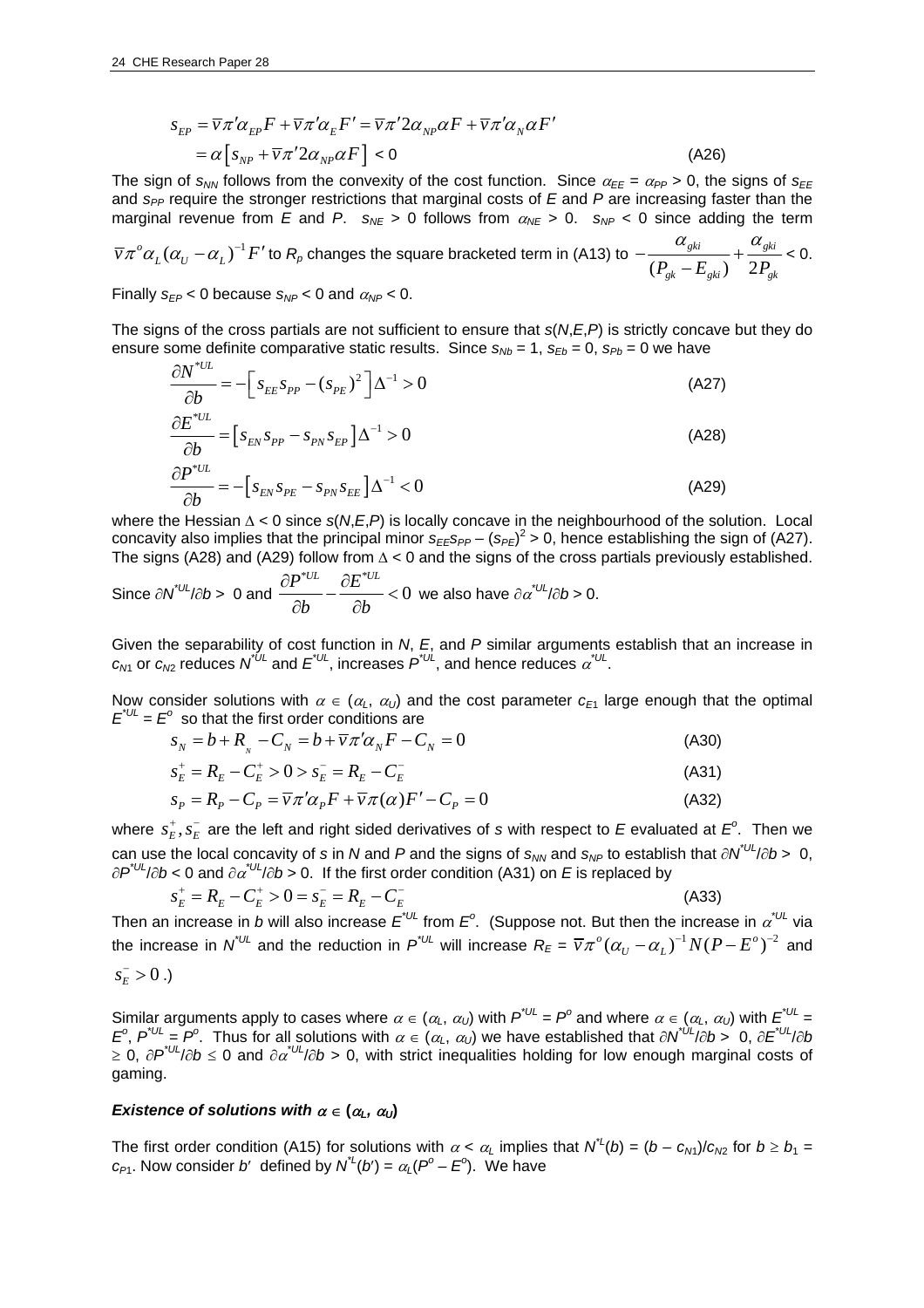$$
s_N^+ = b' - C_N = 0 < s_N^- = \overline{v}\pi'(P^o - E^o)^{-1} + b' - C_N \tag{A34}
$$

Hence there must exist a  $b_2 < b'$  such that

$$
b_2 - C_N(N^{*L}(b_2)) = 0 = b_2 + \overline{\nu}\pi' (P^*(b_2) - E^*(b_2))^{-1} - C_N(N^{*LU}(b_2))
$$
 (A35)

and the practice is indifferent between the two solutions at  $b_2$ . For  $b > b_2$  it strictly prefers solutions with  $\alpha > \alpha_L$ .

## *Solutions with*  $\alpha \in (\alpha_0, 1)$

Solutions above the upper threshold with  $\alpha \in (\alpha_U, 1)$  satisfy

$$
s_N = b - C_N = 0 \tag{A36}
$$

$$
s_E^+ = -C_E^+ > 0 > -C_E^- \tag{A37}
$$

$$
s_P = R_P - C_P = \overline{\nu}\pi^{\circ}F' - C_P = 0
$$
\n(A38)

and  $E^{\prime\prime} = E^o$ ,  $P^{\prime\prime} > P^o$ . Since *N* does not affect *s<sub>P</sub>* increases in *b* or reductions in the marginal cost of *N* have no effect on  $P^*$  and  $E^*$  but do increase  $N^U$  and  $\alpha^U$ . With sufficiently high *b* or low marginal cost parameters on *N* the solution  $N^U = P^U - E^O$ ,  $\alpha^U = 1$  is obtained.

#### *Solutions with*  $\alpha = \alpha_U$

The first order condition (A18) on *N* for solutions with  $\alpha \in (\alpha_L, \alpha_U)$  solves for

$$
N^{*UL}(b) = \frac{R_N + b - c_{P1}}{c_{P2}} = \frac{\pi^o \left[ (\alpha_U - \alpha_L) \left( P^{*UL}(b) - E^{*UL}(b) \right) \right]^{-1} + b - c_{P1}}{c_{P2}} \tag{A39}
$$

We know that *P\*UL*(*b*) is decreasing and *E\*UL*(*b*) increasing in *b*. Hence *N\*UL*(*b*) increases at least linearly with *b* and so must  $\alpha^{'UL}(b)$ . Hence there exists  $b_3 > b_2$  such that  $\lim_{b^+\to b_3} \alpha^{*UL}(b) = \alpha_U$  where 3  $b^+$  $\rightarrow b$ limit is from below. The same conclusion holds if  $E^{^*UL}(b) = E^{\circ}$  or  $P^{^*UL}(b) = P^{\circ}$ .

The first order condition on *N* for solutions with  $\alpha \in (\alpha_U, 1)$  solves for

$$
N^{*L}(b) = \frac{b - c_{p_1}}{c_{p_2}}
$$
 (A40)

which is increasing linearly with *b*. So is <sup>α</sup> *\*U*(*b*) since *E\*U* and *P\*U* do not vary with *b*. Thus there exists a *b*<sub>4</sub> such that  $\lim_{b^-\to b_4} \alpha^{*U}(b) = \alpha_U$  where the limit is from above. Since  $P^{*UL}(b) \le P^o \le P^{*U}(b)$  and 4  $b^ \rightarrow b$  $E^{\text{UL}}(b) \geq E^{\circ} = E^{\text{UL}}$  comparison of (A39) and (A40) shows that  $b_4 > b_3$ .

For solutions  $b \in (b_3, b_4)$  where  $\alpha = \alpha_U$ , we substitute for  $N = \alpha_U(P - E)$  in  $s(N,E,P)$  and obtain the first order conditions

$$
-C_E - \alpha_U (b - C_N) = 0
$$
  

$$
R_P - C_P + \alpha_U (b - C_N) = 0
$$

when  $E^{*U}(b) > E^o$  and  $P^{*U}(b) < P^o$ . Differentiation respect to *b* shows that  $\partial E^{*U}(b)/\partial b < 0$ ,  $\partial P^{*U}(b)/\partial b > 0$  and  $\partial N^{*U}(b)/\partial b > 0$ . If solutions with  $\alpha = \alpha_U$  have  $E^{*U}(b) > E^o$  and  $P^{*U}(b) = P^o$ , then  $\partial E^{*U}(b)/\partial b$  < 0 and  $\partial N^{*U}(b)/\partial b$  > 0. Conversely if  $E^{*U}(b)$  =  $E^o$  and  $P^{*U}(b)$  <  $P^o$ , then  $\partial P^{*U}(b)/\partial b > 0$  and  $\partial N^{*U}(b)/\partial b > 0$ . Finally if  $E^{*U}(b) = E^{\circ}$  and  $P^{*U}(b) = P^{\circ}$ , then  $\partial N^{*U}(b)/\partial b = 0.$